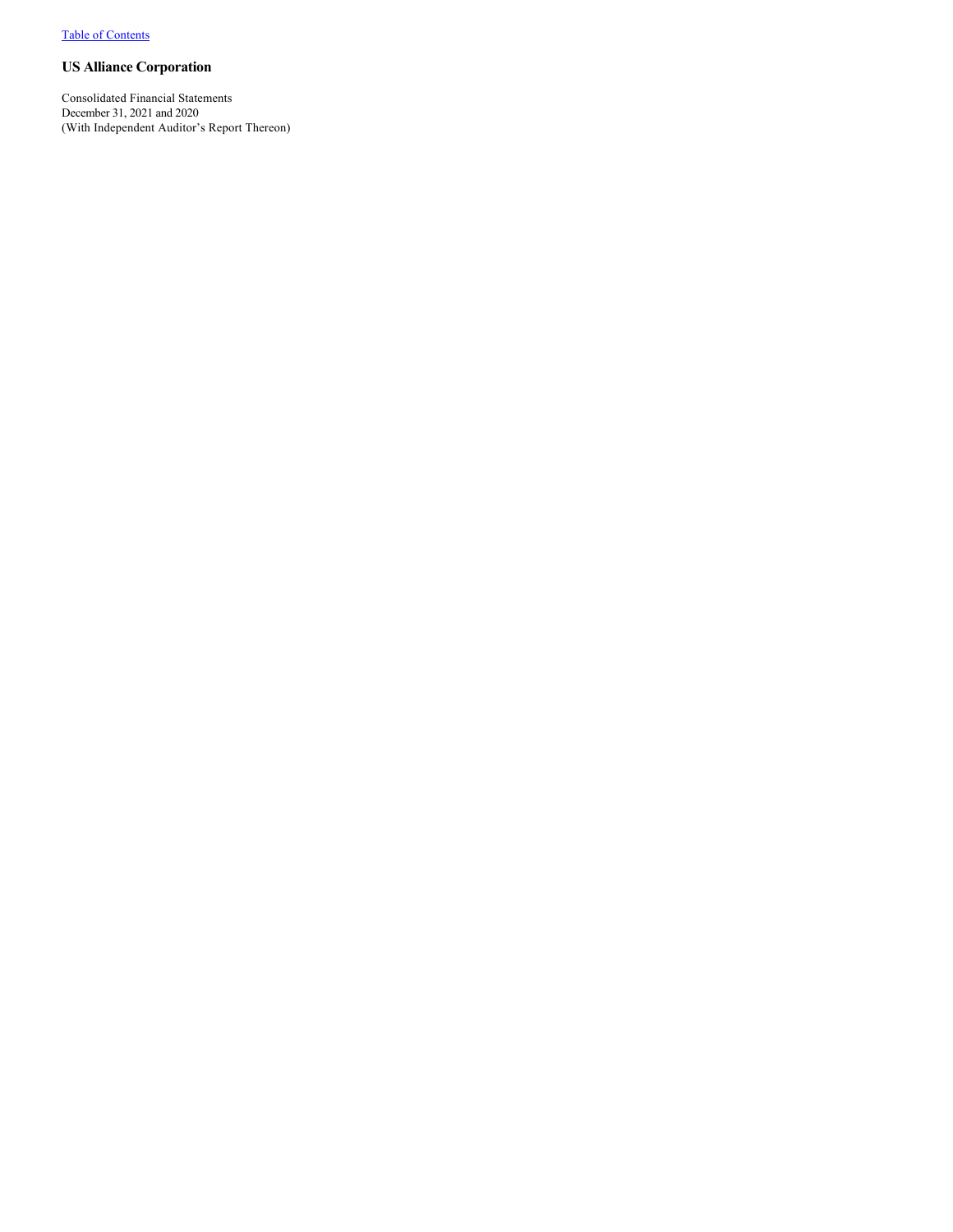[Report of Independent Registered Public Accounting Firm](#page-2-0) (PCAOB ID 0071800003) F1

| <b>Consolidated Financial Statements</b>                   |                |
|------------------------------------------------------------|----------------|
| <b>Consolidated Balance Sheets</b>                         | F <sub>2</sub> |
| <b>Consolidated Statements of Comprehensive Income</b>     | F3             |
| Consolidated Statements of Changes in Shareholders' Equity | F4             |
| <b>Consolidated Statements of Cash Flows</b>               | F5             |
| Supplemental Cash Flow Information                         | F6             |
| <b>Notes to Consolidated Financial Statements</b>          | $F7 - F31$     |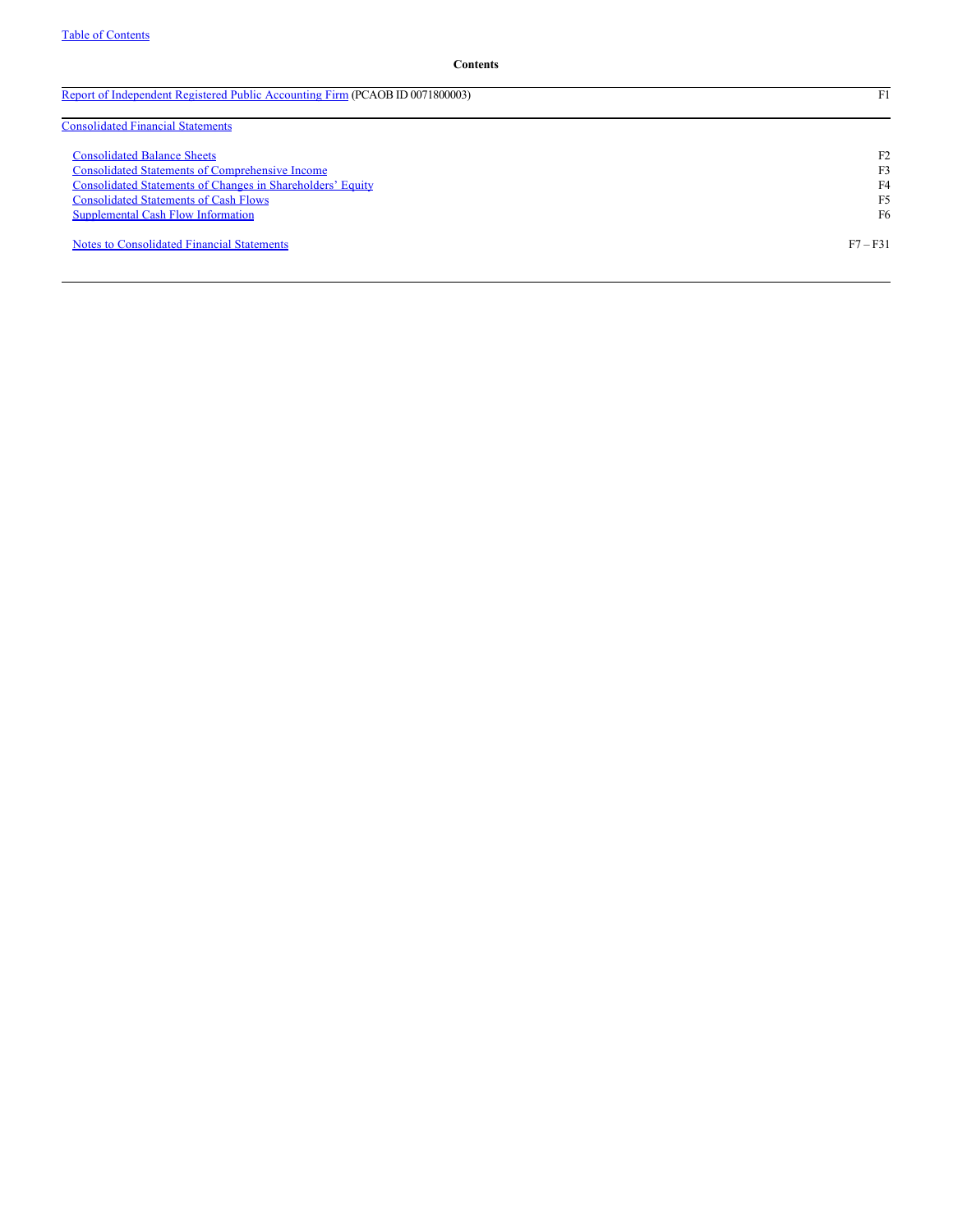<span id="page-2-0"></span>To the Board of Directors and Shareholders of US Alliance Corporation

### **Opinion on the Financial Statements**

We have audited the accompanying consolidated balance sheets of US Alliance Corporation and Subsidiaries (the Company) as of December 31, 2021 and 2020, and the related consolidated statements of comprehensive income, changes in shareholders' equity, and cash flows for each of the years in the two-year period ended December 31, 2021, and the related notes (collectively referred to as the financial statements). In our opinion, the consolidated financial statements present fairly, in all material respects, the financial position of the Company as of December 31, 2021 and 2020, and the results of its operations and its cash flows for each of the years in the twoyear period ended December 31, 2021, in conformity with accounting principles generally accepted in the United States of America.

### **Basis for Opinion**

These consolidated financial statements are the responsibility of the Company's management. Our responsibility is to express an opinion on the Company's consolidated financial statements based on our audits. We are a public accounting firm registered with the Public Company Accounting Oversight Board (United States) (PCAOB) and are required to be independent with respect to the Company in accordance with the U.S. federal securities laws and the applicable rules and regulations of the Securities and Exchange Commission and the PCAOB.

We conducted our audits in accordance with the standards of the PCAOB. Those standards require that we plan and perform the audit to obtain reasonable assurance about whether the consolidated financial statements are free of material misstatement, whether due to error or fraud. The Company is not required to have, nor were we engaged to perform, an audit of its internal control over financial reporting. As part of our audits, we are required to obtain an understanding of internal control over financial reporting, but not for the purpose of expressing an opinion on the effectiveness of the Company's internal control over financial reporting. Accordingly, we express no such opinion.

Our audits included performing procedures to assess the risks of material misstatement of the financial statements, whether due to error or fraud, and performing procedures that respond to those risks. Such procedures included examining, on a test basis, evidence regarding the amounts and disclosures in the consolidated financial statements. Our audits also included evaluating the accounting principles used and significant estimates made by management, as well as evaluating the overall presentation of the consolidated financial statements. We believe that our audits provide a reasonable basis for our opinion.

We have served as the Company's auditor since 2016.

/s/ Kerber, Eck & Braeckel LLP Springfield, Illinois February 22, 2022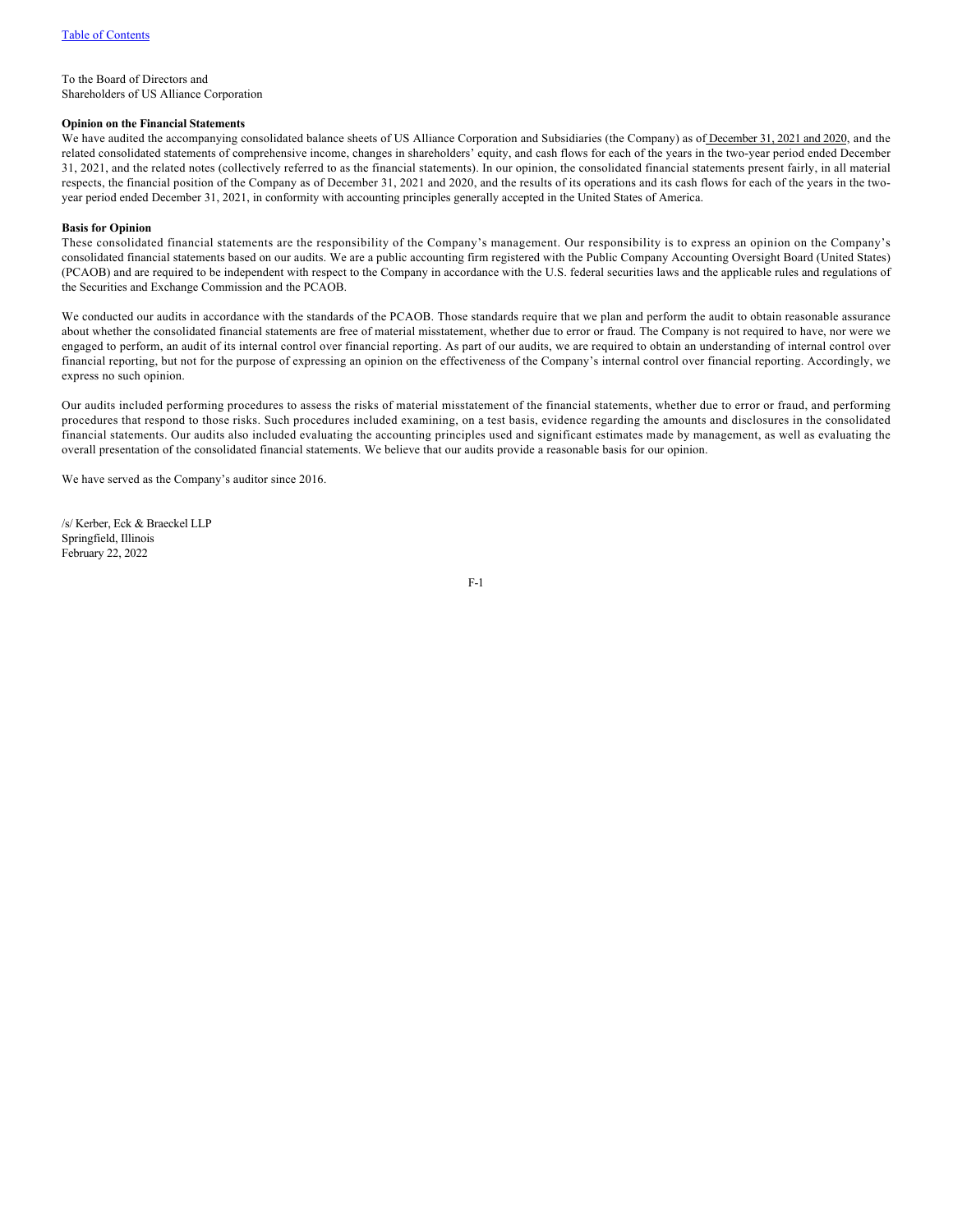# <span id="page-3-1"></span><span id="page-3-0"></span>**Consolidated Balance Sheets**

|                                                                                                                         |             | December 31, 2021 |               | December 31, 2020 |
|-------------------------------------------------------------------------------------------------------------------------|-------------|-------------------|---------------|-------------------|
| <b>Assets</b>                                                                                                           |             |                   |               |                   |
| Investments:                                                                                                            |             |                   |               |                   |
| Available for sale fixed maturity securities (amortized cost: \$35,256,039 and \$33,784,518 as of December 31, 2021 and |             |                   |               |                   |
| December 31, 2020, respectively)                                                                                        | $\mathbf S$ | 37,942,657        | $\mathcal{S}$ | 37,677,578        |
| Equity securities, at fair value                                                                                        |             | 9,157,193         |               | 9,221,574         |
| Mortgage loans on real estate                                                                                           |             | 3,653,142         |               | 3,166,136         |
| Funds withheld under coinsurance agreement, at fair value                                                               |             | 49,018,974        |               | 46,830,076        |
| Policy loans                                                                                                            |             | 173,341           |               | 163,725           |
| Real estate, net of depreciation                                                                                        |             | 1,403,137         |               | 1,415,743         |
| Total investments                                                                                                       |             | 101,348,444       |               | 98,474,832        |
|                                                                                                                         |             |                   |               |                   |
| Cash and cash equivalents                                                                                               |             | 7,955,348         |               | 4,320,759         |
| Investment income due and accrued                                                                                       |             | 698,504           |               | 423,036           |
| Reinsurance related assets                                                                                              |             | 3,438             |               | 165,082           |
| Deferred acquisition costs, net                                                                                         |             | 6,354,875         |               | 7,105,890         |
| Value of business acquired, net                                                                                         |             | 2,610,813         |               | 2,703,233         |
| Property, equipment and software, net                                                                                   |             | 92,785            |               | 37,818            |
| Goodwill                                                                                                                |             | 277,542           |               | 277,542           |
| Deferred tax asset, net of valuation allowance                                                                          |             | 1,560,767         |               | 243,257           |
| Other assets                                                                                                            |             | 582,318           |               | 1,635,647         |
| <b>Total assets</b>                                                                                                     | \$          | 121,484,834       | \$            | 115,387,096       |
|                                                                                                                         |             |                   |               |                   |
| <b>Liabilities and Shareholders' Equity</b>                                                                             |             |                   |               |                   |
| Liabilities:                                                                                                            |             |                   |               |                   |
| Policy liabilities                                                                                                      |             |                   |               |                   |
| Deposit-type contracts                                                                                                  | \$          | 75,567,873        | <sup>\$</sup> | 72,082,207        |
| Policyholder benefit reserves                                                                                           |             | 25,204,578        |               | 21,158,568        |
| Dividend accumulation                                                                                                   |             | 118,262           |               | 116,127           |
| Advance premiums                                                                                                        |             | 136,229           |               | 102,178           |
| Total policy liabilities                                                                                                |             | 101,026,942       |               | 93,459,080        |
|                                                                                                                         |             |                   |               |                   |
| Accounts payable and accrued expenses                                                                                   |             | 689,065           |               | 1,507,756         |
| Federal Home Loan Bank advance                                                                                          |             | 2,000,000         |               | 2,000,000         |
| Other liabilities                                                                                                       |             | 187,071           |               | 15,469            |
| <b>Total liabilities</b>                                                                                                |             | 103,903,078       |               | 96,982,305        |
|                                                                                                                         |             |                   |               |                   |
| Shareholders' Equity:                                                                                                   |             |                   |               |                   |
| Common stock, \$0.10 par value. Authorized 20,000,000 shares; issued and outstanding 7,745,404 and 7,741,487            |             |                   |               |                   |
| shares as of December 31, 2021 and December 31, 2020, respectively                                                      |             | 774,541           |               | 774,150           |
| Additional paid-in capital                                                                                              |             | 22,948,637        |               | 23,063,273        |
| Accumulated deficit                                                                                                     |             | (8,663,152)       |               | (8,997,507)       |
| Accumulated other comprehensive income                                                                                  |             | 2,521,730         |               | 3,564,875         |
| Total shareholders' equity                                                                                              |             | 17,581,756        |               | 18,404,791        |
|                                                                                                                         |             |                   |               |                   |
| Total liabilities and shareholders' equity                                                                              | S           | 121,484,834       | <sup>\$</sup> | 115,387,096       |

See Notes to Consolidated Financial Statements.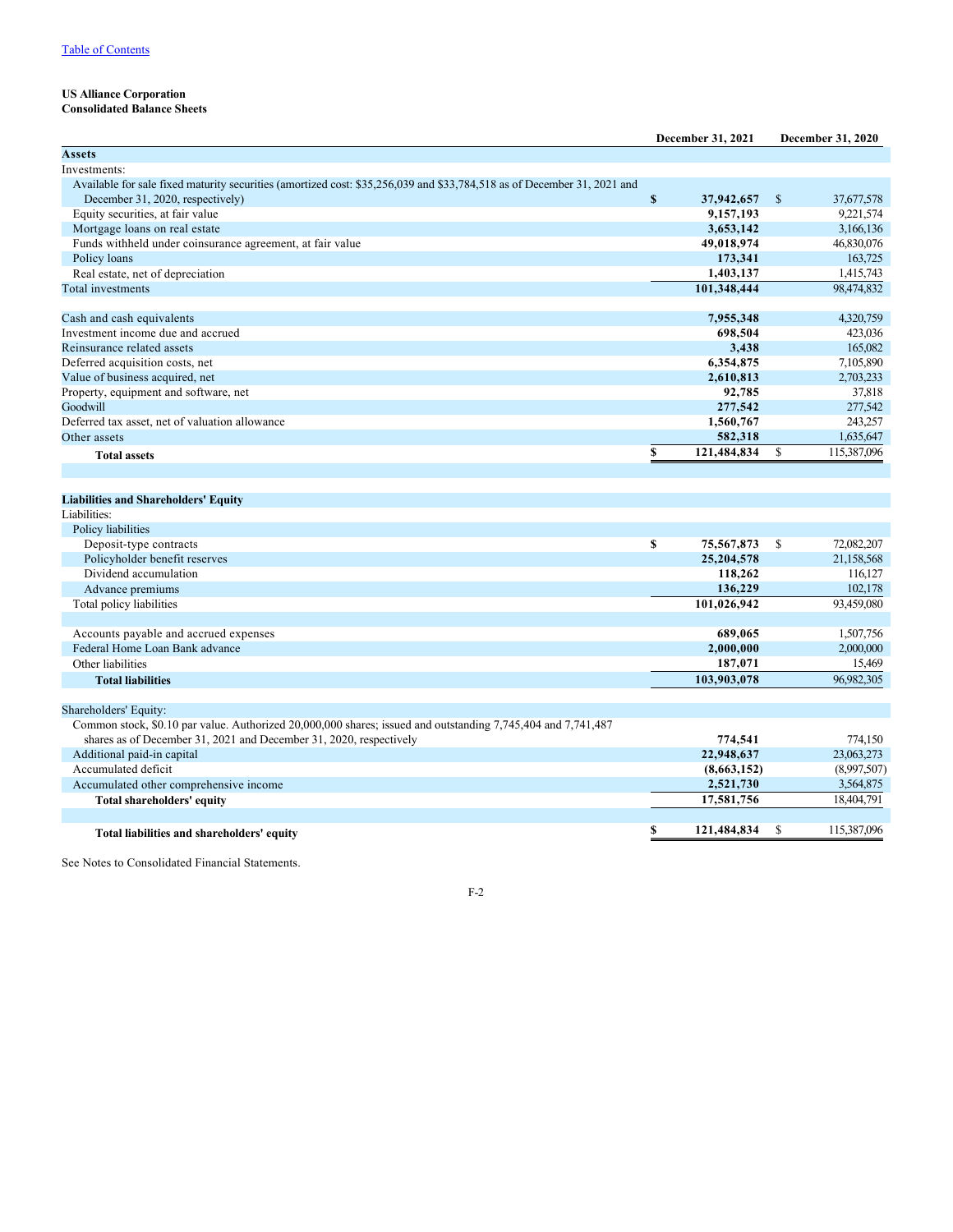### <span id="page-4-0"></span>**Consolidated Statements of Comprehensive Income**

|                                                                             |    | <b>Years Ended December 31,</b> |               |             |  |
|-----------------------------------------------------------------------------|----|---------------------------------|---------------|-------------|--|
|                                                                             |    | 2021                            |               | 2020        |  |
| Income:                                                                     |    |                                 |               |             |  |
| Premium income                                                              | \$ | 11,792,063                      | <sup>\$</sup> | 10,117,110  |  |
| Net investment income                                                       |    | 5,336,048                       |               | 3,552,261   |  |
| Net investment gains                                                        |    | 142,280                         |               | 1,967,014   |  |
| Other income                                                                |    | 318,854                         |               | 635,520     |  |
| <b>Total income</b>                                                         |    | 17,589,245                      |               | 16,271,905  |  |
| Expenses:                                                                   |    |                                 |               |             |  |
| Death claims                                                                |    | 2,314,682                       |               | 1,943,563   |  |
| Policyholder benefits                                                       |    | 6,238,032                       |               | 5,248,470   |  |
| Increase in policyholder reserves                                           |    | 4,063,488                       |               | 3,359,609   |  |
| Commissions, net of deferrals                                               |    | 772,053                         |               | 781,400     |  |
| Amortization of deferred acquisition costs                                  |    | 1,210,345                       |               | 970,386     |  |
| Amortization of value of business acquired                                  |    | 92,420                          |               | 20,302      |  |
| Salaries & benefits                                                         |    | 1,350,851                       |               | 1,219,534   |  |
| Other operating expenses                                                    |    | 1,893,561                       |               | 2,429,466   |  |
| <b>Total expense</b>                                                        |    | 17,935,432                      |               | 15,972,730  |  |
| Income (loss) before federal income tax                                     | S  | $(346, 187)$ \$                 |               | 299,175     |  |
| <b>Federal income tax benefit</b>                                           |    | 680,542                         |               | 140,274     |  |
| Total federal income tax benefit                                            |    | 680,542                         |               | 140,274     |  |
| <b>Net Income</b>                                                           | S  | 334,355                         | -S            | 439,449     |  |
| Net income per common share, basic and diluted                              | \$ | 0.04                            | <b>S</b>      | 0.06        |  |
| Unrealized net holding gains (losses) arising during the period, net of tax |    | (897, 217)                      |               | 2,390,992   |  |
|                                                                             |    |                                 |               |             |  |
| Reclassification adjustment for gains included in net loss                  |    | (145, 928)                      |               | (1,155,612) |  |
| Other comprehensive income (loss)                                           |    | (1,043,145)                     |               | 1,235,380   |  |
| Comprehensive income (loss)                                                 | \$ | $(708, 790)$ \$                 |               | 1.674.829   |  |
|                                                                             |    |                                 |               |             |  |

See Notes to Consolidated Financial Statements.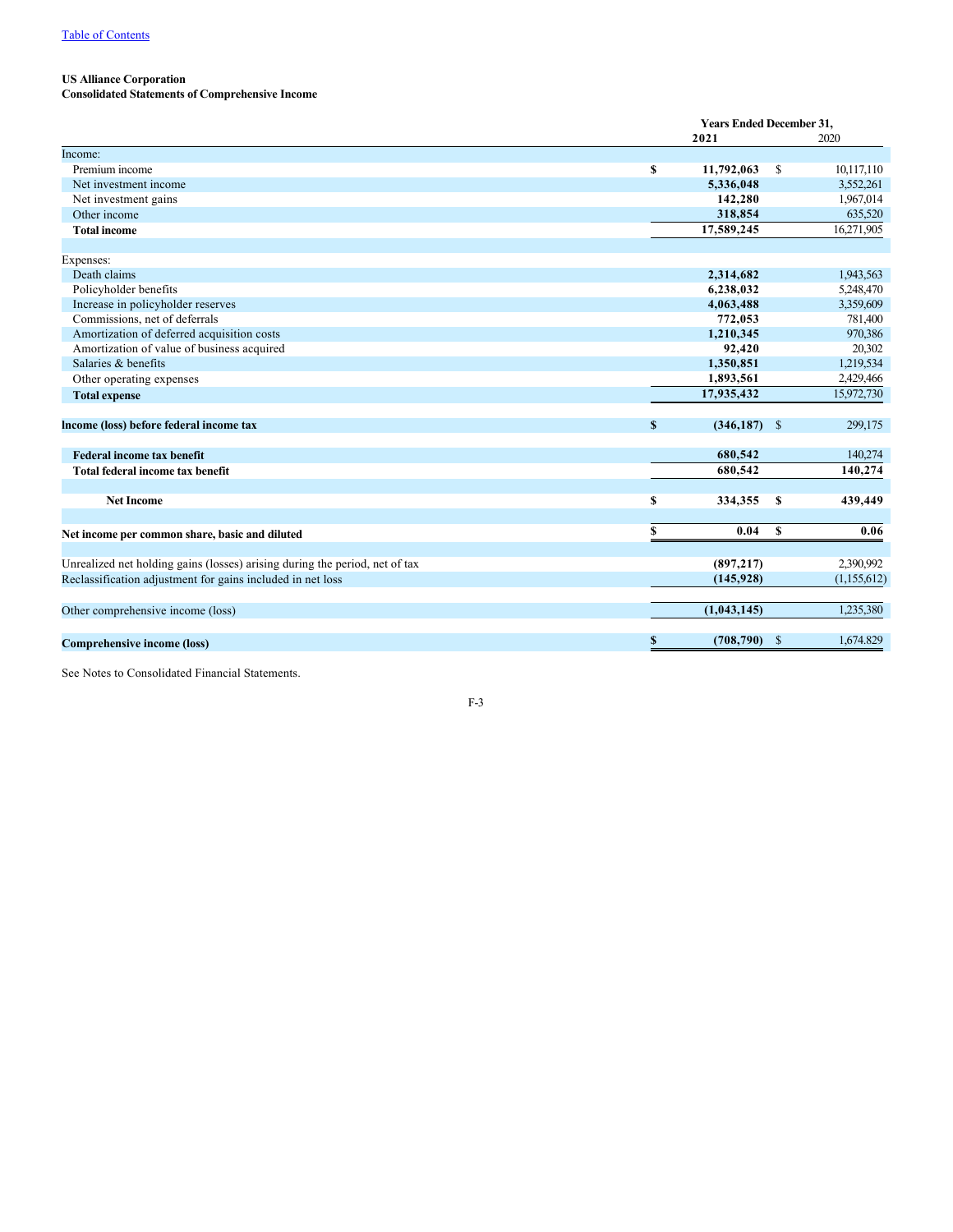<span id="page-5-0"></span>**Consolidated Statements of Changes in Shareholders' Equity**

**Years Ended December 31, 2021 and 2020**

|                                           |              |                          |                 | Accumulated              |                          |     |             |
|-------------------------------------------|--------------|--------------------------|-----------------|--------------------------|--------------------------|-----|-------------|
|                                           | Number of    |                          |                 | Other                    |                          |     |             |
|                                           | Shares of    | Common                   | Additional      | Comprehensive            | Accumulated              |     |             |
|                                           | Common Stock | Stock                    | Paid-in Capital | Income / $(Loss)$        | Deficit                  |     | Total       |
| <b>Balance, December 31, 2019</b>         | 7.734.004    | 773,401                  | 23,210,257      | 2,329,495                | (9,436,956)              | -35 | 16,876,197  |
| Common stock issued, \$7 per share        | 7,483        | 749                      | 51,632          |                          |                          |     | 52,381      |
| Costs associated with common stock issued | -            | $\overline{\phantom{a}}$ | (198,616)       | $\overline{\phantom{0}}$ |                          |     | (198, 616)  |
| Other comprehensive income                |              |                          |                 | 1,235,380                | $\overline{\phantom{a}}$ |     | 1,235,380   |
| Net income                                | ۰            |                          |                 |                          | 439,449                  |     | 439,449     |
| Balance, December 31, 2020                | 7,741,487    | 774,150                  | 23,063,273      | 3,564,875                | (8,997,507)              | Ж.  | 18,404,791  |
| Common stock issued, \$7 per share        | 3.917        | 391                      | 27,028          | $\overline{\phantom{0}}$ |                          |     | 27,419      |
| Costs associated with common stock issued |              | $\overline{\phantom{a}}$ | (141, 664)      |                          |                          |     | (141, 664)  |
| Other comprehensive loss                  | -            |                          |                 | (1,043,145)              |                          |     | (1,043,145) |
| Net Income                                |              |                          |                 |                          | 334,355                  |     | 334,355     |
| <b>Balance, December 31, 2021</b>         | 7,745,404    | 774.541                  | 22.948.637      | 2,521,730                | (8,663,152)              |     | 17,581,756  |

See Notes to Consolidated Financial Statements.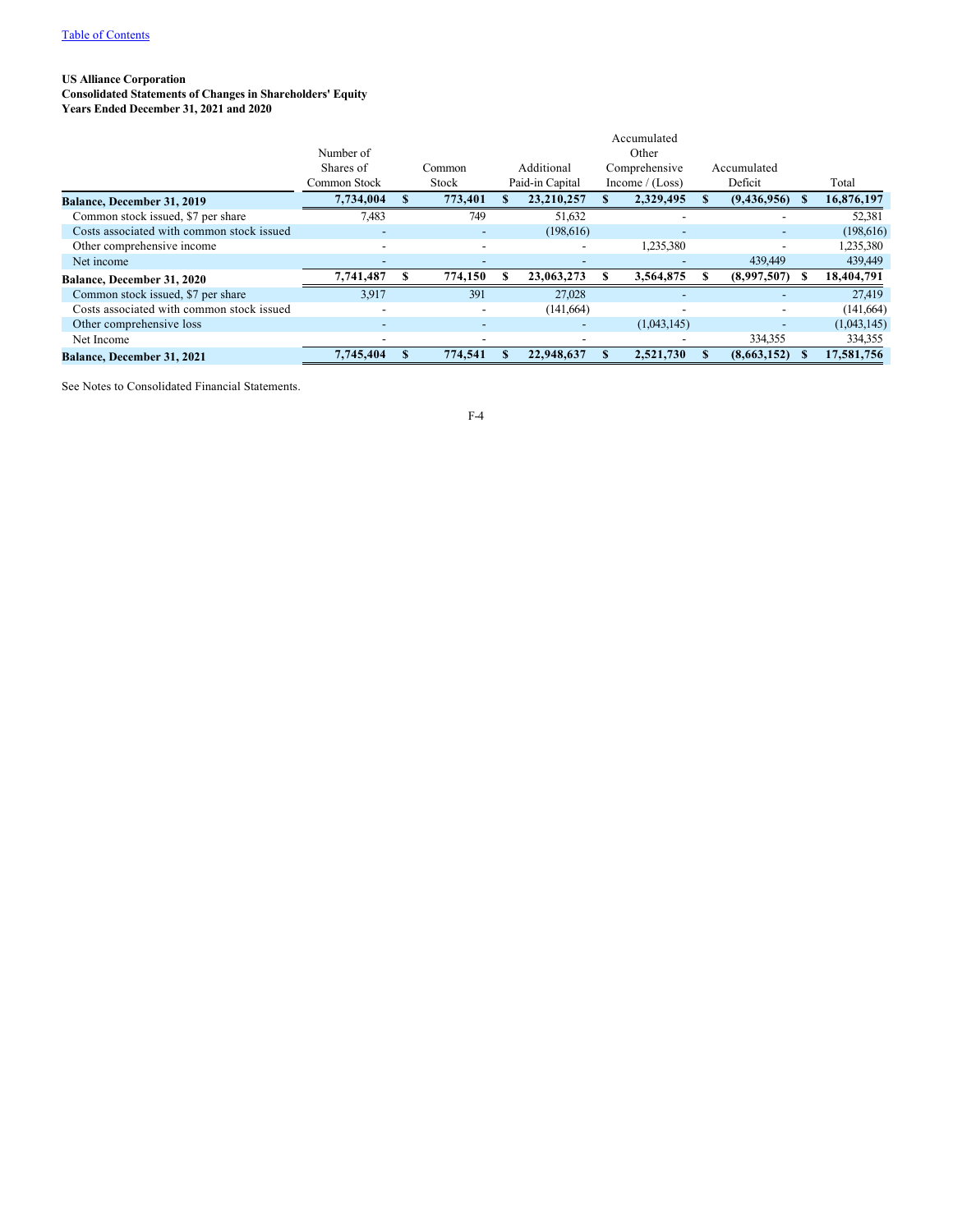<span id="page-6-0"></span>**Consolidated Statements of Cash Flows**

|                                                                                                                                                                                                         | <b>Years Ended December 31,</b> |                                        |    |             |  |
|---------------------------------------------------------------------------------------------------------------------------------------------------------------------------------------------------------|---------------------------------|----------------------------------------|----|-------------|--|
|                                                                                                                                                                                                         |                                 | 2021                                   |    | 2020        |  |
| Cash Flows from operating activities:                                                                                                                                                                   |                                 |                                        |    |             |  |
| Net income                                                                                                                                                                                              | S                               | 334,355                                | -S | 439,449     |  |
| Adjustments to reconcile net income to net cash provided by operating activities:                                                                                                                       |                                 |                                        |    |             |  |
| Depreciation and amortization                                                                                                                                                                           |                                 | 35,676                                 |    | 34,425      |  |
| Net (gains) losses realized on the sale of securities                                                                                                                                                   |                                 | (229, 992)                             |    | (1,014,347) |  |
| Unrealized (gains) losses on equity securities                                                                                                                                                          |                                 | (20, 814)                              |    | (299, 373)  |  |
| Change in fair value of funds withheld embedded derivative                                                                                                                                              |                                 | 108,526                                |    | (653,294)   |  |
| Amortization of investment securities, net                                                                                                                                                              |                                 | 182,183                                |    | 129,970     |  |
| Gain on recaptured reinsurance                                                                                                                                                                          |                                 |                                        |    | (543, 794)  |  |
| Deferred acquisition costs capitalized                                                                                                                                                                  |                                 | (453, 040)                             |    | (678, 510)  |  |
| Deferred acquisition costs amortized                                                                                                                                                                    |                                 | 1,210,345                              |    | 970,386     |  |
| Value of business acquired amortized                                                                                                                                                                    |                                 | 92,420                                 |    | 20,302      |  |
| Interest credited on deposit type contracts                                                                                                                                                             |                                 | 1,606,340                              |    | 1,099,483   |  |
| (Increase) decrease in operating assets:                                                                                                                                                                |                                 |                                        |    |             |  |
| Change in funds withheld                                                                                                                                                                                |                                 | (2, 492, 319)                          |    | (911, 599)  |  |
| Investment income due and accrued                                                                                                                                                                       |                                 | (275, 468)                             |    | (101,674)   |  |
| Reinsurance related assets                                                                                                                                                                              |                                 | (27, 284)                              |    | (3,740)     |  |
| Deferred tax assets, net of valuation allowance                                                                                                                                                         |                                 | (1,208,417)                            |    | (140,274)   |  |
| Other assets                                                                                                                                                                                            |                                 | 1,060,110                              |    | (1,008,077) |  |
| Increase (decrease) in operating liabilities:                                                                                                                                                           |                                 |                                        |    |             |  |
| Policyowner benefit reserves                                                                                                                                                                            |                                 | 4,046,010                              |    | 3,358,452   |  |
| Dividend Accumulation                                                                                                                                                                                   |                                 | 2,135                                  |    | (6,911)     |  |
| Advance premiums                                                                                                                                                                                        |                                 | 34,051                                 |    | 23,469      |  |
| Other liabilities                                                                                                                                                                                       |                                 | 171,602                                |    | 283         |  |
| Accounts payable and accrued expenses                                                                                                                                                                   |                                 | (764, 546)                             |    | 1,384,775   |  |
| Net cash provided by operating activities                                                                                                                                                               |                                 | 3,411,873                              |    | 2,099,401   |  |
|                                                                                                                                                                                                         |                                 |                                        |    |             |  |
| Cash Flows from investing activities:                                                                                                                                                                   |                                 |                                        |    |             |  |
| Purchase of fixed income investments                                                                                                                                                                    |                                 | (2,751,482)                            |    | (3,039,784) |  |
| Purchase of equity investments                                                                                                                                                                          |                                 | (1,252,485)                            |    | (5,606,996) |  |
| Purchase of mortgage investments                                                                                                                                                                        |                                 | (2,591,328)                            |    | (3,171,359) |  |
| Purchase of real estate and leasehold improvements                                                                                                                                                      |                                 |                                        |    | (1,415,743) |  |
| Proceeds from fixed income sales and repayments                                                                                                                                                         |                                 | 1,989,975                              |    | 2,234,085   |  |
| Proceeds from equity sales                                                                                                                                                                              |                                 | 675,534                                |    | 5,555,808   |  |
| Proceeds from mortgage repayments                                                                                                                                                                       |                                 | 2,104,322                              |    | 5,223       |  |
| Transfers from (to) funds withheld                                                                                                                                                                      |                                 | 200,000                                |    | (4,391,824) |  |
| Interest on policy loans                                                                                                                                                                                |                                 |                                        |    | (8,934)     |  |
| Increase in policy loans                                                                                                                                                                                |                                 | (9,616)                                |    | (35, 861)   |  |
| Purchase of property, equipment and software                                                                                                                                                            |                                 | (78, 037)                              |    | (28, 403)   |  |
| Net cash used in investing activities                                                                                                                                                                   |                                 | (1,713,117)                            |    | (9,903,788) |  |
| Cash Flows from financing activities:                                                                                                                                                                   |                                 |                                        |    |             |  |
| Receipts on deposit-type contracts                                                                                                                                                                      |                                 | 3,987,535                              |    | 6,805,322   |  |
|                                                                                                                                                                                                         |                                 |                                        |    | (2,212,746) |  |
|                                                                                                                                                                                                         |                                 |                                        |    | 1,000,000   |  |
|                                                                                                                                                                                                         |                                 |                                        |    | (146, 235)  |  |
|                                                                                                                                                                                                         |                                 |                                        |    | 5,446,341   |  |
|                                                                                                                                                                                                         |                                 |                                        |    |             |  |
| Net increase (decrease) in cash and cash equivalents                                                                                                                                                    |                                 | 3,634,589                              |    | (2,358,046) |  |
| Cash and Cash Equivalents:                                                                                                                                                                              |                                 |                                        |    |             |  |
| Beginning                                                                                                                                                                                               |                                 | 4,320,759                              |    | 6,678,805   |  |
|                                                                                                                                                                                                         | \$                              | 7,955,348                              | \$ | 4,320,759   |  |
| Withdrawals on deposit-type contracts<br>Proceeds from FHLB advance<br>Proceeds received from issuance of common stock, net of costs of issuance<br>Net cash provided by financing activities<br>Ending |                                 | (1,937,457)<br>(114, 245)<br>1,935,833 |    |             |  |

See Notes to Consolidated Financial Statements.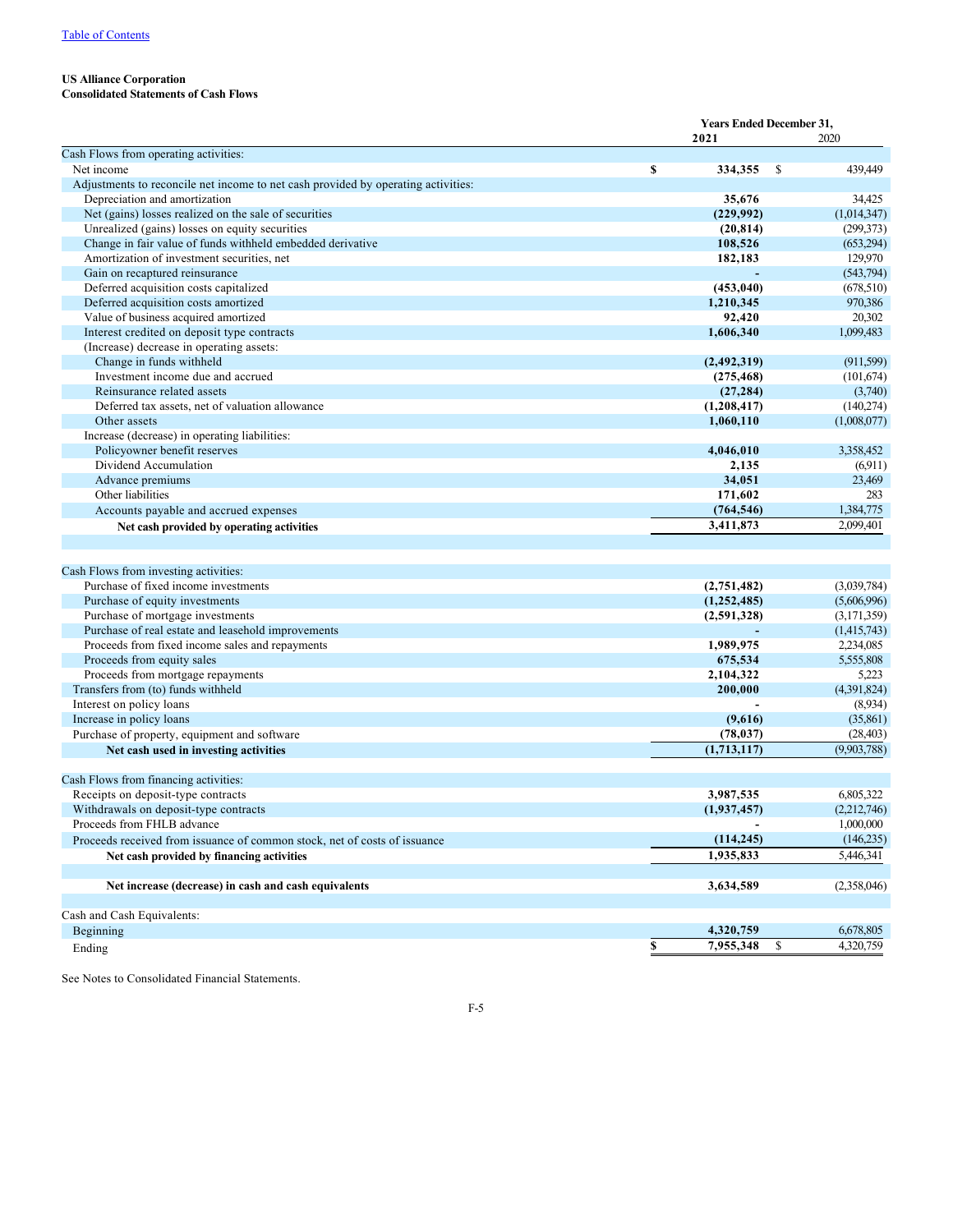## <span id="page-7-0"></span>**US Alliance Corporation Supplemental Cash Flow Information**

|                                                                     | <b>Years Ended December 31,</b> |  |            |  |  |
|---------------------------------------------------------------------|---------------------------------|--|------------|--|--|
|                                                                     | 2021                            |  | 2020       |  |  |
| Supplemental Disclosure of Non-Cash Information                     |                                 |  |            |  |  |
| Funds withheld assumed deposits on deposit-type contracts           | 1,371,325                       |  | 47,078,703 |  |  |
| Funds withheld assumed withdrawals on deposit-type contracts        | (1,542,077)                     |  | 85,169     |  |  |
| Commissions and expense allowances deducted from funds withheld     | (942, 548)                      |  | 6,820,167  |  |  |
| Deferred acquisition costs released on reinsurance recapture        |                                 |  | 1,146,150  |  |  |
| Deposit-type contract liabilities released on reinsurance recapture |                                 |  | 6,893,561  |  |  |
| Deposit-type contract liabilities acquired by DCLIC from ALSC       |                                 |  | 6,893,561  |  |  |
| Value of business acquired by DCLIC from ALSC                       |                                 |  | 2,163,541  |  |  |
| Investments transferred out on reinsurance recapture                |                                 |  | 7,990,509  |  |  |
| Investments received on assumption agreement                        |                                 |  | 7,990,509  |  |  |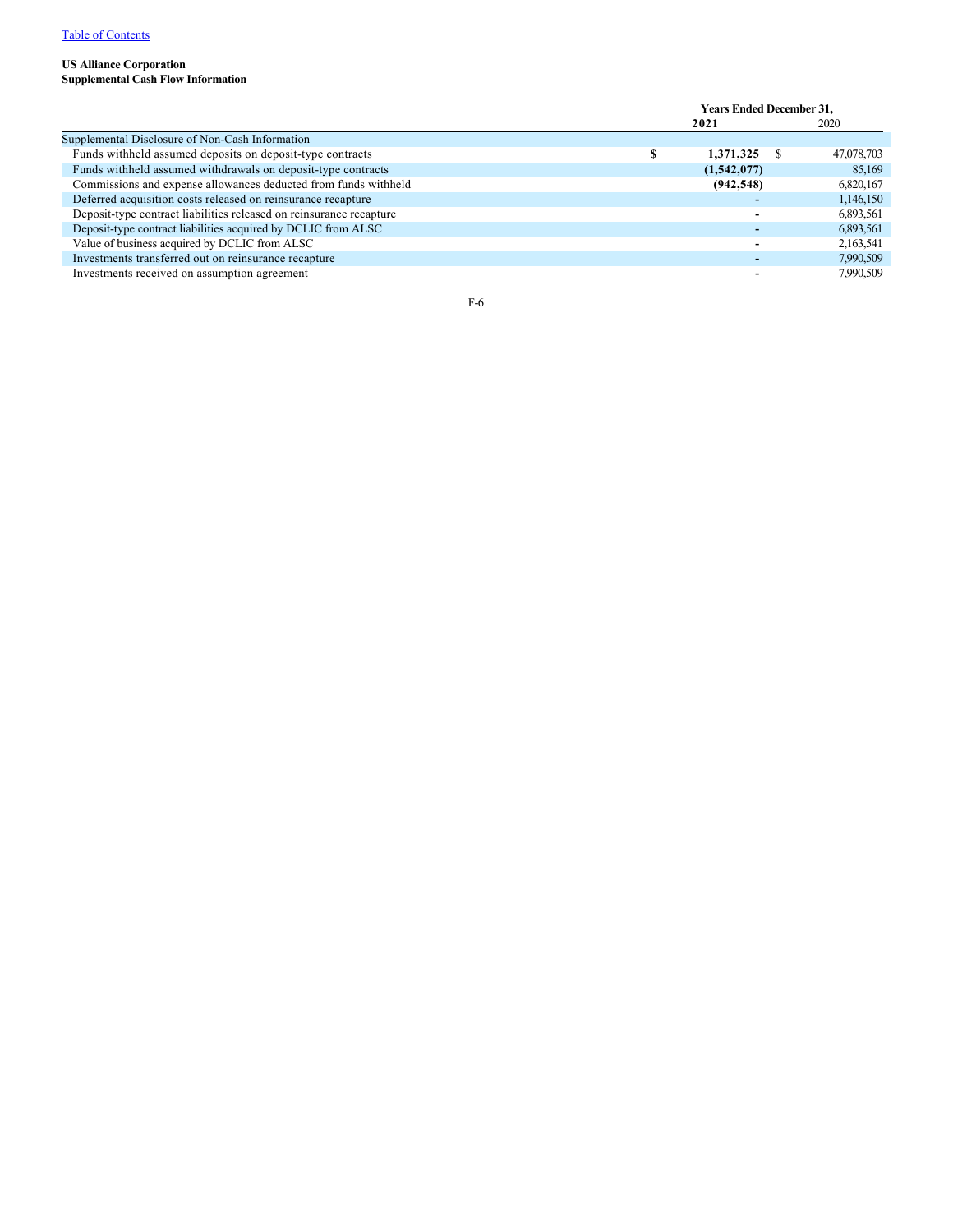### <span id="page-8-0"></span>**Notes to Consolidated Financial Statements**

### **Note 1. Description of Business and Significant Accounting Policies**

Description of business: US Alliance Corporation ("USAC") was formed as a Kansas corporation on April 24, 2009 to raise capital to form a new Kansas-based life insurance company. Our offices are located at 1303 SW First American Place, Suite 200, Topeka, Kansas 66604. Our telephone number is 785-228-0200 and our website address is www.usalliancecorporation.com.

USAC has five wholly-owned operating subsidiaries. US Alliance Life and Security Company ("USALSC") was formed June 9, 2011, to serve as our life insurance company. US Alliance Marketing Corporation ("USAMC") was formed April 23, 2012, to serve as a marketing resource. US Alliance Investment Corporation ("USAIC") was formed April 23, 2012 to serve as investment manager for USAC. Dakota Capital Life Insurance Company ("DCLIC"), was acquired on August 1, 2017 when USAC merged with Northern Plains Capital Corporation ("NPCC"). US Alliance Life and Security Company - Montana (USALSC-Montana), was acquired December 14, 2018. Both DCLIC and USALSC-Montana are wholly-owned subsidiaries of USALSC. Unless the context indicates otherwise, references herein to the "Company" refer to USAC and its consolidated subsidiaries.

The Company terminated its initial public offering on February 24, 2013. During the balance of 2013, the Company achieved approval of an array of life insurance and annuity products, began development of various distribution channels and commenced insurance operations and product sales. The Company sold its first insurance product on May 1, 2013. The Company continued to expand its product offerings and distribution channels throughout 2014 and 2015. On February 24, 2015, the Company commenced a warrant exercise offering set to expire on February 24, 2016. On February 24, 2016, the Company extended the offering until February 24, 2017 and made additional shares available for purchase. All outstanding warrants expired on April 1, 2016. The Company further extended this offering to February 24, 2022. During the 4th quarter of 2017, the Company began a private placement offering to accredited investors in the state of North Dakota.

USALSC received a Certificate of Authority from the Kansas Insurance Department ("KID") effective January 2, 2012, and sold its first insurance product on May 1, 2013. DCLIC received a Certificate of Authority from the North Dakota Insurance Department ("NDID") effective January 24, 2012.

USALSC and DCLIC seek opportunities to develop and market additional products.

The Company's business model also anticipates the acquisition by USAC and/or USALSC of other insurance and insurance related companies, including third-party administrators, marketing organizations, and rights to other blocks of insurance business through reinsurance or other transactions.

Basis of presentation: The consolidated financial statements of the Company have been prepared in accordance with accounting principles generally accepted ("GAAP") in the United States of America.

Principles of consolidation: The consolidated financial statements include the accounts of the Company and its wholly owned subsidiaries. All intercompany balances and transactions have been eliminated from the consolidated financial statements.

Area of Operation: US Alliance Life and Security Company is authorized to operate in the states of Kansas, North Dakota, Missouri, Nebraska, Oklahoma, and Wyoming. DCLIC is authorized to operate in the states of North Dakota and South Dakota. USALSC-Montana is authorized to operate in the state of Montana.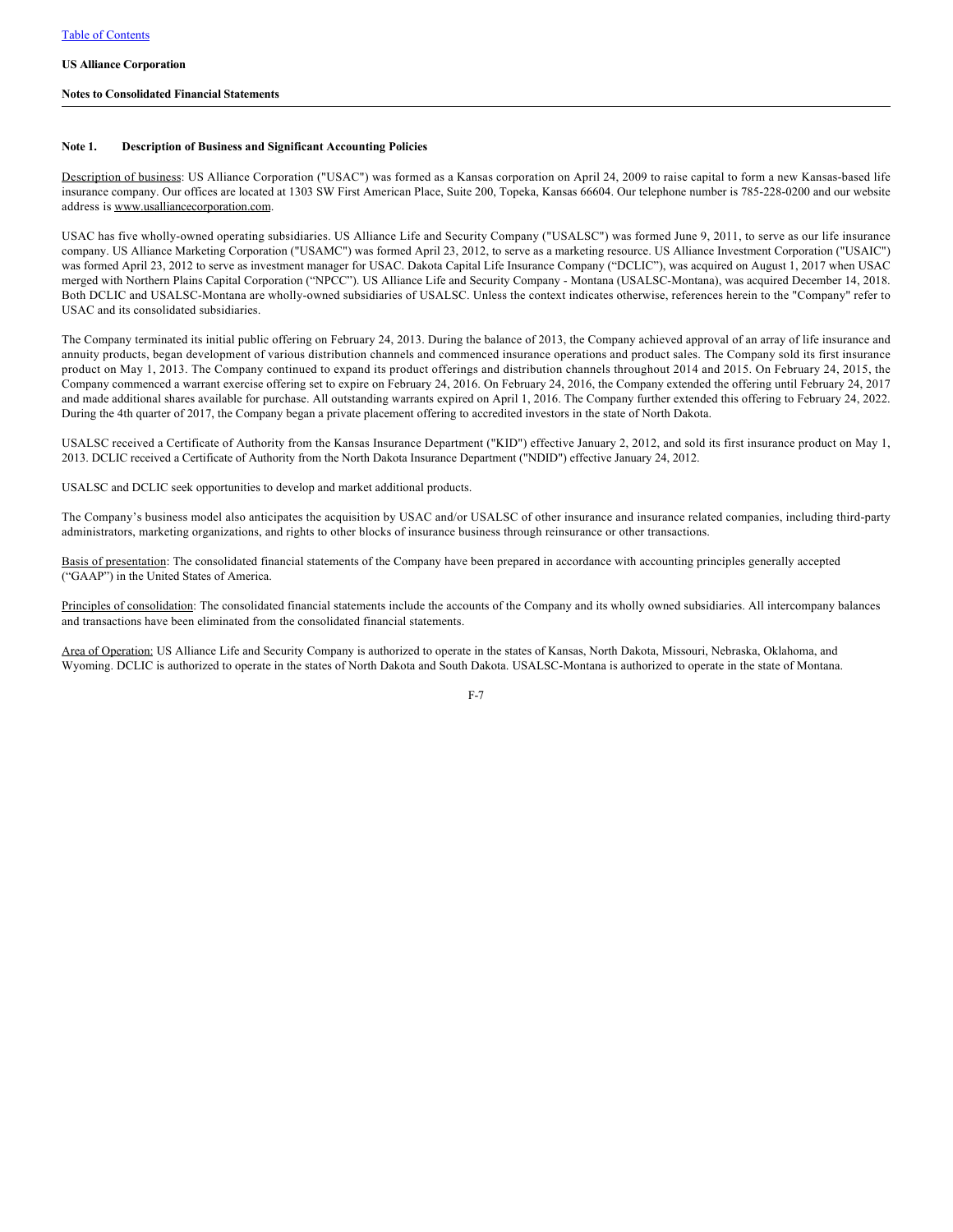### **Notes to Consolidated Financial Statements**

### **Note 1. Description of Business and Significant Accounting Policies (Continued)**

Investments: Investments in available-for-sale securities are carried in the consolidated financial statements at fair value. Net unrealized holding gains (losses), net of applicable income taxes, on fixed maturity securities are included in accumulated other comprehensive income. Bond premiums and discounts are amortized using the scientific-yield method over the term of the bonds. Net unrealized holding gains (losses) on equity securities are included as a component of net investment gains (losses).

Realized gains and losses on securities sold during the year are determined using the specific identification method and included in investment income as a component of net investment gains (losses). Investment income is recognized as earned.

Management has a policy and process in place to identify securities that could potentially have an impairment that is other-than-temporary. The assessment of whether impairments have occurred is based on a case-by-case evaluation of underlying reasons for the decline in fair value. We consider severity of impairment, duration of impairment, forecasted recovery period, industry outlook, financial condition of the issuer, issuer credit ratings and whether we intend to sell a security or it is more likely than not that we would be required to sell a security prior to the recovery of the amortized cost.

The recognition of other-than-temporary impairment losses on debt securities is dependent on the facts and circumstances related to the specific security. If we intend to sell a security or it is more likely than not that we would be required to sell a security prior to recovery of the amortized cost, the difference between amortized cost and fair value is recognized in the income statement as an other-than-temporary impairment. As it relates to debt securities, if we do not expect to recover the amortized basis, do not plan to sell the security and if it is not more likely than not that we would be required to sell a security before the recovery of its amortized cost, the otherthan-temporary impairment would be recognized. We would recognize the credit loss portion through earnings in the income statement and the noncredit loss portion in accumulated other comprehensive loss. As of December 31, 2021 and 2020, the Company had no investment securities that were evaluated to be other than temporarily impaired.

Mortgage Loans on Real Estate: Mortgage loans on real estate are carried at unpaid principal balances, net of any unamortized premium or discount and valuation allowances. Interest income is accrued on the principal amount of the mortgage loans based on its contractual interest rate. Amortization of premiums and discounts is recorded using the effective yield method. The Company accrues interest on loans until probable the Company will not receive interest or the loan is 90 days past due. Interest income, amortization of premiums, accretion of discounts and prepayment fees are reported in investment income, net of related expenses in the consolidated statements of comprehensive income (loss).

A mortgage loan is considered to be impaired when, based on the current information and events, it is probable that the Company will be unable to collect all amounts due according to the contractual terms of the mortgage agreement.

Valuation allowances on mortgage loans are established based upon inherent losses expected by management to be realized in connection with future dispositions or settlement of mortgage loans, including foreclosures. The Company establishes valuation allowances for estimated impairments on an individual loan basis as of the balance sheet date. Such valuation allowances are based on the excess carrying value of the loan over the present value of expected future cash flows discounted at the loan's original effective interest rate, the value of the loan's collateral if the loan is in the process of foreclosure or is otherwise collateral-dependent, or the loan's market value if the loan is being sold. These evaluations are revised as conditions change and new information becomes available. In addition to historical experience, management considers qualitative factors that include the impact of changing macro-economic conditions, which may not be currently reflected in the loan portfolio performance, and the quality of the loan portfolio.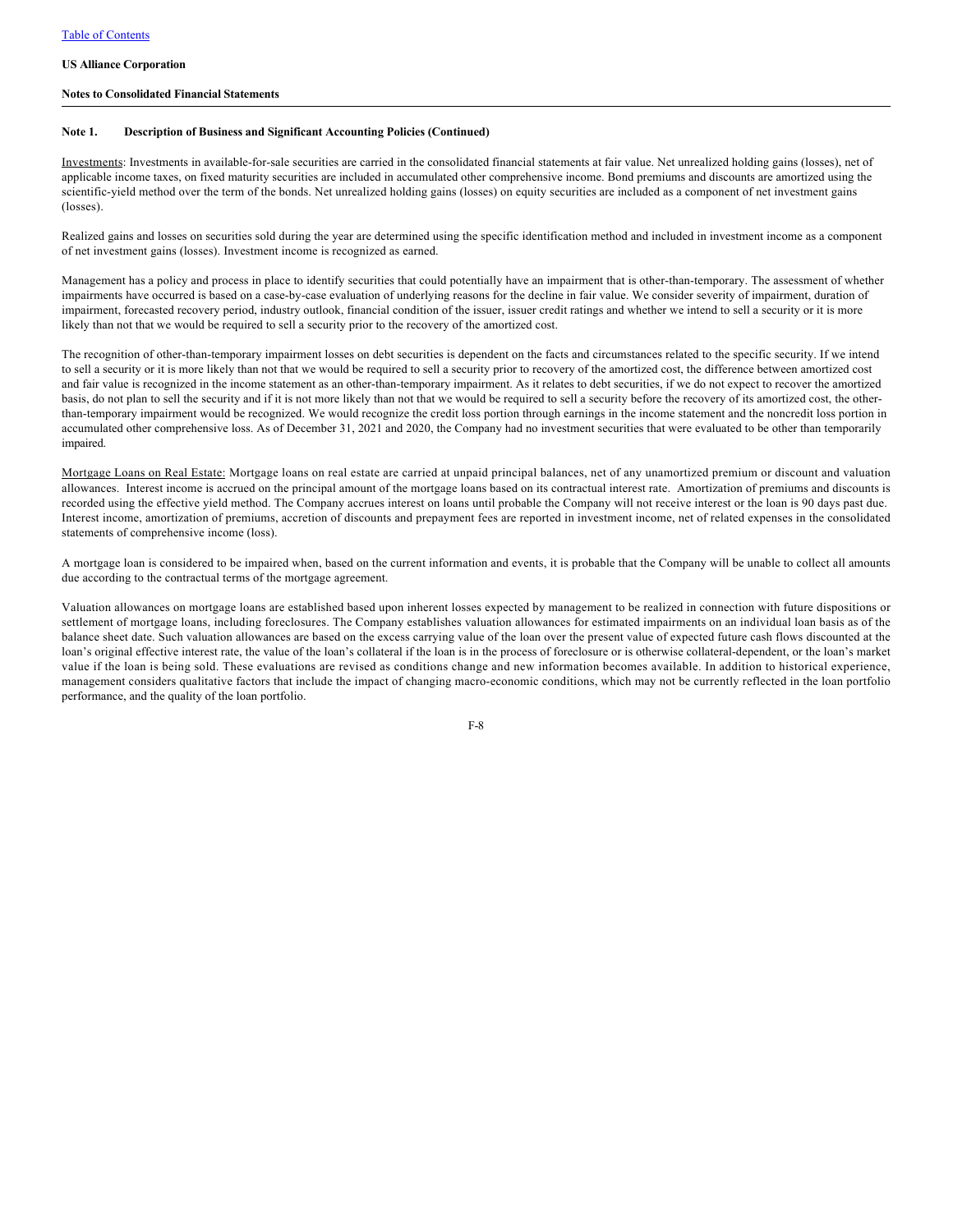### **Notes to Consolidated Financial Statements**

### **Note 1. Description of Business and Significant Accounting Policies (Continued)**

Any interest accrued or received on the net carrying amount of the impaired loan will be included in investment income or applied to the principal of the loan, depending on the assessment of the collectability of the loan. Mortgage loans deemed to be uncollectible or that have been foreclosed are charged off against the valuation allowances and subsequent recoveries, if any, are credited to the valuation allowances. Changes in valuation allowances are reported in investment related gains (losses), net on the consolidated statements of income (loss).

The Company evaluates whether a mortgage loan modification represents a troubled debt restructuring. In a troubled debt restructuring, the Company grants concessions related to the borrower's financial difficulties. Generally, the types of concessions include: reduction of the contractual interest rate, extension of the maturity date at an interest rate lower than current market interest rates and/or a reduction of accrued interest. The Company considers the amount, timing and extent of the concession granted in determining any impairment or changes in the specific valuation allowance recorded in connection with the troubled debt restructuring. Through the continuous monitoring process, the Company may have recorded a specific valuation allowance prior to when the mortgage loan is modified in a troubled debt restructuring. Accordingly, the carrying value (after specific valuation allowance) before and after modification through a troubled debt restructuring may not change significantly, or may increase if the expected recovery is higher than the pre-modification recovery assessment.

Funds Withheld under Coinsurance Agreement: Funds withheld under coinsurance agreement represent amounts contractually withheld by American Life and Security Corporation in accordance with a reinsurance agreement entered into in 2020. For agreements written on a coinsurance funds withheld basis, assets that support the net statutory reserves or as defined by the treaty, are withheld and legally owned by the ceding company. Interest is recorded in net investment income, net of related expenses in the consolidated statements of income (loss). Funds withheld under coinsurance agreement are presented net of the embedded derivative, discussed below.

Embedded Derivatives: The Company has entered into coinsurance funds withheld arrangement which contains an embedded derivative. Under ASC 815, the Company assesses whether the embedded derivative is clearly and closely related to the host contract. The Company bifurcates embedded derivatives from the host instrument for measurement purposes when the embedded derivative possesses economic characteristics that are not clearly and closely related to the economic characteristics of the host contract and a separate instrument with the same terms would qualify as a derivative instrument. Embedded derivatives, which are reported with the host instrument on the consolidated balance sheets in funds withheld under coinsurance agreement, are reported at fair value with changes in fair value recognized in the consolidated statements of comprehensive income (loss) in net investment gains (losses).

Policy loans: Policy loans are stated at aggregate unpaid principal balances.

Investment Real Estate: Real estate is stated at cost, less allowances for depreciation and, as appropriate, provisions for possible losses.

Cash and cash equivalents: For purposes of the statement of cash flows, the Company considers demand deposits and highly liquid investments with original maturities of three months or less when purchased to be cash and cash equivalents. The Company maintains its cash balances in one financial institution located in Topeka, Kansas. The FDIC insures aggregate balances, including interest-bearing and noninterest-bearing accounts, of \$250,000 per depositor per insured institution. The Company's financial institution is a member of a network that participates in the Insured Cash Sweep (ICS) program. By participating in ICS, the Company's deposits in excess of the insured limit are apportioned and placed in demand deposit accounts at other financial institutions in amounts under the insured limit. As a result, the Company can access insurance coverage from multiple financial institutions while working directly with one. The Company had no amounts uninsured as of December 31, 2021. The Company has not experienced any losses in such accounts and believes it is not exposed to any significant credit risk on cash and cash equivalents.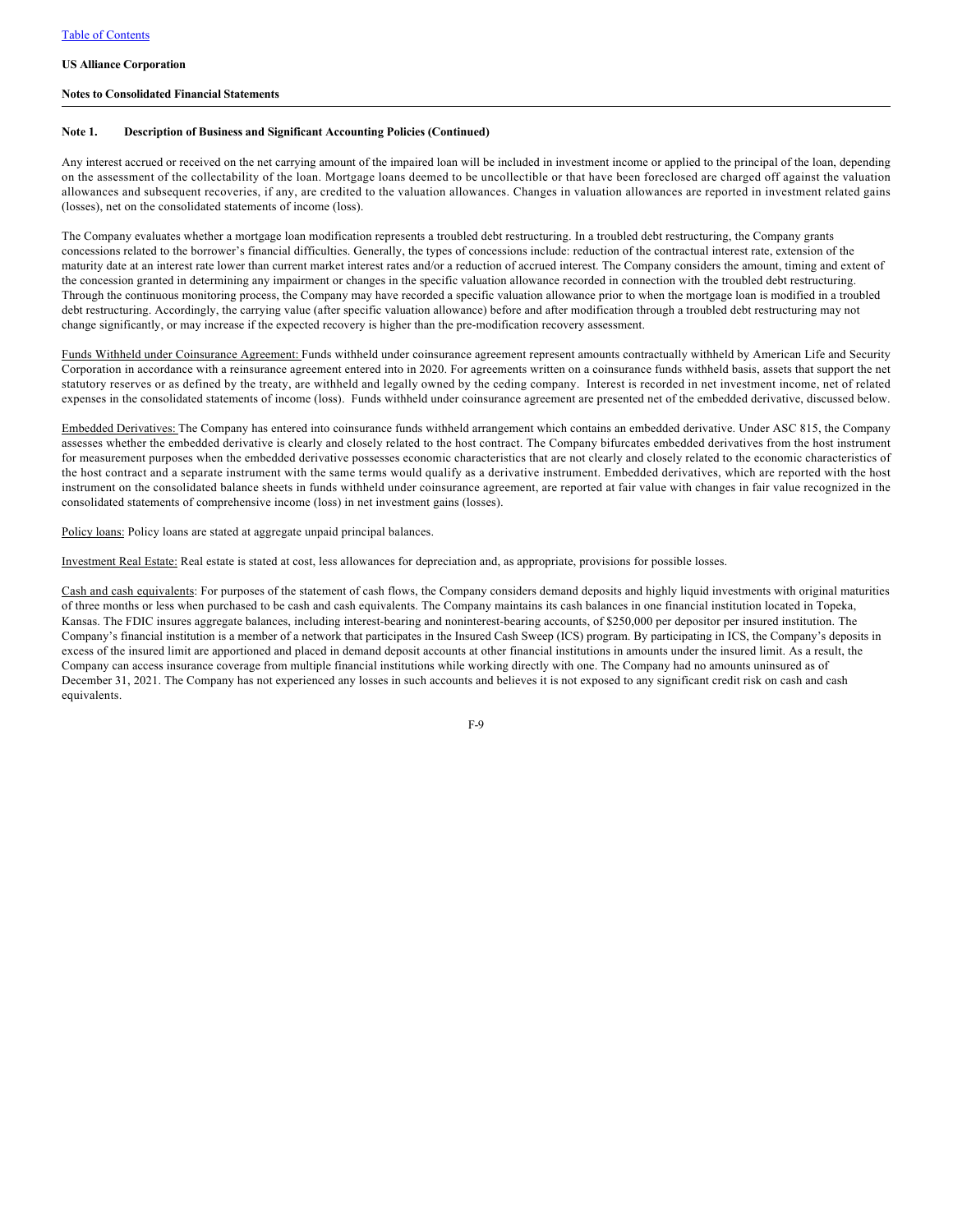### **Notes to Consolidated Financial Statements**

### **Note 1. Description of Business and Significant Accounting Policies (Continued)**

Reinsurance: In the normal course of business, the Company seeks to limit aggregate and single exposure to losses on risks by purchasing reinsurance. The amounts reported in the consolidated balance sheets as reinsurance recoverable include amounts billed to reinsurers on losses paid as well as estimates of amounts expected to be recovered from reinsurers on insurance liabilities that have not yet been paid. Reinsurance recoverable on unpaid losses are estimated based upon assumptions consistent with those used in establishing the liabilities related to the underlying reinsured contracts. Insurance liabilities are reported gross of reinsurance recoverable. Management believes the recoverables are appropriately established. Reinsurance premiums are generally reflected in income in a manner consistent with the recognition of premiums on the reinsured contracts. Reinsurance does not extinguish the Company's primary liability under the policies written. Therefore, the Company regularly evaluates the financial condition of its reinsurers including their activities with respect to claim settlement practices and commutations, and establishes allowances for uncollectible reinsurance recoverable as appropriate. There were no allowances as of December 31, 2021 and 2020.

Deferred acquisition costs: The Company capitalizes and amortizes over the life of the premiums produced incremental direct costs that result directly from and are essential to the contract acquisition transaction and would not have been incurred by the Company had the contract acquisition not occurred. An entity may defer incremental direct costs of contract acquisition that are incurred in transactions with independent third parties or employees as well as the portion of employee compensation and other costs directly related to underwriting, policy issuance and processing, medical inspection, and contract selling for successfully negotiated contracts. Additionally, an entity may capitalize as a deferred acquisition cost only those advertising costs meeting the capitalization criteria for direct-response advertising. Acquisition costs are amortized over the premium paying period using the net level premium method. Traditional life insurance products are treated as long duration contracts, which generally remain in force for the lifetime of the insured.

The following table provides information about deferred acquisition costs for the years ended December 31, 2021 and 2020, respectively.

|                                                         | <b>Year ended</b><br>December 31,<br>2021 |  |             |
|---------------------------------------------------------|-------------------------------------------|--|-------------|
|                                                         |                                           |  |             |
| Balance at beginning of period                          | 7,105,890                                 |  | 2,652,674   |
| DAC on reinsurance recapture                            |                                           |  | (1,146,150) |
| Capitalization of commissions, sales and issue expenses | 459,330                                   |  | 6,569,752   |
| Amortization net of interest                            | (1,210,345)                               |  | (970, 386)  |
| Balance at end of period                                | 6,354,875                                 |  | 7,105,890   |

Value of business acquired: Value of business acquired (VOBA) represents the estimated value assigned to purchased companies or insurance in- force of the assumed policy obligations at the date of acquisition of a block of policies. At least annually, a review is performed of the models and the assumptions used to develop expected future profits, based upon management's current view of future events. VOBA is reviewed on an ongoing basis to determine that the unamortized portion does not exceed the expected recoverable amounts. Management's view primarily reflects our experience but can also reflect emerging trends within the industry. Short-term deviations in experience affect the amortization of VOBA in the period, but do not necessarily indicate that a change to the long-term assumptions of future experience is warranted. If it is determined that it is appropriate to change the assumptions related to future experience, then an unlocking adjustment is recognized for the block of business being evaluated. Certain assumptions, such as interest spreads and surrender rates, may be interrelated. As such, unlocking adjustments often reflect revisions to multiple assumptions. The VOBA balance is immediately impacted by any assumption changes, with the change reflected through the statements of comprehensive income as an unlocking adjustment in the amount of VOBA amortized. These adjustments can be positive or negative with adjustments reducing amortization limited to amounts previously deferred plus interest accrued through the date of the adjustment. VOBA is amortized on a straight-line method over 30 years.

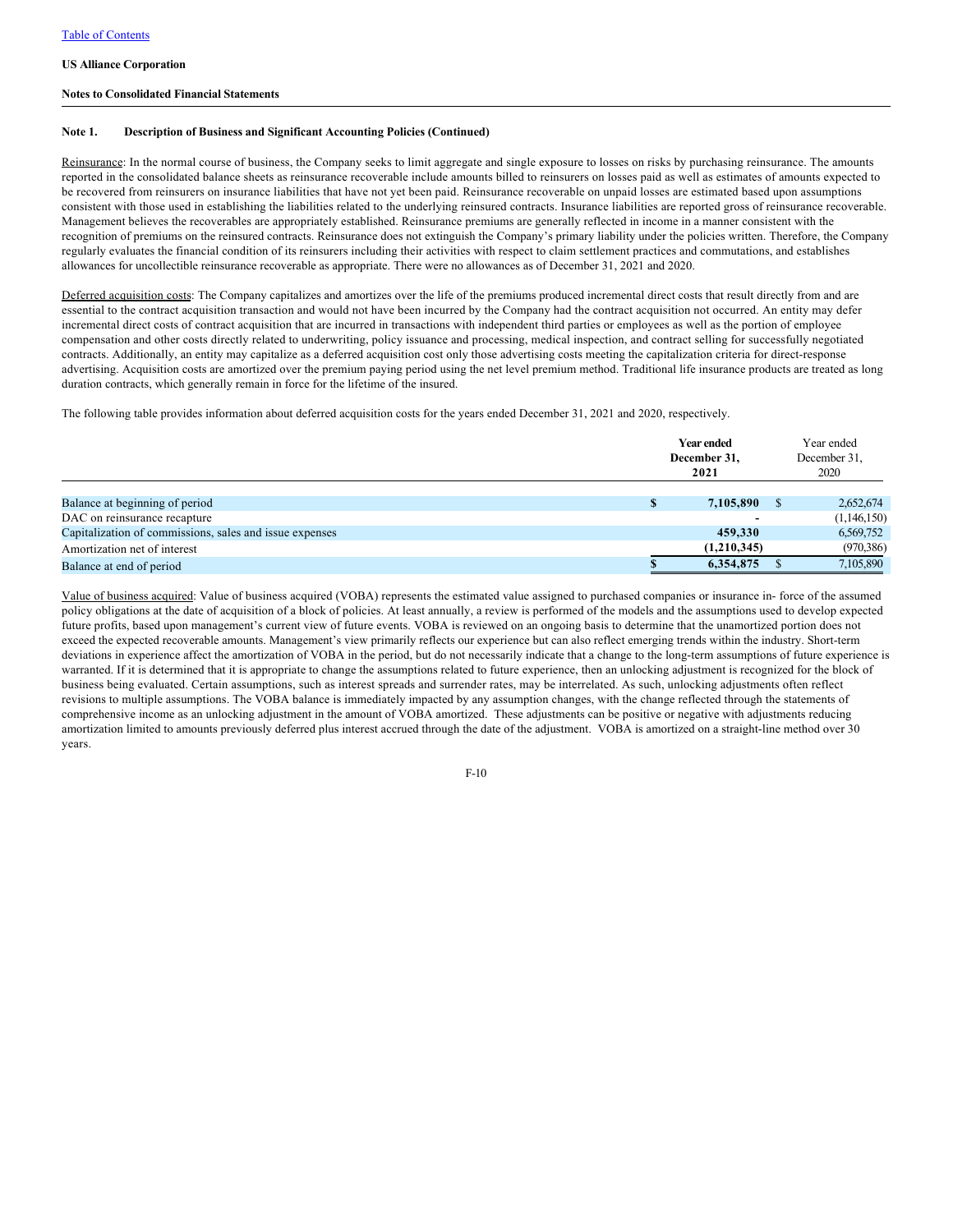### **Notes to Consolidated Financial Statements**

### **Note 1. Description of Business and Significant Accounting Policies (Continued)**

In addition, we may consider refinements in estimates due to improved capabilities resulting from administrative or actuarial system upgrades. We consider such enhancements to determine whether and to what extent they are associated with prior periods or simply improvements in the projection of future expected gross profits due to improved functionality. To the extent they represent such improvements, these items are applied to the appropriate financial statement line items in a manner similar to unlocking adjustments.

Property, equipment and software: Property, equipment and software are stated at cost less accumulated depreciation. Expenditures for additions and improvements that significantly add to the productive capacity or extend the useful life of an asset are capitalized. Expenditures for maintenance and repairs are charged to income currently. Upon disposition, the cost and related accumulated depreciation are removed from the accounts and any gain or loss is included in income.

Depreciation is computed by the straight-line method over the estimated useful lives of the assets. Computer equipment is depreciated over no longer than a 5-year period. Furniture and equipment are depreciated over no longer than a 10-year period. Major categories of depreciable assets and the respective book values as of December 31, 2021 and 2020 are represented below.

|                          | <b>Year Ended</b><br>December 31,<br>2021 | Year Ended<br>December 31,<br>2020 |          |  |
|--------------------------|-------------------------------------------|------------------------------------|----------|--|
| Computer                 | 32,182                                    |                                    | 32,182   |  |
| Furniture and equipment  | 101,973                                   |                                    | 39,679   |  |
| Accumulated depreciation | (41,370)                                  |                                    | (34,043) |  |
| Balance at end of period | 92,785                                    |                                    | 37,818   |  |

Goodwill: Goodwill represents the excess of the amounts paid to acquire subsidiaries and other businesses over the fair value of their net assets at the date of acquisition. Goodwill is tested for impairment at least annually in the fourth quarter or more frequently if events or circumstances change that would indicate that a triggering event has occurred. We assess the recoverability of indefinite-lived intangible assets at least annually or whenever events or circumstances suggest that the carrying value of an identifiable indefinite-lived intangible asset may exceed the sum of the future discounted cash flows expected to result from its use and eventual disposition. If the asset is considered to be impaired, the amount of any impairment is measured as the difference between the carrying value and the fair value of the impaired asset.

Income taxes: The Company is subject to U.S. federal and state taxes. The provision for income taxes is based on income as reported in the consolidated financial statements. The income tax provision is calculated using the asset and liability method. Deferred income taxes are recorded based on the differences between the financial statement and tax basis of assets and liabilities at the enacted rates expected to apply to taxable income in the years in which the differences are expected to reverse. A valuation allowance is established for the amount of any deferred tax asset that exceeds the amount of the estimated future taxable income needed to utilize the future tax benefits.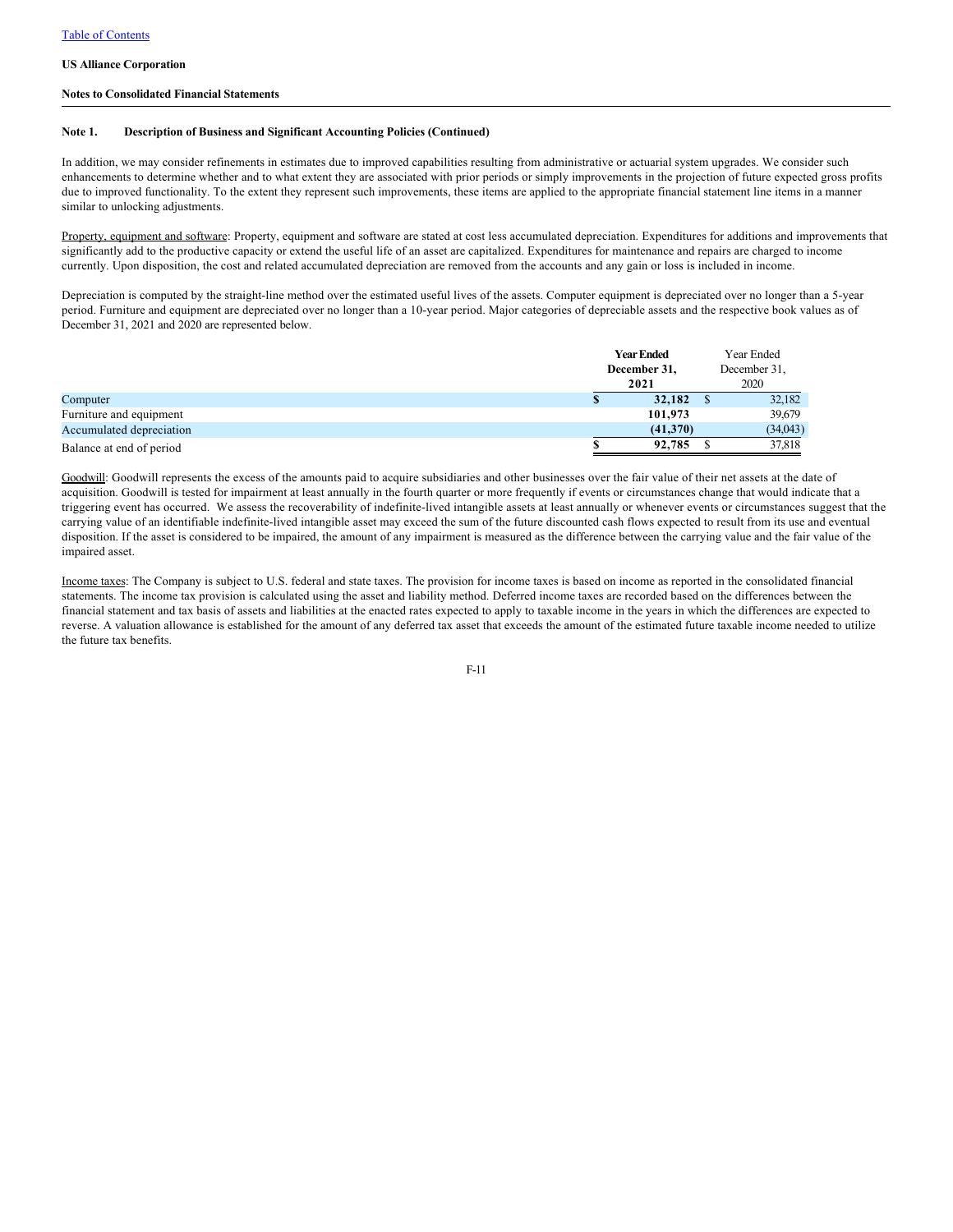### **Notes to Consolidated Financial Statements**

### **Note 1. Description of Business and Significant Accounting Policies (Continued)**

All of the Company's tax returns are subject to U.S. federal, state and local income tax examinations by tax authorities. The Company had no known uncertain tax benefits included in its provision for income taxes as of December 31, 2021 and 2020. The Company's policy is to recognize interest and penalties (if applicable) as an element of the provision for income taxes in the consolidated statements of income.

The tax years which remain subject to examination by taxing authorities are the years ended December 31, 2018 through 2021.

Pre-paid expenses: The Company recognizes pre-paid expenses as the expenses are incurred. Pre-paid expenses consist of systems consulting hours, insurance, and pre-paid benefit expense. Systems consulting hours are charged as they are incurred on projects. Insurance expenses are charged straight line over the life of the contract. Benefit expenses are charged as they are incurred.

Deposit-type contracts: Deposit-type contracts consist of amounts on deposit associated with deferred annuity contracts and premium deposit funds. The deferred annuity contracts credit interest based upon a fixed interest rate set by the Company. The Company has the ability to change this rate annually subject to minimums established by law or administrative regulation.

Liabilities for deferred annuity deposit-type contracts are included without reduction for potential surrender charges. This liability is equal to the accumulated account deposits, plus interest credited, and less policyholder withdrawals. The following table provides information about deferred annuity deposit-type contracts for the years ended December 31, 2021 and 2020.

|                                             |   | <b>Year Ended</b><br>December 31,<br>2021 | Year ended<br>December 31,<br>2020 |  |  |
|---------------------------------------------|---|-------------------------------------------|------------------------------------|--|--|
| Balance at beginning of period              | S | 71,843,283                                | 19,063,141                         |  |  |
| Recaptured by American Life & Security Corp |   |                                           | (6,799,716)                        |  |  |
| Acquired from American Life & Security Corp |   |                                           | 6,799,716                          |  |  |
| Deposits received                           |   | 5,345,302                                 | 53,877,845                         |  |  |
| Interest credited                           |   | 1,601,155                                 | 1,090,820                          |  |  |
| Withdrawals                                 |   | (3,379,401)                               | (2,188,523)                        |  |  |
| Balance at end of period                    |   | 75,410,339                                | 71,843,283                         |  |  |

The premium deposit funds credit interest based upon a fixed interest rate set by the Company. The Company has the ability to change this rate subject to minimums established by law or administrative regulation.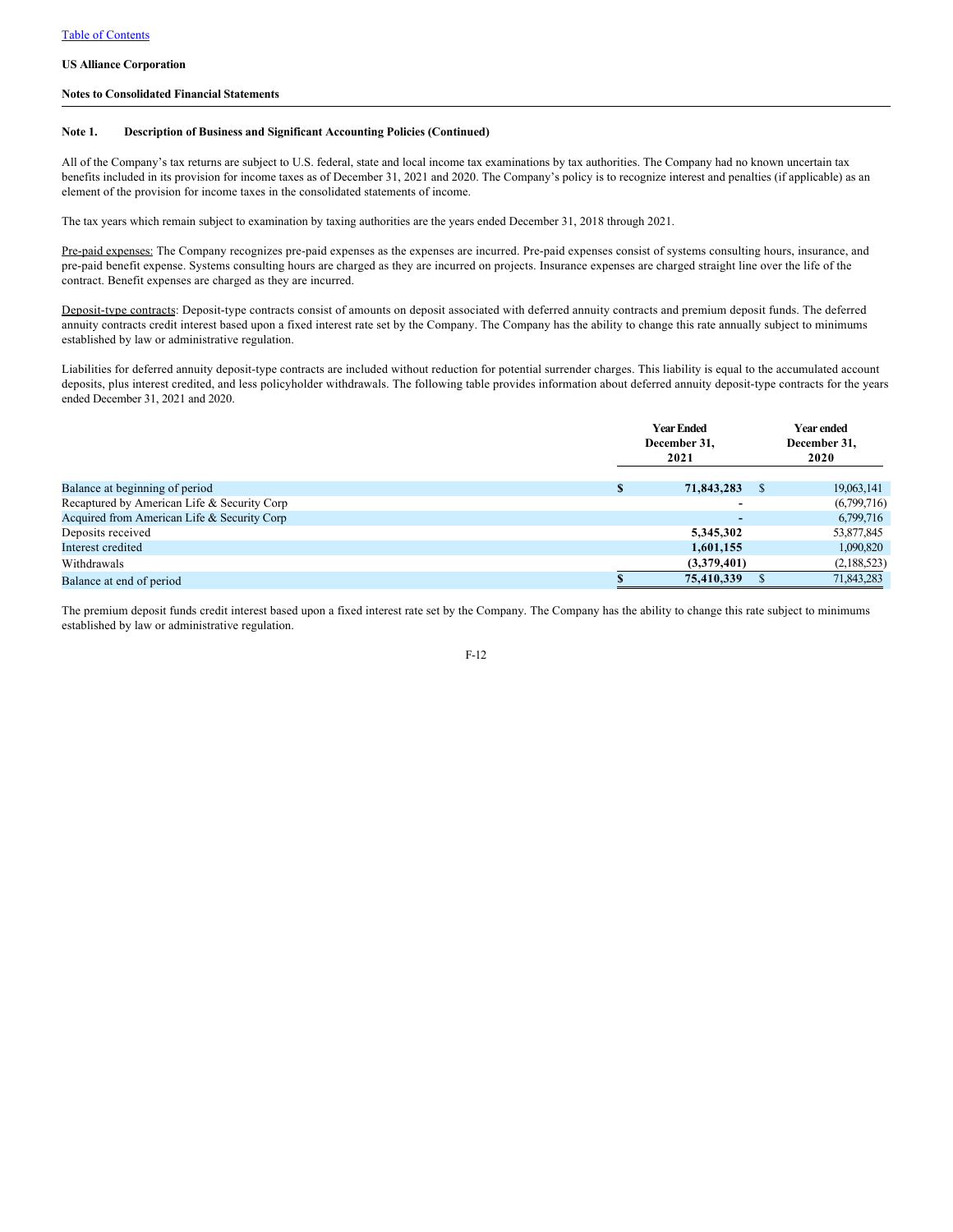### **Notes to Consolidated Financial Statements**

### **Note 1. Description of Business and Significant Accounting Policies (Continued)**

Liabilities for premium deposit fund deposit-type contracts are included without reduction for potential surrender charges. This liability is equal to the accumulated account deposits, plus interest credited, and less withdrawals. The following table provides information about premium deposit fund deposit-type contracts for the years ended December 31, 2021 and 2020.

|                                             | <b>Year Ended</b><br>December 31,<br>2021 | Year ended<br>December 31,<br>2020 |  |  |
|---------------------------------------------|-------------------------------------------|------------------------------------|--|--|
| Balance at beginning of period              | 238,924                                   | 333,473                            |  |  |
| Recaptured by American Life & Security Corp | -                                         | (93, 845)                          |  |  |
| Acquired from American Life & Security Corp | $\overline{\phantom{0}}$                  | 93,845                             |  |  |
| Deposits received                           | 13,558                                    | 6,180                              |  |  |
| Interest credited                           | 5,185                                     | 8,663                              |  |  |
| Withdrawals                                 | (100, 133)                                | (109,392)                          |  |  |
| Balance at end of period                    | 157,534                                   | 238,924                            |  |  |

Benefit reserves: The Company establishes liabilities for amounts payable under insurance policies, including traditional life insurance and annuities. Generally, amounts are payable over an extended period of time. Liabilities for future policy benefits of traditional life insurance have been computed by a net level premium method based upon estimates at the time of issue for investment yields, mortality and withdrawals. These estimates include provisions for experience less favorable than initially expected. Mortality assumptions are based on industry experience expressed as a percentage of standard mortality tables.

Policy claims: Policy claims are based on reported claims plus estimated incurred but not reported claims developed from trends of historical data applied to current exposure. The Company's current estimate of incurred but not reported claims as of December 31, 2021 and 2020 is \$115,524 and \$116,019 and is included as a part of policyholder benefit reserves.

Revenue recognition and related expenses: Revenues on traditional life insurance products consist of direct premiums reported as earned when due. Premium income includes reinsurance assumed and is reduced by premiums ceded.

Amounts received as payment for annuity contracts without life contingencies are recognized as deposits to policyholder account balances and included in future insurance policy benefits. Revenues from these contracts are comprised of fees earned for contract-holder services, which are recognized over the period of the contracts, and included in revenue. Deposits are shown as a financing activity in the Consolidated Statements of Cash Flows.

Liabilities for future policy benefits are provided and acquisition costs are amortized by associating benefits and expenses with earned premiums to recognize related profits over the life of the contracts.

Leases: The Company, as lessor, has entered into an operating lease agreement for office space. The Company recognizes lease income for operating leases on a straight-line basis over the lease term. At contract inception, the Company defers any initial direct costs and amortizes the costs over the life of the lease on the same basis as lease income.

Common stock and earnings (loss) per share: The par value for common stock is \$0.10 per share with 20,000,000 shares authorized. As of December 31, 2021 and 2020 the company had 7,745,404 and 7,741,487 common shares issued and outstanding, respectively.

Earnings per share attributable to the Company's common stockholders were computed based on the net income and the weighted average number of shares outstanding during each year. The weighted average number of shares outstanding during the years ended December 31, 2021 and 2020 were 7,743,273 and 7,738,693 shares, respectively. Potential common shares are excluded from the computation when their effect is anti-dilutive. Basic and diluted net gain per common share is the same for the years ended December 31, 2021 and 2020.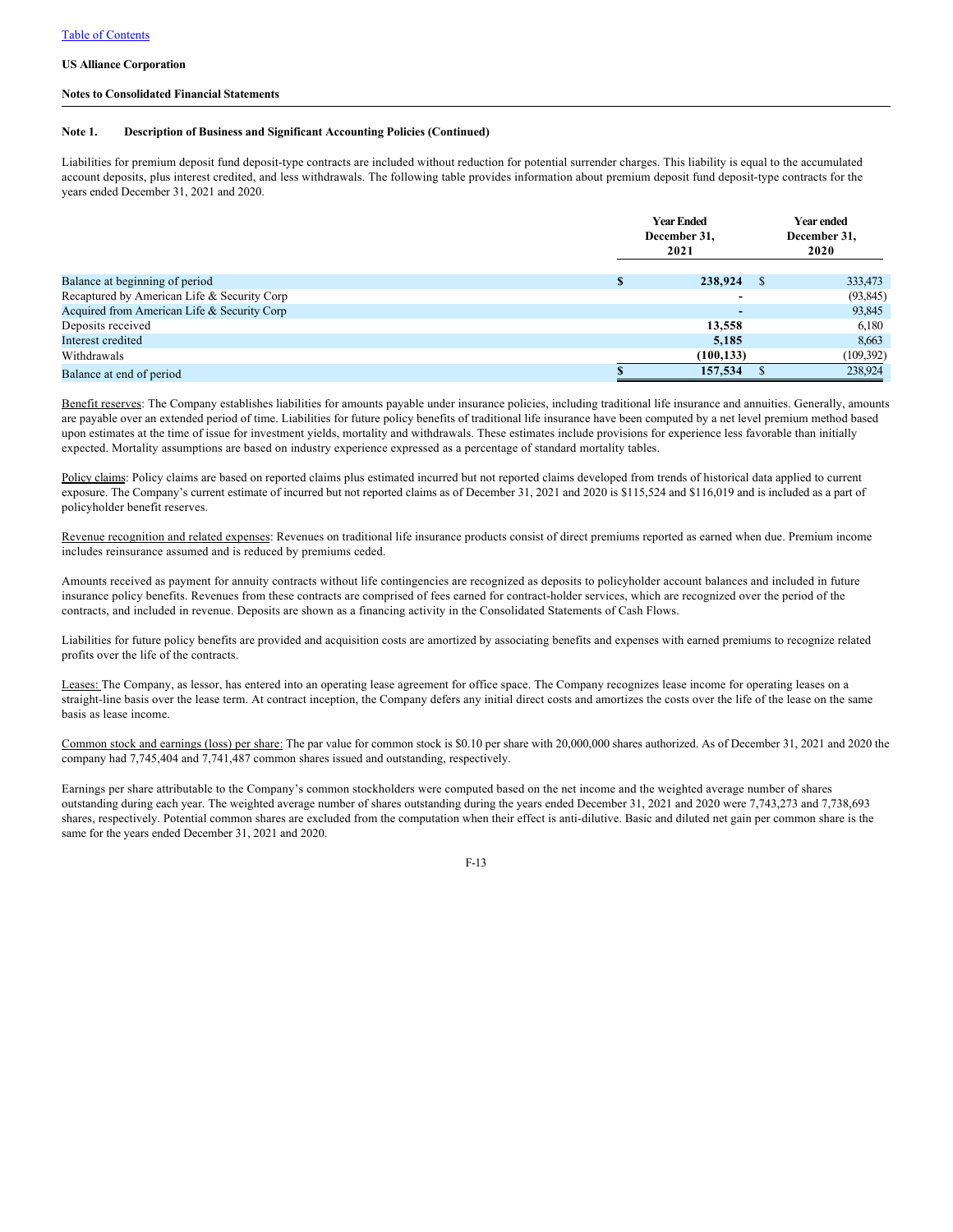### **Notes to Consolidated Financial Statements**

## Note 1. Description of Business and Significant Accounting Policies (Continued)

Comprehensive Income (loss): Comprehensive income (loss) is comprised of net income and other comprehensive income (loss). Other comprehensive income (loss) includes unrealized gains and losses from marketable fixed maturity securities classified as available for sale, net of applicable taxes.

Risk and uncertainties: Certain risks and uncertainties are inherent in the Company's day-to-day operations and in the process of preparing its consolidated financial statements. The more significant of those risks and uncertainties, as well as the Company's method for mitigating the risks, are presented below and throughout the notes to the consolidated financial statements.

Use of Estimates: The preparation of consolidated financial statements in conformity with US GAAP, generally accepted accounting principles in the United States, requires management to make estimates and assumptions that affect the reported amounts of assets and liabilities and disclosure of contingent assets and liabilities at the date of the consolidated financial statements and the reported amounts of revenues and expenses during the reporting period. Actual results could differ from those estimates.

- Regulatory Factors: The insurance laws of Kansas, North Dakota, and Montana give insurance regulators broad regulatory authority, including powers to (i) grant and revoke licenses to transact business; (ii) regulate and supervise trade practices and market conduct, (iii) establish guaranty associations; (iv) license agents; (v) approve policy forms; (vi) approve premium rates for some lines of business; (vii) establish reserve requirements; (viii) prescribe the form and content of required financial statements and reports; (ix) determine the reasonableness and adequacy of statutory capital and surplus; and (x) regulate the type and amount of permitted investments.

> The Dodd-Frank Wall Street Reform and Consumer Protection Act (the "Reform Act") reshapes financial regulations in the United States by creating new regulators, regulating new markets and firms, and providing new enforcement powers to regulators. Virtually all major areas of the Reform Act continue to be subject to regulatory interpretation and implementation rules requiring rulemaking that may take several years to complete. The ultimate outcome of the regulatory rulemaking proceedings cannot be predicted with certainty. The regulations promulgated could have a material impact on consolidated financial results or financial condition.

- Reinsurance: In order to manage the risk of financial exposure to adverse underwriting results, the Company reinsures a portion of its individual and group life risks with other insurance companies. The Company retains \$35,000 on its Whole Life products and \$25,000 on its term life products. The Company also reinsures 100% of the risk on its individual accidental death benefit rider. The Company retains 25% of the risk for each covered life on its group life product to a maximum of \$100,000 on any individual person. The Company retains 25% of the risk for each covered life on its group accidental death and dismemberment product to a maximum of \$25,000 on any individual person. The Company also has catastrophic reinsurance coverage to protect against three or more group life deaths resulting from a single event. The Company also reinsures 90% of the risk on its group disability products. The Company reinsurers 66% of the risk on its critical illness product. Optimum Re Insurance Company (a subsidiary of Optimum Group), General Reinsurance Corporation (a subsidiary of Berkshire Hathaway), Reliance Standard Life Insurance Company (a subsidiary of Tokio Marine Holdings), Hartford Life and Accident Company, and Unified Life Insurance Company provide reinsurance for USALSC and DCLIC. The Company evaluates the financial condition of its reinsurers to minimize its exposure to losses from reinsurer insolvencies. Management believes that any liabilities arising from this contingency would not be material to the Company's financial position.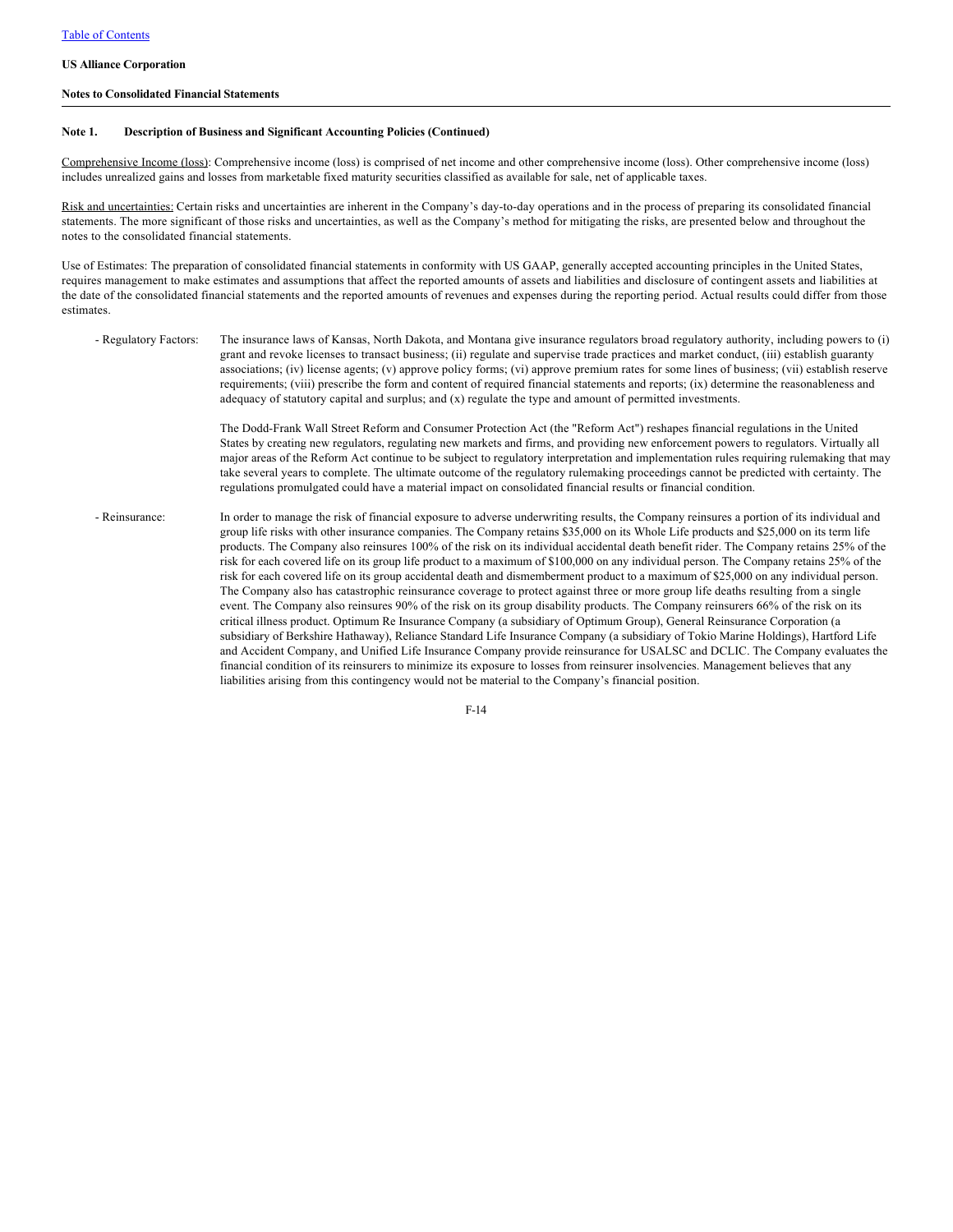### **Notes to Consolidated Financial Statements**

### **Note 1. Description of Business and Significant Accounting Policies (Continued)**

- Interest Rate Risk: Interest rate fluctuations could impair an insurance company's ability to pay policyholder benefits with operating and investment cash flows, cash on hand and other cash sources. Annuity products expose the risk that changes in interest rates will reduce any spread, or the difference between the amounts that the insurance company is required to pay under the contracts and the amounts the insurance subsidiary is able to earn on its investments intended to support its obligations under the contracts. Spread is a key component of revenues.

> To the extent that interest rates credited are less than those generally available in the marketplace, policyholder lapses, policy loans and surrenders, and withdrawals of life insurance policies and annuity contracts may increase as contract holders seek to purchase products with perceived higher returns. This process may result in cash outflows requiring that an insurance subsidiary sell investments at a time when the prices of those investments are adversely affected by the increase in market interest rates, which may result in realized investment losses.

> Increases in market interest rates may also negatively affect profitability in periods of increasing interest rates. The ability to replace invested assets with higher yielding assets needed to fund the higher crediting rates that may be necessary to keep interest sensitive products competitive. If interest rates were to increase by 1%, the market value of our fixed income securities would decrease by 8.3% as of December 31, 2021. The Company therefore may have to accept a lower spread and thus lower profitability or face a decline in sales and greater loss of existing contracts.

Conversely, in a period of prolonged low interest rates it is difficult to invest assets and earn the rate of return necessary to support insurance products. Some central banks currently have negative interest rates which contributes to the current low interest rate environment.

Policy lapses in excess of those actuarially anticipated would have a negative impact on our financial performance.

Profitability could be reduced if lapse and surrender rates exceed the assumptions upon which the insurance policies were priced. Policy sales costs are deferred and recognized over the life of a policy. Excess policy lapses, however, cause the immediate expensing or amortizing of deferred policy sales costs.

- Investment Risk: Our invested assets are subject to customary risks of defaults and changes in market values. Factors that may affect the overall default rate on, and market value of, the invested assets include interest rate levels, financial market performance, and general economic conditions.
- Assumptions Risk: In the life insurance business, assumptions as to expected mortality, lapse rates and other factors in developing the pricing and other terms of life insurance products are made. These assumptions are based on industry experience and are reviewed and revised regularly by an outside actuary to reflect actual experience on a current basis. However, variation of actual experience from that assumed in developing such terms may affect a product's profitability or sales volume and in turn adversely impact our revenues.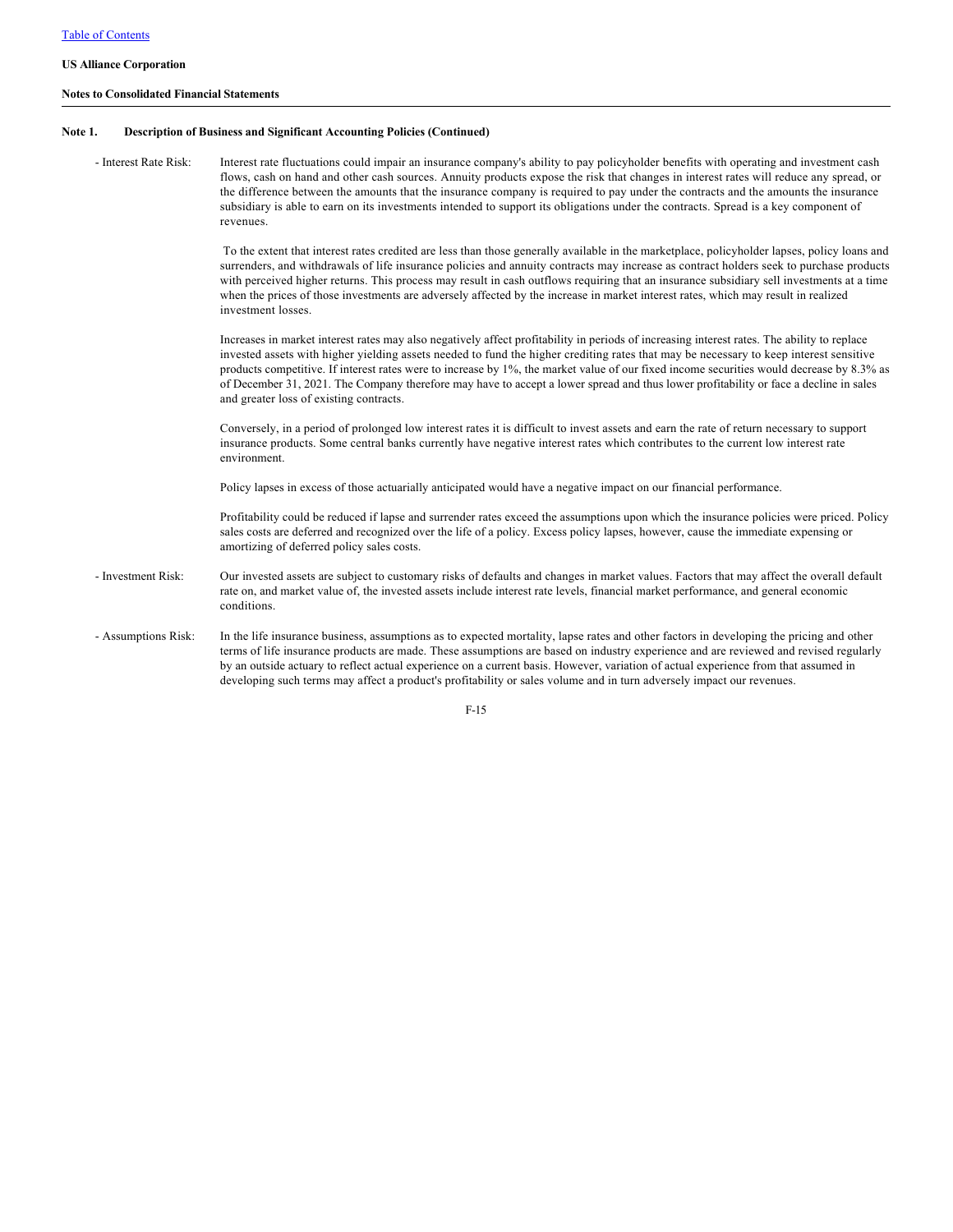## **Notes to Consolidated Financial Statements**

### **Note 1. Description of Business and Significant Accounting Policies (Continued)**

Reclassifications: Certain reclassifications of a minor nature have been made to prior-year balances to conform to current-year presentation with no net impact to net loss/income or equity.

## New accounting standards:

#### *Leases*

In February 2016, the FASB issued updated guidance to require lessees to recognize a right-to-use asset and a lease liability for leases with terms of more than 12 months. The updated guidance retains the two classifications of a lease as either an operating or finance lease (previously referred to as a capital lease). Both lease classifications require the lessee to record the right-to-use asset and the lease liability based upon the present value of cash flows. Finance leases will reflect the financial arrangement by recognizing interest expense on the lease liability separately from the amortization expense of the right-to-use asset. Operating leases will recognize lease expense (with no separate recognition of interest expense) on a straight-line basis over the term of the lease. The accounting by lessors is not significantly changed by the updated guidance. The updated guidance requires expanded qualitative and quantitative disclosures, including additional information about the amounts recorded in the financial statements.

The updated guidance is effective for reporting periods beginning after December 15, 2018, and will require that the earliest comparative period presented include the measurement and recognition of existing leases with an adjustment to equity as if the updated guidance had always been applied. Early adoption is permitted. As an emerging growth company, the Company has elected to defer implementation of this standard to fiscal years beginning after December 15, 2021. The adoption of this guidance is not expected to have a material effect on the Company's results of operations, financial position or liquidity.

#### *Income Taxes - Simplifying the Accounting for Income Taxes*

In December 2019, the FASB issued updated guidance (Accounting Standards Update 2019-12) for the accounting for income taxes. The updated guidance is intended to simplify the accounting for income taxes by removing several exceptions contained in existing guidance and amending other existing guidance to simplify several other income tax accounting matters. The updated guidance is effective for the quarters ending and after March 31, 2021. The adoption of this guidance did not have a material effect on the Company's results of operations, financial position or liquidity.

#### *Measurement of Credit Losses on Financial Instruments*

In June 2016, the FASB issued updated guidance for the accounting for credit losses for financial instruments. The updated guidance applies a new credit loss model (current expected credit losses or CECL) for determining credit-related impairments for financial instruments measured at amortized cost (e.g. reinsurance recoverables) and requires an entity to estimate the credit losses expected over the life of an exposure or pool of exposures. The estimate of expected credit losses should consider historical information, current information, as well as reasonable and supportable forecasts, including estimates of prepayments. The expected credit losses, and subsequent adjustments to such losses, will be recorded through an allowance account that is deducted from the amortized cost basis of the financial asset, with the net carrying value of the financial asset presented on the consolidated balance sheet at the amount expected to be collected.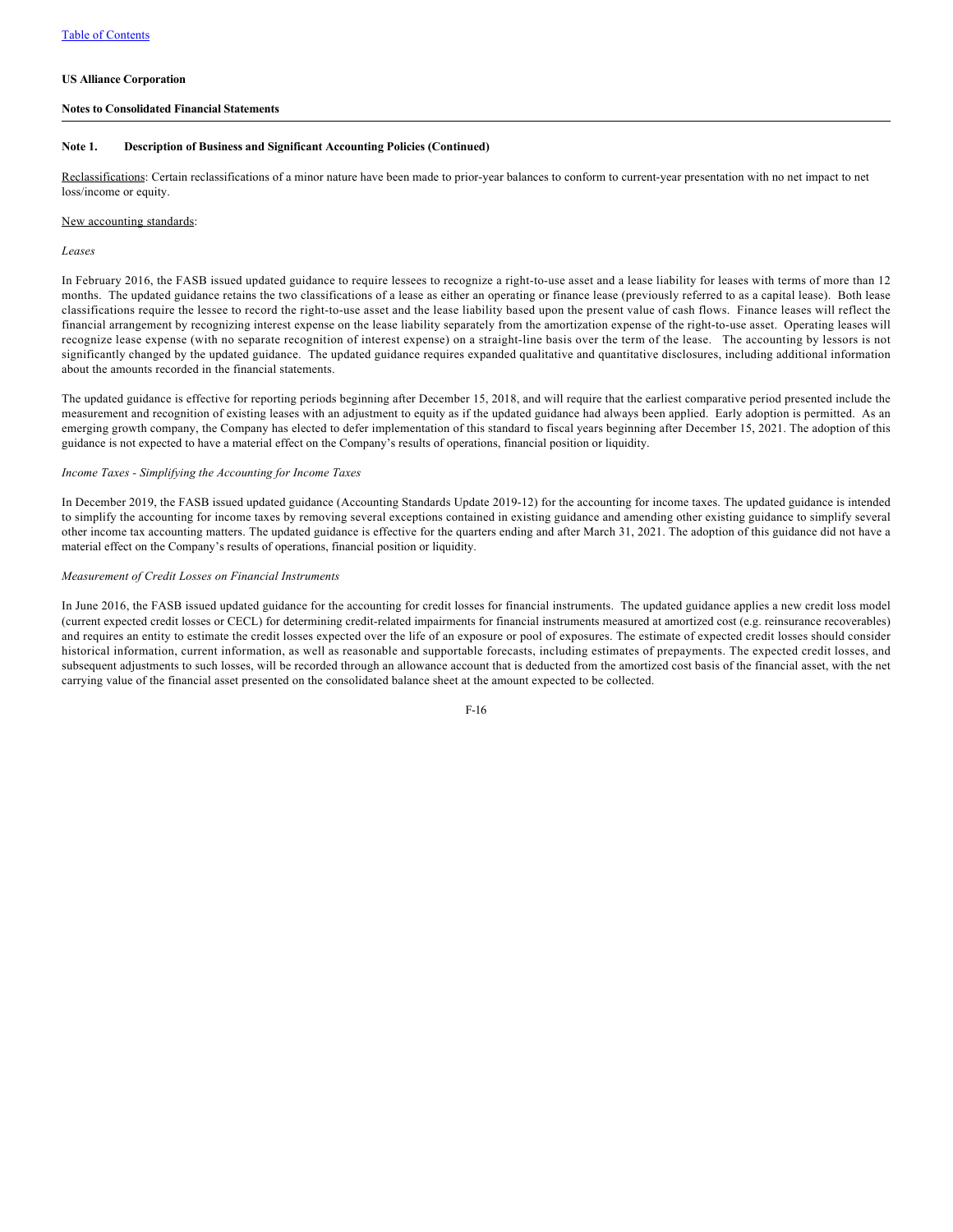### **Notes to Consolidated Financial Statements**

### **Note 1. Description of Business and Significant Accounting Policies (Continued)**

The updated guidance also amends the current other-than-temporary impairment model for available-for-sale debt securities by requiring the recognition of impairments relating to credit losses through an allowance account and limits the amount of credit loss to the difference between a security's amortized cost basis and its fair value. In addition, the length of time a security has been in an unrealized loss position will no longer impact the determination of whether a credit loss exists.

The updated guidance is effective for reporting periods beginning after December 15, 2019. Early adoption is permitted for reporting periods beginning after December 15, 2018. As an emerging growth company, the Company has elected to defer implementation of this standard to fiscal years beginning after December 15, 2022. The Company will not be able to determine the impact that the updated guidance will have on its results of operations, financial position or liquidity until the updated guidance is adopted.

#### *Targeted Improvements to the Accounting for Long-Duration Contracts*

In August 2018, the FASB issued ASU 2018-12 "Targeted Improvements to the Accounting for Long-Duration Contracts." ASU 2018-12 requires periodic reassessment of actuarial and discount rate assumptions used in the valuation of policyholder liabilities and deferred acquisition costs arising from the issuance of long-duration insurance and reinsurance contracts, with the effects of the changes in cash flow assumptions reflected in earnings and the effects of changes in discount rate assumptions reflected in other comprehensive income. Under current accounting guidance, the actuarial and discount rate assumptions are set at the contract inception date and not subsequently changed, except in limited circumstances. ASU 2018-12 also requires new disclosures and is effective for fiscal years beginning after December 15, 2023, with early adoption permitted. We are evaluating the effect this standard will have on our Consolidated Financial Statements.

#### *Fair Value Measurement*

This guidance is part of the FASB's disclosure framework project and eliminates certain disclosure requirements for fair value measurement, requires entities to disclose new information and modifies existing disclosure requirements. This guidance is effective for fiscal years beginning after December 15, 2019, and interim periods within those fiscal years. The adoption of this guidance did not have a material effect on the Company's results of operations, financial position or liquidity.

All other new accounting standards and updates of existing standards issued through the date of this filing were considered by management and did not relate to accounting policies and procedures pertinent or material to the Company at this time.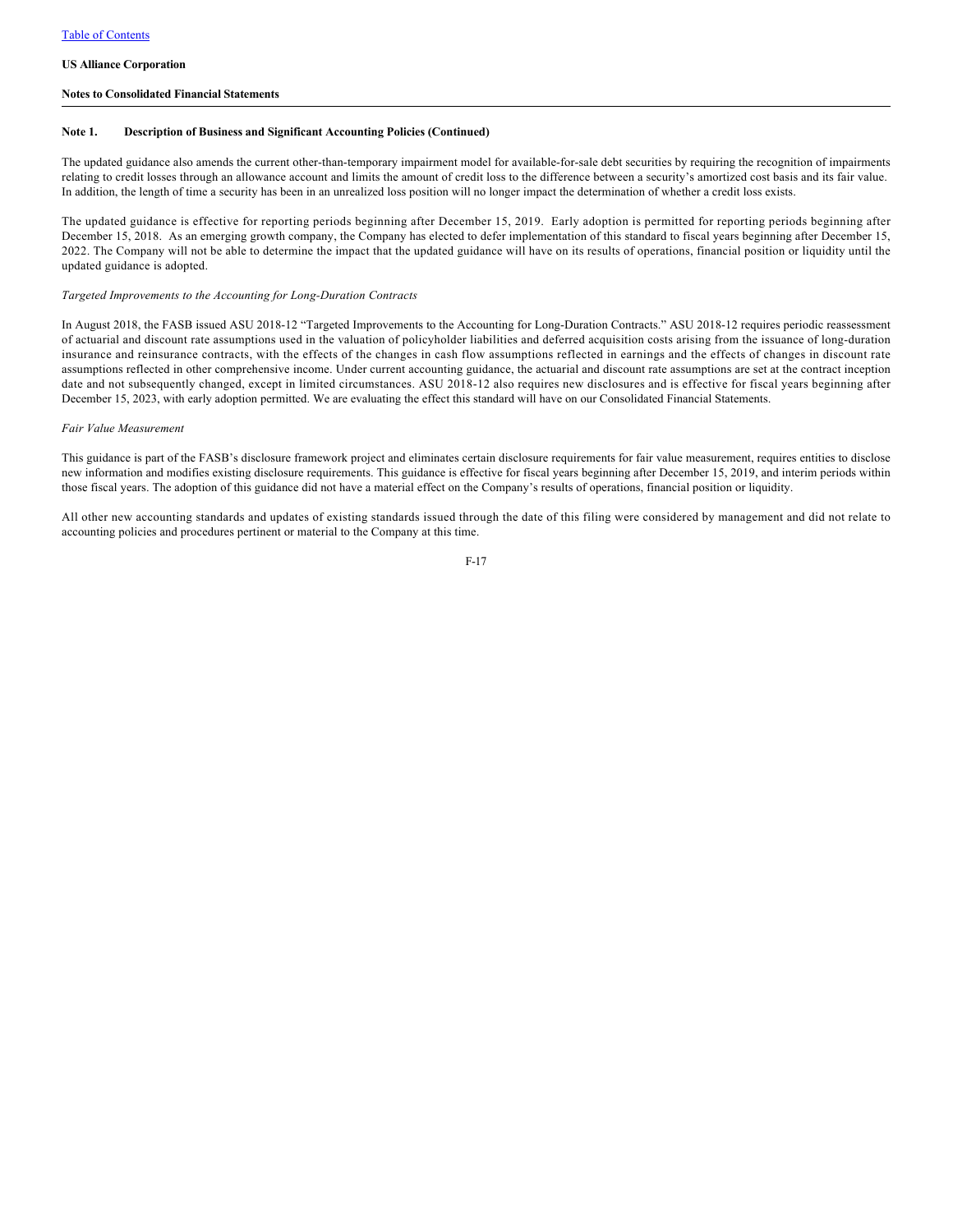## **Notes to Consolidated Financial Statements**

### **Note 2. Acquisitions**

On December 31, 2020, DCLIC entered into an assumption agreement with ALSC where it acquired a certain block of life insurance policies. Under an assumption agreement, DCLIC becomes directly liable to the policyholders of this block of business.

The acquisition was accounted for under the acquisition method of accounting, which requires the consideration transferred and all assets and liabilities assumed to be recorded at fair value. The following table summarizes the fair value of the assets acquired and liabilities assumed from ALSC:

| Cash consideration paid to ALSC                                             |   | 927,000     |
|-----------------------------------------------------------------------------|---|-------------|
|                                                                             |   |             |
| Preliminary amounts of indentifiable assets acquired and liablities assumed |   |             |
| Investment securities                                                       | л | 7,990,509   |
| Cash receivable                                                             |   | 2,117,591   |
| Policy loan assets                                                          |   | 101,736     |
| Value of business acquired                                                  |   | 2,163,541   |
| Policyholder reserves                                                       |   | (4,552,816) |
| Deposit type contracts                                                      |   | (6,893,561) |
| Total indentifiable net assets                                              |   | 927,000     |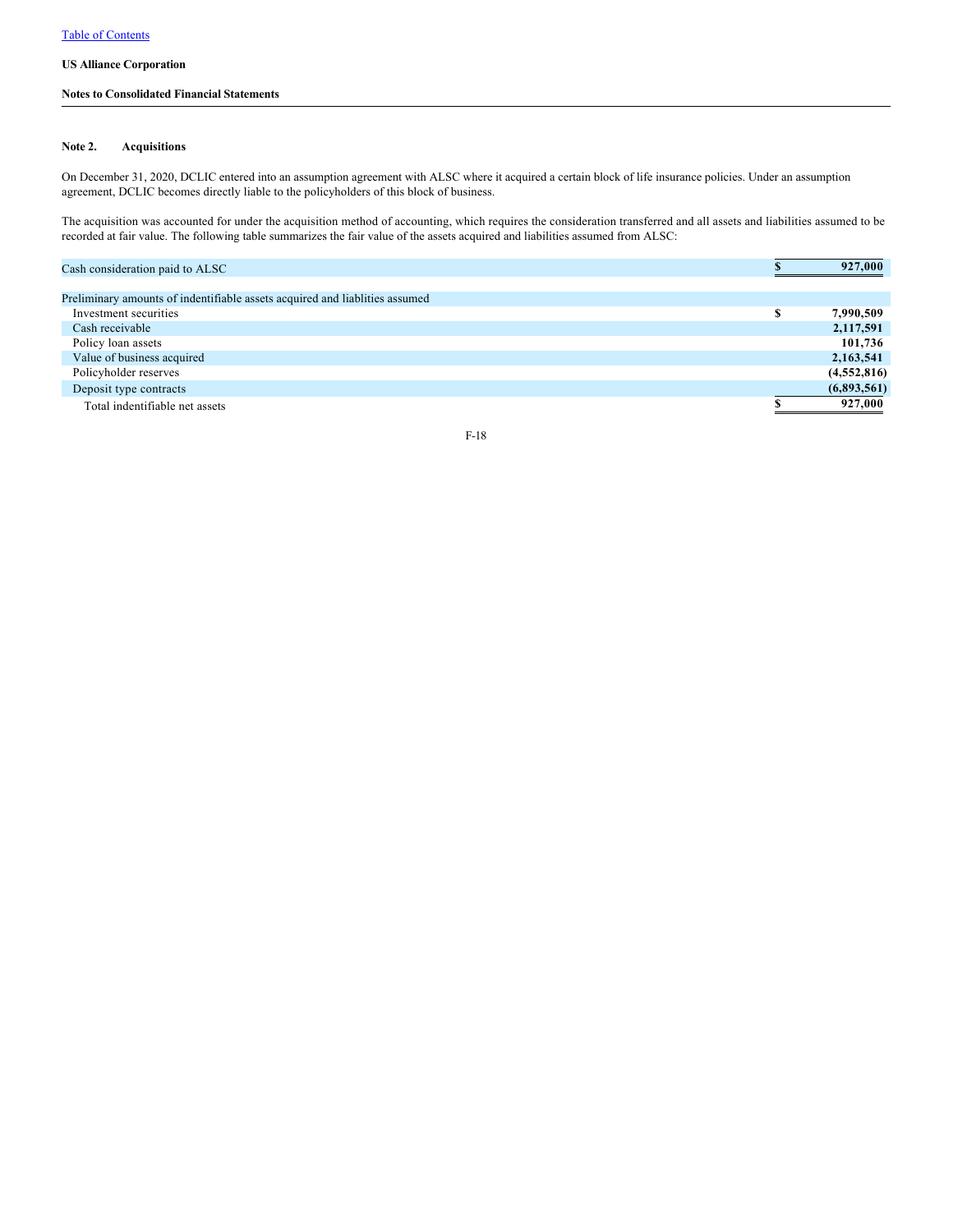## **Notes to Consolidated Financial Statements**

### **Note 3. Investments**

### Fixed Maturity

The amortized cost and fair value of available for sale investments as of December 31 is as follows:

|                                             |              | December 31, 2021                     |              |                          |                   |                   |              |                   |
|---------------------------------------------|--------------|---------------------------------------|--------------|--------------------------|-------------------|-------------------|--------------|-------------------|
|                                             |              | Cost or                               |              | <b>Gross</b>             |                   | Gross             |              |                   |
|                                             |              | <b>Amortized</b><br><b>Unrealized</b> |              |                          | <b>Unrealized</b> |                   |              |                   |
|                                             |              | Cost                                  |              | Gains                    |                   | Losses            |              | <b>Fair Value</b> |
| <b>Available for sale:</b>                  |              |                                       |              |                          |                   |                   |              |                   |
| <b>Fixed maturities:</b>                    |              |                                       |              |                          |                   |                   |              |                   |
| <b>US Treasury securities</b>               | S            | 303,195                               | S            | 144,570                  | $\mathbf{s}$      | ٠                 | S            | 447,765           |
| <b>Corporate bonds</b>                      |              | 19,397,461                            |              | 2,101,518                |                   | (177,700)         |              | 21,321,279        |
| <b>Municipal bonds</b>                      |              | 6,306,387                             |              | 671,263                  |                   | (14,292)          |              | 6,963,358         |
| Redeemable preferred stock                  |              | 3,612,625                             |              | 29,995                   |                   | (21,094)          |              | 3,621,526         |
| Mortgage backed and asset backed securities |              | 5,636,371                             |              | 22,617                   |                   | (70, 259)         |              | 5,588,729         |
| Total available for sale                    | S.           | 35,256,039                            | \$           | 2,969,963                | S                 | (283, 345)        | S            | 37,942,657        |
|                                             |              |                                       |              | <b>December 31, 2020</b> |                   |                   |              |                   |
|                                             |              | Cost or                               |              | Gross                    |                   | Gross             |              |                   |
|                                             |              | <b>Amortized</b>                      |              | <b>Unrealized</b>        |                   | <b>Unrealized</b> |              |                   |
|                                             |              | Cost<br>Gains                         |              |                          |                   |                   |              |                   |
|                                             |              |                                       |              |                          |                   | Losses            |              | <b>Fair Value</b> |
| <b>Available for sale:</b>                  |              |                                       |              |                          |                   |                   |              |                   |
| <b>Fixed maturities:</b>                    |              |                                       |              |                          |                   |                   |              |                   |
| <b>US Treasury securities</b>               | $\mathbf{s}$ | 574,935                               | <sup>S</sup> | 127,981                  | $\mathbf{s}$      | ٠                 | $\mathbf{s}$ | 702,916           |
| <b>Corporate bonds</b>                      |              | 20,126,836                            |              | 2,821,508                |                   | (533)             |              | 22,947,811        |
| <b>Municipal bonds</b>                      |              | 5,992,707                             |              | 804,443                  |                   | (496)             |              | 6,796,654         |
| Redeemable preferred stock                  |              | 2,900,330                             |              | 90,085                   |                   | (200)             |              | 2,990,215         |
| Mortgage backed and asset backed securities |              | 4,189,710                             |              | 50,274                   |                   | (2)               |              | 4,239,982         |

The amortized cost and fair value of debt securities as of December 31, 2021 and 2020, by contractual maturity, are shown on the following page. Actual maturities may differ from contractual maturities because borrowers may have the right to call or prepay obligations with or without call or prepayment penalties.

|                                             | As of December 31, 2021 |  |            |               | As of December 31, 2020 |  |            |  |
|---------------------------------------------|-------------------------|--|------------|---------------|-------------------------|--|------------|--|
|                                             | <b>Amortized Cost</b>   |  | Fair Value |               | <b>Amortized Cost</b>   |  | Fair Value |  |
| Amounts maturing in:                        |                         |  |            |               |                         |  |            |  |
| One year or less                            | ÷.                      |  | $\sim$     | <sup>\$</sup> | 373,590                 |  | 379,823    |  |
| After one year through five years           | 1.987.421               |  | 2,087,132  |               | 1,540,931               |  | 1,641,749  |  |
| After five years through ten years          | 2,540,089               |  | 2,865,020  |               | 2,887,066               |  | 3,379,930  |  |
| More than 10 years                          | 21,479,533              |  | 23,780,250 |               | 21,892,891              |  | 25,045,879 |  |
| Redeemable preferred stocks                 | 3,612,625               |  | 3,621,526  |               | 2,900,330               |  | 2,990,215  |  |
| Mortgage backed and asset backed securities | 5,636,371               |  | 5,588,729  |               | 4,189,710               |  | 4,239,982  |  |
| Total amortized cost and fair value         | 35,256,039              |  | 37,942,657 |               | 33,784,518              |  | 37,677,578 |  |

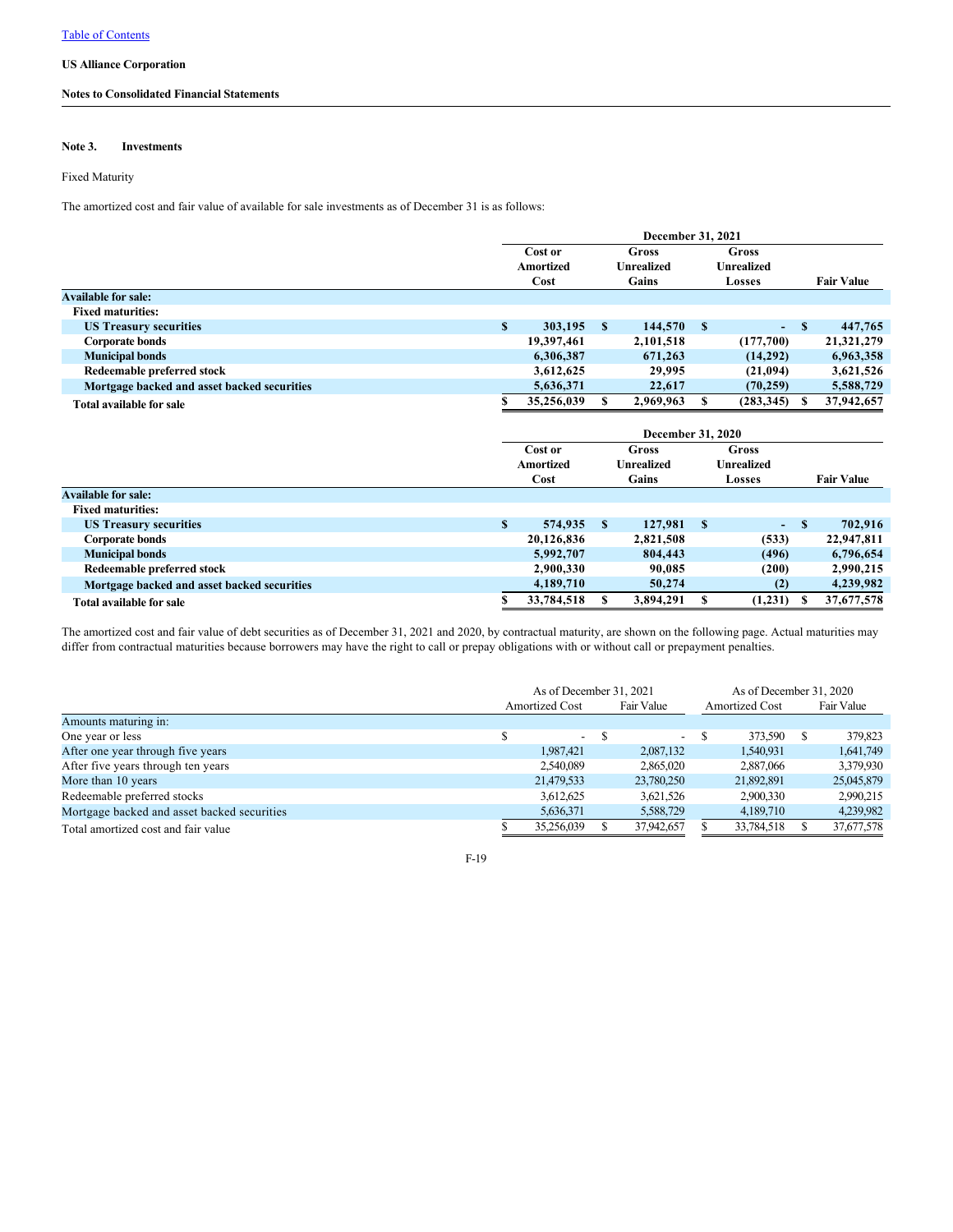## **Notes to Consolidated Financial Statements**

## **Note 3. Investments (continued)**

Proceeds from the sale of securities, maturities, and asset paydowns in 2021 and 2020 were \$4,769,831 and \$7,795,116, respectively. Realized gains and losses related to the sale of securities are summarized as follows:

|                |           | <b>Years Ended December 31,</b> |            |  |  |  |  |  |
|----------------|-----------|---------------------------------|------------|--|--|--|--|--|
|                | 2021      |                                 | 2020       |  |  |  |  |  |
| Gross gains    | 248,891   |                                 | 1,388,209  |  |  |  |  |  |
| Gross losses   | (18, 899) |                                 | (373, 862) |  |  |  |  |  |
| Realized gains | 229,992   |                                 | 1,014,347  |  |  |  |  |  |

Gross unrealized losses by duration are summarized as follows:

|                                                |              | Less than 12 months |             |                   | <b>Greater than 12 months</b> |                               |              | <b>Total</b>             |        |            |              |                   |
|------------------------------------------------|--------------|---------------------|-------------|-------------------|-------------------------------|-------------------------------|--------------|--------------------------|--------|------------|--------------|-------------------|
|                                                |              | Fair                |             | <b>Unrealized</b> |                               | Fair                          |              | <b>Unrealized</b>        |        | Fair       |              | <b>Unrealized</b> |
|                                                |              | Value               |             | Loss              |                               | Value                         |              | Loss                     |        | Value      |              | Loss              |
| December 31, 2021                              |              |                     |             |                   |                               |                               |              |                          |        |            |              |                   |
| <b>Available for sale:</b>                     |              |                     |             |                   |                               |                               |              |                          |        |            |              |                   |
| <b>Fixed maturities:</b>                       |              |                     |             |                   |                               |                               |              |                          |        |            |              |                   |
| <b>Corporate bonds</b>                         | S            | 4,496,456           | S           | $(177,700)$ \$    |                               |                               | $- S$        |                          | $-$ \$ | 4,496,456  | S            | (177,700)         |
| <b>Municipal bonds</b>                         |              | 927,122             |             | (14,292)          |                               | $\overline{\phantom{a}}$      |              |                          |        | 927,122    |              | (14,292)          |
| <b>Redeemable preferred stock</b>              |              | 1,394,650           |             | (21,094)          |                               | ٠                             |              | ۰                        |        | 1,394,650  |              | (21,094)          |
| Mortgage backed and asset backed<br>securities |              | 4,386,306           |             | (70, 259)         |                               | $\overline{\phantom{0}}$      |              | ٠                        |        | 4,386,306  |              | (70, 259)         |
| <b>Total fixed maturities</b>                  | S            | 11,204,534          | S           | (283, 345)        | $\mathbf{s}$                  | $\sim$                        | $\mathbf{s}$ | $\overline{\phantom{0}}$ | S      | 11,204,534 | S.           | (283, 345)        |
|                                                |              | Less than 12 months |             |                   |                               | <b>Greater than 12 months</b> |              |                          |        |            | <b>Total</b> |                   |
|                                                |              | Fair                |             | <b>Unrealized</b> |                               | Fair                          |              | <b>Unrealized</b>        |        | Fair       |              | <b>Unrealized</b> |
|                                                |              | Value               |             | Loss              |                               | Value                         |              | Loss                     |        | Value      |              | Loss              |
| December 31, 2020                              |              |                     |             |                   |                               |                               |              |                          |        |            |              |                   |
| <b>Available for sale:</b>                     |              |                     |             |                   |                               |                               |              |                          |        |            |              |                   |
| <b>Fixed maturities:</b>                       |              |                     |             |                   |                               |                               |              |                          |        |            |              |                   |
| <b>Corporate bonds</b>                         | $\mathbf{s}$ | 210,625             | $\mathbf S$ | (2)               | $\boldsymbol{s}$              | 49,438                        | $\mathbf{s}$ | (531) S                  |        | 260,063    | S            | (533)             |
| <b>Municipal bonds</b>                         |              | 47,249              |             | (496)             |                               |                               |              |                          |        | 47,249     |              | (496)             |
| <b>Redeemable preferred stock</b>              |              | 77,918              |             | (200)             |                               |                               |              | ٠                        |        | 77,918     |              | (200)             |
| Mortgage backed and asset backed<br>securities |              | 309,144             |             | (2)               |                               |                               |              |                          |        | 309,144    |              | (2)               |
| <b>Total fixed maturities</b>                  |              | 644,936             | S           | (700)             | <sup>\$</sup>                 | 49,438                        | <b>S</b>     | (531)                    | S      | 694,374    | S.           | (1, 231)          |

Unrealized losses occur from market price declines that may be due to a number of factors, including economic downturns, changes in interest rates, competitive forces within an industry, issuer specific events, operational difficulties, lawsuits, and market pricing anomalies caused by factors such as temporary lack of liquidity.

The total number of available for sale securities in the investment portfolio in an unrealized loss position as of December 31, 2021 was 76, which represented an unrealized loss of \$283,345 of the aggregate carrying value of those securities. The 76 securities breakdown as follows: 29 bonds, 41 mortgage and asset backed securities, and 6 redeemable preferred stock. The Company determined that no securities were considered to be other-than-temporarily impaired as of December 31, 2021 and 2020.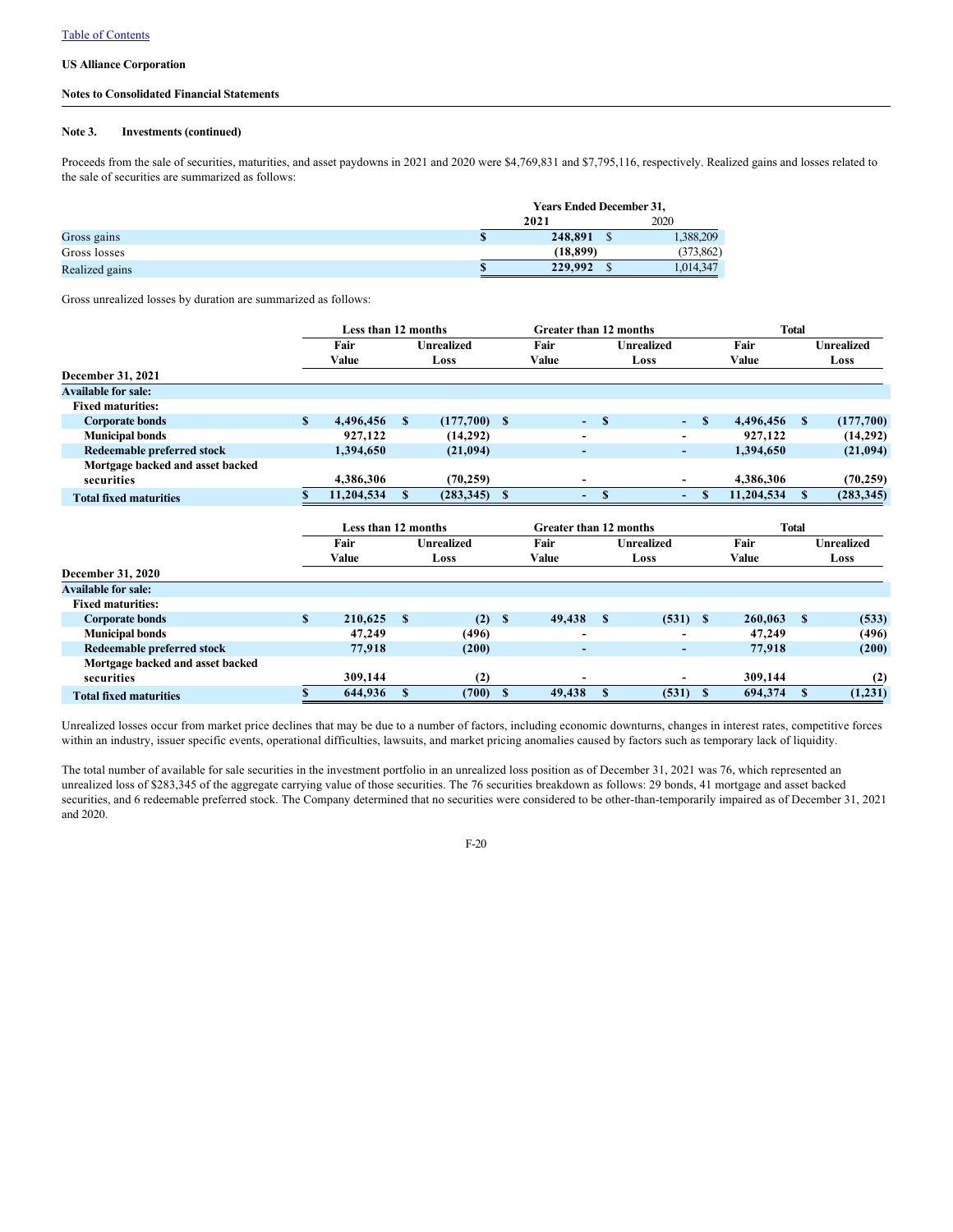## **Notes to Consolidated Financial Statements**

## **Note 3. Investments (continued)**

# **Mortgage Loans on Real Estate**

The Company's mortgage loans by property type as of December 31, 2021 and December 31, 2020 are summarized as follows:

|                                            | December 31, 2021 | December 31, 2020 |           |  |
|--------------------------------------------|-------------------|-------------------|-----------|--|
| Commercial mortgage loans by property type |                   |                   |           |  |
| Student housing                            | $\sim$            |                   | 781.512   |  |
| Condominium                                | 1,960,547         |                   | 1,874,445 |  |
| Multi-property                             | 1,157,950         |                   | 332,195   |  |
| Multi-family                               | 534,645           |                   | 177,984   |  |
| Total commercial mortgages                 | 3,653,142         |                   | 3,166,136 |  |

The Company's mortgage loans by loan-to-value ratio as of December 31, 2021 and December 31, 2020 are summarized as follows:

|                     | December 31, 2021 | December 31, 2020 |
|---------------------|-------------------|-------------------|
| Loan to value ratio |                   |                   |
| Over 60 to $70\%$   | 1,960,547         | 1,874,445         |
| Over 40 to $50\%$   | 339,335           |                   |
| Over 30 to $40\%$   | 195,310           | 177,984           |
| Over 10 to $20\%$   | 1.157.950         | 1,113,707         |
| Total               | 3,653,142         | 3,166,136         |

The Company's mortgage loans by maturity date as of December 31, 2021 and December 31, 2020 are summarized as follows:

|                                   | December 31, 2021 | December 31, 2020 |
|-----------------------------------|-------------------|-------------------|
| <b>Maturity Date</b>              |                   |                   |
| One year or less                  | 2.155.857         | 2,393,900         |
| After one year through five years | 1.497.285         | 772,236           |
| Total                             | 3.653.142         | 3,166,136         |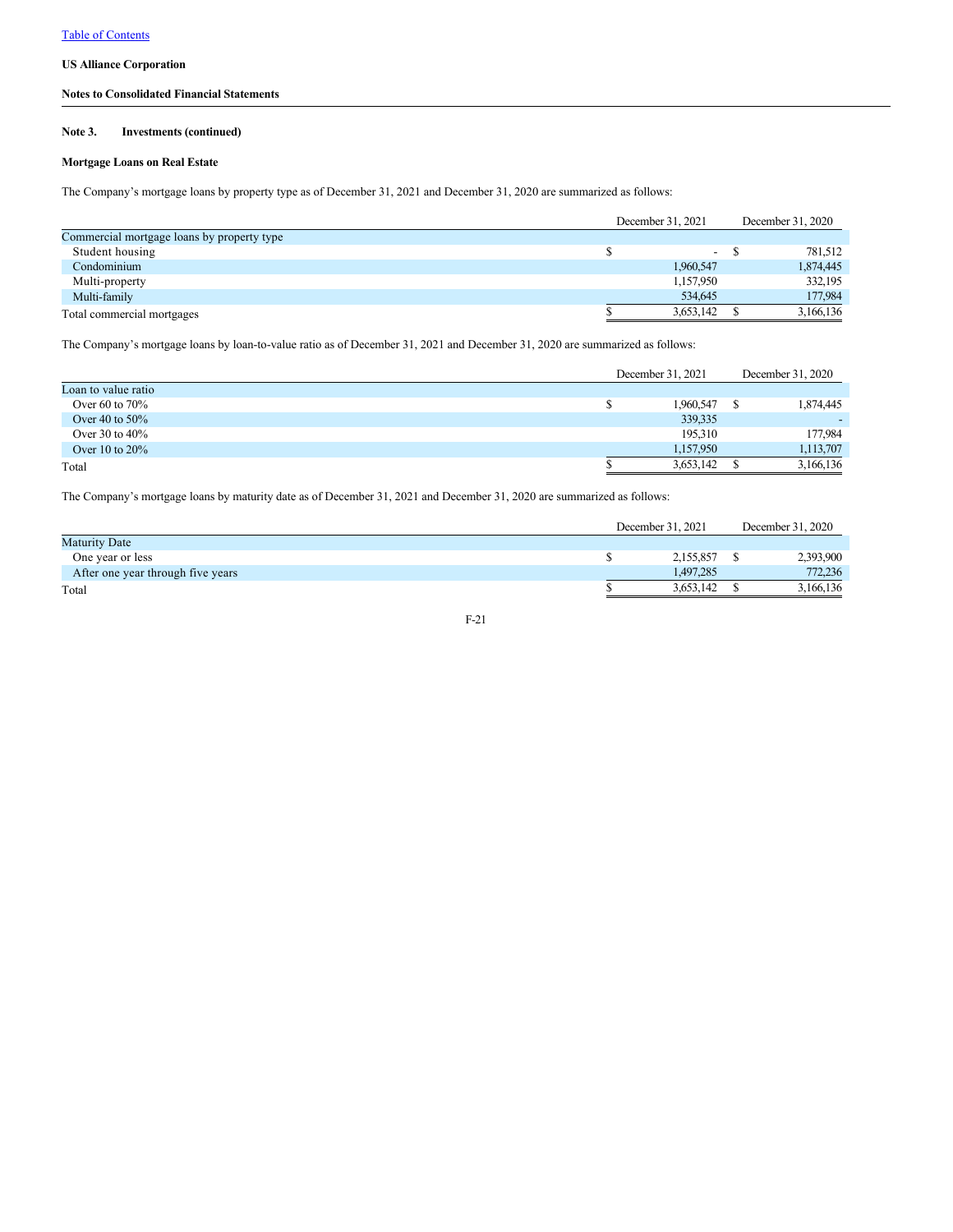### **Notes to Consolidated Financial Statements**

#### **Note 3. Investments (continued)**

## **Investment Income, Net of Expenses**

The components of net investment income for the years ended December 31, 2021 and 2020 are as follows:

|                           | Years Ended December 31, |           |  |  |  |  |  |
|---------------------------|--------------------------|-----------|--|--|--|--|--|
|                           | 2021                     | 2020      |  |  |  |  |  |
|                           |                          |           |  |  |  |  |  |
| <b>Fixed maturities</b>   | \$<br>$1,121,170$ \$     | 1,178,055 |  |  |  |  |  |
| Mortgages                 | 378,035                  | 129,621   |  |  |  |  |  |
| <b>Equity securities</b>  | 617,198                  | 669,147   |  |  |  |  |  |
| Funds withheld            | 3,421,796                | 1,680,220 |  |  |  |  |  |
| Cash and cash equivalents | 1.794                    | 12,501    |  |  |  |  |  |
|                           | 5,539,993                | 3,669,544 |  |  |  |  |  |
| Less investment expenses  | (203, 945)               | (117,283) |  |  |  |  |  |
|                           | 5,336,048                | 3,552,261 |  |  |  |  |  |

### **Net Investment Gains**

Accounting standards require that the unrealized gains and losses on equity securities be reported as income on the consolidated statements of comprehensive income (loss). For the year ended December 31, 2021, net investment gains is comprised of \$20,814 of unrealized gains on our equity portfolio, net realized gains of \$229,992, and a loss on the change in the fair value of our embedded derivative on funds withheld of \$108,526. For the year ended December 31, 2020, net investment gains is comprised of \$299,273 of unrealized gains on our equity portfolio, net realized gains of \$1,014,347, and a gain on the change in the fair value of our embedded derivative on funds withheld of \$653,294.

### **Note 4. Derivative Instruments**

### Accounting for Derivative Instruments

See Note 1 for a detailed description of the accounting treatment for derivative instruments, including embedded derivatives.

### Types of Derivatives used by the Company

The Company's derivatives consists solely of embedded derivatives on funds withheld on coinsurance assets.

### Summary of Derivative Positions

The fair value of the Company's derivative financial instruments on the consolidated balance sheets is as follows:

|                                    | December 31, 2021<br><b>Derivative</b> |  |           | December 31, 2020<br><b>Derivative</b> |                    | <b>Balance</b> |  |                |
|------------------------------------|----------------------------------------|--|-----------|----------------------------------------|--------------------|----------------|--|----------------|
|                                    | Asset                                  |  | Liabilitv |                                        | Liability<br>Asset |                |  | Reported In    |
| Derivatives:                       |                                        |  |           |                                        |                    |                |  |                |
| Embedded derivatives:              |                                        |  |           |                                        |                    |                |  |                |
| Funds withheld embedded derivative | 544,768                                |  |           | $\sim$                                 | 653,294            |                |  | Funds withheld |

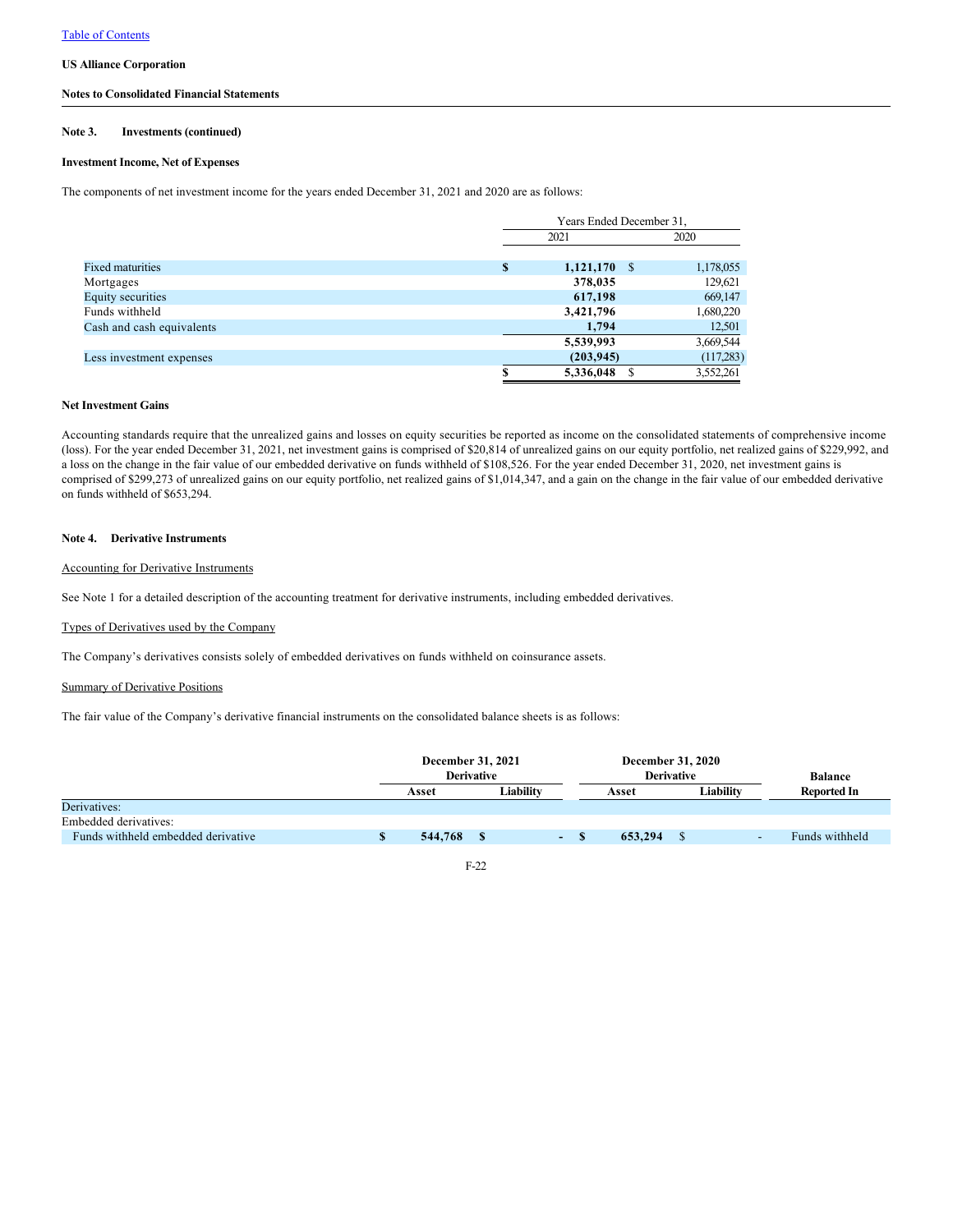### **Notes to Consolidated Financial Statements**

#### **Note 4. Derivative Instruments (continued)**

The following table shows the change in the fair value of the derivative financial instruments in the consolidated statements of comprehensive income:

|                                              | <b>Year Ending</b><br><b>December 31, 2021</b> | <b>Year Ending</b><br><b>December 31, 2020</b> | <b>Balance</b><br><b>Reported In</b> |  |
|----------------------------------------------|------------------------------------------------|------------------------------------------------|--------------------------------------|--|
| Derivatives:                                 |                                                |                                                |                                      |  |
| Embedded derivatives:                        |                                                |                                                |                                      |  |
| Change in funds withheld embedded derivative | (108, 526)                                     | 653,294                                        | Net investment gains                 |  |

#### **Note 5. Fair Value Measurements**

The fair value of an asset or liability is the price that would be received to sell that asset or paid to transfer that liability in an orderly transaction occurring in the principal market (or most advantageous market in the absence of a principal market) for such asset or liability. In estimating fair value, the Company utilizes valuation techniques that are consistent with the market approach, the income approach and/or the cost approach. Such valuation techniques are consistently applied. Inputs to valuation techniques include the

assumptions that market participants would use in pricing an asset or liability. The Company uses a fair value hierarchy for valuation inputs that gives the highest priority to quoted prices in active markets for identical assets or liabilities and the lowest priority to unobservable inputs. The fair value hierarchy is as follows:

- Level 1 inputs are quoted prices (unadjusted) in active markets for identical assets or liabilities that the Company has the ability to access at the measurement rate.
- Level 2 inputs are inputs other than quoted prices included within Level 1 that are observable for the asset or liability, either directly or indirectly.
- Level 3 inputs are unobservable for the asset or liability and reflect an entity's own assumptions about the assumptions that market participants would use in pricing the assets or liabilities.

Investments, available for sale: Fair values of available for sale fixed maturity securities are provided by a third party pricing service. The pricing service uses a variety of sources to determine fair value of securities. The Company's fixed maturity securities are highly liquid, which allows for a high percentage of the portfolio to be priced through pricing sources.

Equity securities: Fair values for equity securities are also provided by a third party pricing service and are derived from active trading on national market exchanges.

Embedded derivative: The fair value of embedded derivatives associated with funds withheld reinsurance treaty is determined upon a total return swap technique with reference to the fair value of the investments held by the ceding company that support the Company's fund withheld asset with an adjustment for a credit valuation adjustment. The fair value of the underlying assets is generally based upon market observable inputs with industry standard valuation techniques. The valuation also requires certain significant inputs, which are generally not observable and accordingly, the valuation is considered level 3 in the fair value hierarchy. The Company's utilization of a credit-valuation adjustment did not have a material effect on the change in fair value of the embedded derivative for the year ended December 31, 2021.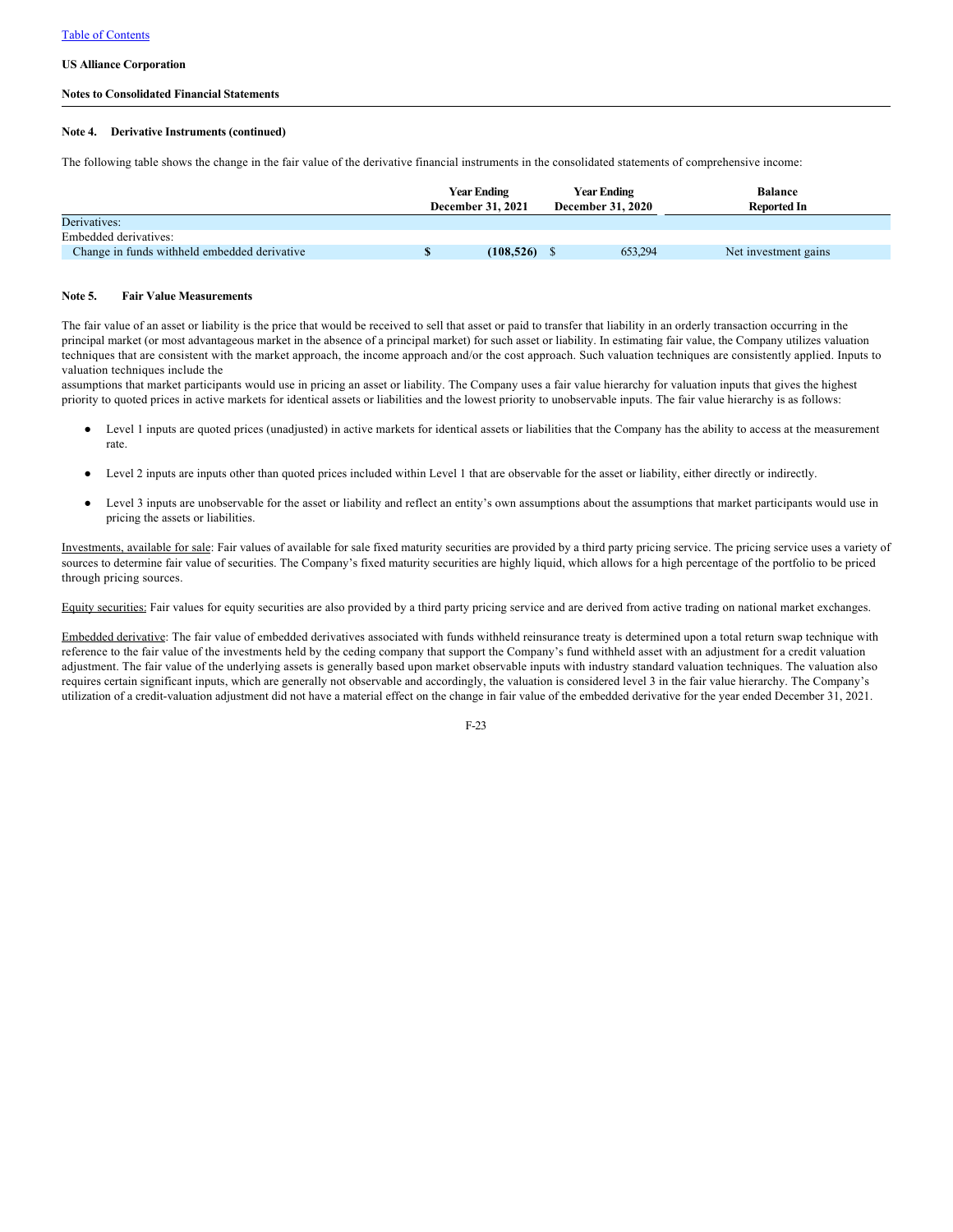## **Notes to Consolidated Financial Statements**

## **Note 5. Fair Value Measurements (continued)**

The table below presents the amounts of assets measured at fair value on a recurring basis as of December 31, 2021 and 2020:

|                                             | December 31, 2021 |            |   |                          |   |            |   |         |  |
|---------------------------------------------|-------------------|------------|---|--------------------------|---|------------|---|---------|--|
|                                             |                   | Total      |   | <b>Level 1</b>           |   | Level 2    |   | Level 3 |  |
|                                             |                   |            |   |                          |   |            |   |         |  |
| <b>Fixed maturities:</b>                    |                   |            |   |                          |   |            |   |         |  |
| <b>US Treasury securities</b>               | S                 | 447,765    | S | $\sim$                   | S | 447,765    | S |         |  |
| <b>Corporate bonds</b>                      |                   | 21,321,279 |   | ٠                        |   | 21,139,679 |   | 181,600 |  |
| <b>Municipal bonds</b>                      |                   | 6,963,358  |   | ٠                        |   | 6,963,358  |   |         |  |
| Redeemable preferred stock                  |                   | 3,621,526  |   | ۰                        |   | 3,621,526  |   |         |  |
| Mortgage backed and asset backed securities |                   | 5,588,729  |   | ٠                        |   | 5,588,729  |   |         |  |
| <b>Total fixed maturities</b>               |                   | 37,942,657 |   | ٠                        |   | 37,761,057 |   | 181,600 |  |
| <b>Equities:</b>                            |                   |            |   |                          |   |            |   |         |  |
| <b>Common stock</b>                         |                   | 7,319,584  |   | 7,226,584                |   | 93,000     |   |         |  |
| <b>Preferred stock</b>                      |                   | 1,837,609  |   | $\overline{\phantom{0}}$ |   | 1,837,609  |   |         |  |
| <b>Total equities</b>                       |                   | 9,157,193  |   | 7,226,584                |   | 1,930,609  |   |         |  |
| <b>Funds withheld embedded derivative</b>   |                   | 544,768    |   | $\overline{\phantom{0}}$ |   | -          |   | 544,768 |  |
| <b>Total</b>                                |                   | 47,644,618 |   | 7,226,584                |   | 39,691,666 |   | 726,368 |  |

|                                             |   |              |   | December 31, 2020        |         |                          |   |         |
|---------------------------------------------|---|--------------|---|--------------------------|---------|--------------------------|---|---------|
|                                             |   | <b>Total</b> |   | <b>Level 1</b>           | Level 2 |                          |   | Level 3 |
|                                             |   |              |   |                          |         |                          |   |         |
| <b>Fixed maturities:</b>                    |   |              |   |                          |         |                          |   |         |
| <b>US Treasury securities</b>               | S | 702,916      | S | 702,916 \$               |         | $\overline{\phantom{0}}$ | S |         |
| <b>Corporate bonds</b>                      |   | 22,947,811   |   | ۰                        |         | 22,761,011               |   | 186,800 |
| <b>Municipal bonds</b>                      |   | 6,796,654    |   | ٠                        |         | 6,796,654                |   |         |
| Redeemable preferred stock                  |   | 2,990,215    |   | ۰.                       |         | 2,990,215                |   |         |
| Mortgage backed and asset backed securities |   | 4,239,982    |   | ٠                        |         | 4,239,982                |   |         |
| <b>Total fixed maturities</b>               |   | 37,677,578   |   | 702,916                  |         | 36,787,862               |   | 186,800 |
| <b>Equities:</b>                            |   |              |   |                          |         |                          |   |         |
| <b>Common stock</b>                         |   | 6,808,944    |   | 6,717,144                |         | 91,800                   |   |         |
| <b>Preferred stock</b>                      |   | 2,412,630    |   | $\overline{\phantom{0}}$ |         | 2,412,630                |   |         |
| <b>Total equities</b>                       |   | 9,221,574    |   | 6,717,144                |         | 2.504.430                |   |         |
| <b>Funds withheld embedded derivative</b>   |   | 653,294      |   | $\overline{\phantom{0}}$ |         | $\overline{a}$           |   | 653,294 |
| <b>Total</b>                                |   | 47,552,446   |   | 7,420,060                |         | 39,292,292               |   | 840.094 |

The reconciliations for all assets and liabilities measured at fair value on a recurring basis using significant unobservable inputs (Level 3) are as follows:

| For the Years Ended December 31, 2021 | Corporate<br><b>Bonds</b> |  |            |  |  |  |
|---------------------------------------|---------------------------|--|------------|--|--|--|
| Fair value, beginning of period       | 186,800                   |  | 653,294    |  |  |  |
| Principal payment                     | (5,200)                   |  |            |  |  |  |
| Investment related losses             | -                         |  | (108, 526) |  |  |  |
| Fair value, end of period             | 181,600                   |  | 544,768    |  |  |  |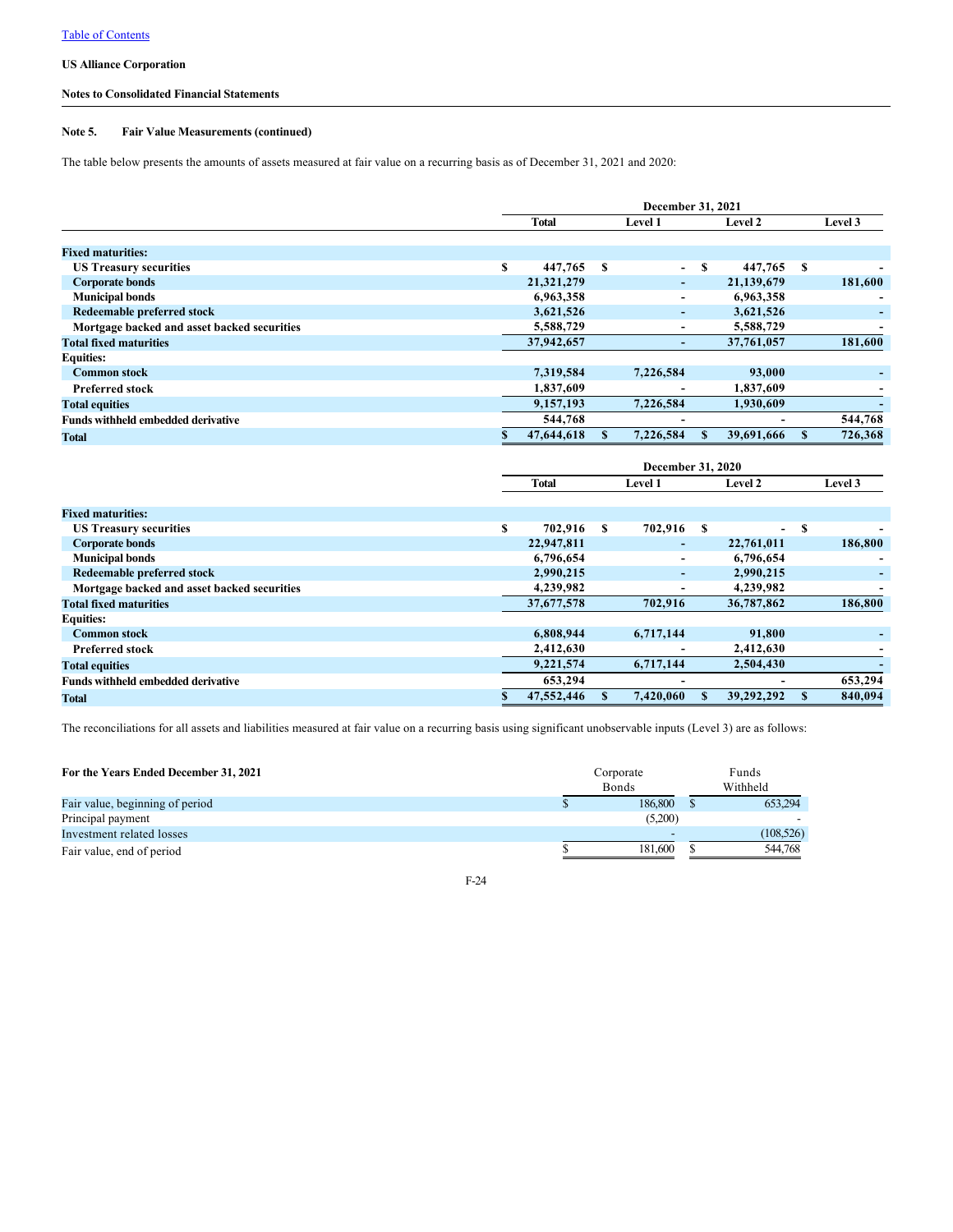### **Notes to Consolidated Financial Statements**

#### **Note 5. Fair Value Measurements (continued)**

The Company discloses the fair value of financial assets and financial liabilities, including those financial assets and financial liabilities that are not measured and reported at fair value on a recurring basis or non-recurring basis. The methodologies for estimating the fair value of financial assets and financial liabilities that are measured at fair value on a recurring or non-recurring basis are discussed on the previous page. The estimated fair value approximates carrying value for accrued interest. The methodologies for other financial assets and financial liabilities are discussed below:

Cash and cash equivalents: The carrying amounts approximate fair value because of the short maturity of these instruments.

Investment income due and accrued: The carrying amounts approximate fair value because of the short maturity of these instruments.

Mortgage loans on real estate: Mortgage loans are carried at their unpaid principal value as that is considered the fair market values for these loans.

Funds withheld: The carrying value of funds withheld at interest approximates fair value as funds are specifically identified in the agreement. The fair value of the specified funds is based on the fair value of the underlying assets that are held by the ceding company. The ceding company uses a variety of sources and pricing methodologies, which are not transparent to the Company and may include significant unobservable inputs to value the securities held in distinct portfolios, therefore the valuation of these funds withheld assets are considered Level 3 in the fair value hierarchy.

Policy loans: Policy loans are stated at unpaid principal balances. As these loans are fully collateralized by the cash surrender value of the underlying insurance policies, the carrying value of the policy loans approximates their fair value.

Federal Home Loan Bank Advances: FHLB advances are stated at the outstanding principal balances and the carrying value approximates fair value.

Policyholder deposits in deposit-type contracts: The fair value for policyholder deposits deposit-type insurance contracts (accumulation annuities) is calculated using a discounted cash flow approach. Cash flows are projected using actuarial assumptions and discounted to the valuation date using risk-free rates adjusted for credit risk and the nonperformance risk of the liabilities.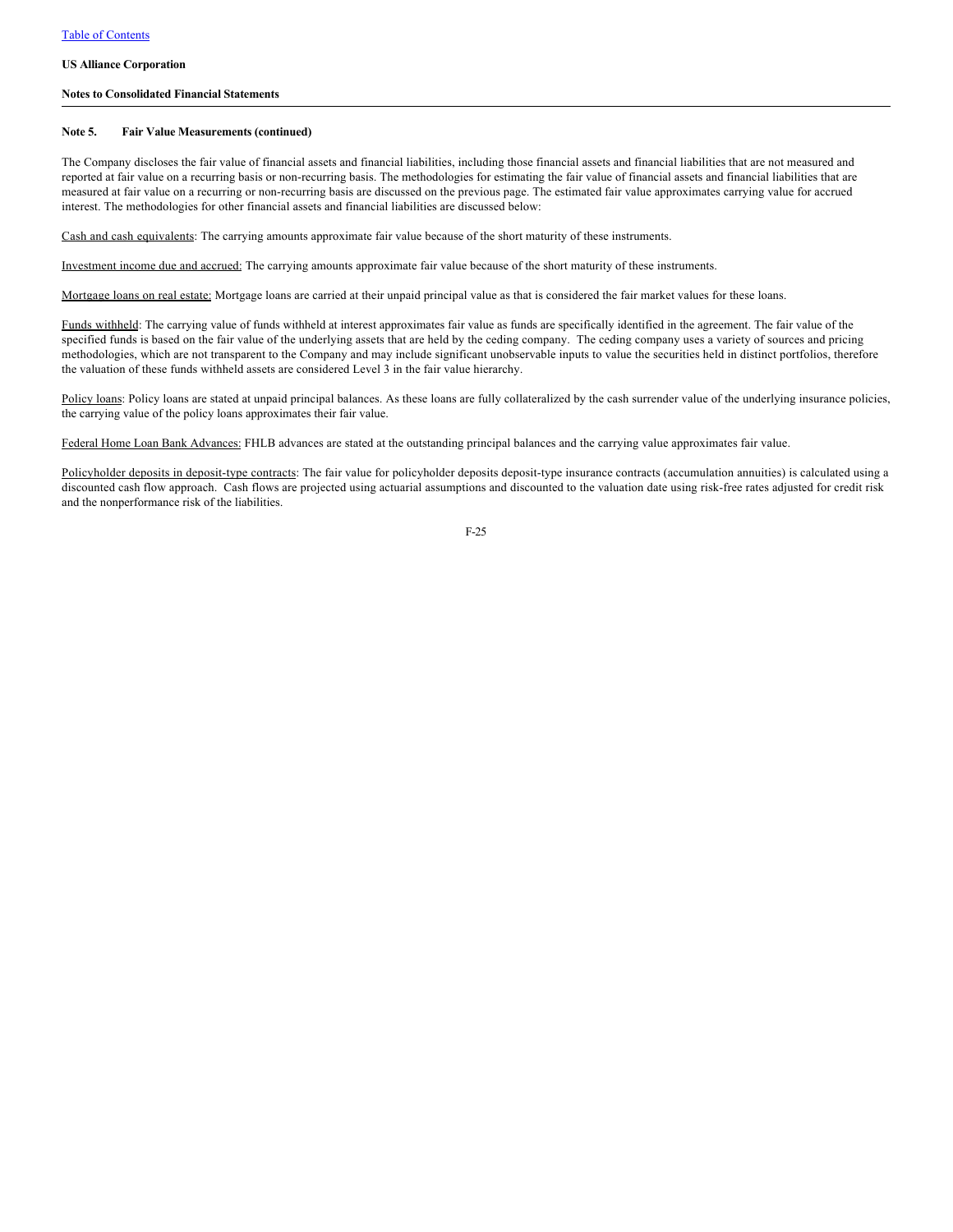## **Notes to Consolidated Financial Statements**

## **Note 5. Fair Value Measurements (continued)**

The estimated fair values of the Company's financial assets and liabilities at December 31 are as follows:

| December 31, 2021                                                 |   |                       |   |                   |    |                          |               |         |                          |               |            |
|-------------------------------------------------------------------|---|-----------------------|---|-------------------|----|--------------------------|---------------|---------|--------------------------|---------------|------------|
|                                                                   |   | <b>Carrying Value</b> |   | <b>Fair Value</b> |    | Level 1                  |               | Level 2 |                          |               | Level 3    |
| <b>Financial Assets:</b>                                          |   |                       |   |                   |    |                          |               |         |                          |               |            |
| Cash and cash equivalents                                         | S | 7,955,348             | S | 7,955,348         | S. | 7.955.348                | S             |         | $\sim$                   | S             |            |
| Mortgage loans on real estate                                     |   | 3,653,142             |   | 3,653,142         |    | $\overline{\phantom{a}}$ |               |         | $\overline{\phantom{0}}$ |               | 3,653,142  |
| Investment income due and accrued                                 |   | 698,504               |   | 698,504           |    | $\overline{\phantom{a}}$ |               |         | $\overline{\phantom{a}}$ |               | 698,504    |
| Funds withheld                                                    |   | 48,474,206            |   | 48,474,206        |    | -                        |               |         |                          |               | 48,474,206 |
| Policy loans                                                      |   | 173,341               |   | 173,341           |    | $\overline{\phantom{a}}$ |               |         | ۰.                       |               | 173,341    |
| Total Financial Assets (excluding available for sale investments) |   | 60,954,541            |   | 60,954,438        |    | 7,955,348                | £.            |         | $\sim$                   |               | 52,999,193 |
| Financial Liabilities:                                            |   |                       |   |                   |    |                          |               |         |                          |               |            |
| Federal Home Loan Bank advance                                    |   | 2,000,000             | S | 2.000.000         | S  | $\sim 100$               | $\mathcal{S}$ |         | $\overline{\phantom{0}}$ | \$.           | 2,000,000  |
| Policyholder deposits in deposit-type contracts                   |   | 75,567,873            |   | 78,359,733        |    | $\overline{\phantom{a}}$ |               |         | $\overline{\phantom{0}}$ |               | 78,359,733 |
| <b>Total Financial Liabilities</b>                                |   | 77,567,873            |   | 80,359,733        |    | $\sim$                   | S             |         | $\sim$                   | <sup>\$</sup> | 80,359,733 |

## **December 31, 2020**

|                                                                   |   | <b>Carrying Value</b> |   | <b>Fair Value</b> |   | Level:                   |    | Level 2 |                          |    | Level 3    |
|-------------------------------------------------------------------|---|-----------------------|---|-------------------|---|--------------------------|----|---------|--------------------------|----|------------|
| <b>Financial Assets:</b>                                          |   |                       |   |                   |   |                          |    |         |                          |    |            |
| Cash and cash equivalents                                         | S | 4,320,759             | S | 4,320,759         | S | 4,320,759                | S  |         | $\sim$                   | -S |            |
| Mortgage loans on real estate                                     |   | 3,166,136             |   | 3,166,136         |   |                          |    |         | ۰                        |    | 3,166,136  |
| Investment income due and accrued                                 |   | 423,036               |   | 423,036           |   | $\overline{\phantom{0}}$ |    |         | $\overline{\phantom{a}}$ |    | 423,036    |
| Funds withheld                                                    |   | 46,176,782            |   | 46,176,782        |   | ٠                        |    |         | $\overline{\phantom{a}}$ |    | 46,176,782 |
| Policy loans                                                      |   | 163,725               |   | 163,725           |   | $\overline{\phantom{a}}$ |    |         | $\overline{\phantom{a}}$ |    | 163,725    |
| Total Financial Assets (excluding available for sale investments) |   | 54,250,438            |   | 54,250,438        |   | 4.320.759                |    |         | $\sim$                   | Ъ. | 49,929,679 |
| Financial Liabilities:                                            |   |                       |   |                   |   |                          |    |         |                          |    |            |
| Federal Home Loan Bank advance                                    | S | 2.000.000             | S | 2,000,000         | S | $\overline{\phantom{0}}$ | \$ |         | $\sim$                   | S  | 2,000,000  |
| Policyholder deposits in deposit-type contracts                   |   | 72.082.207            |   | 74,351,806        |   | $\overline{\phantom{a}}$ |    |         | $\overline{\phantom{0}}$ |    | 74,351,806 |
| <b>Total Financial Liabilities</b>                                |   | 74,082,207            |   | 76,351,806        |   | $\overline{\phantom{0}}$ | S  |         | $\sim$                   | ъ  | 76,351,806 |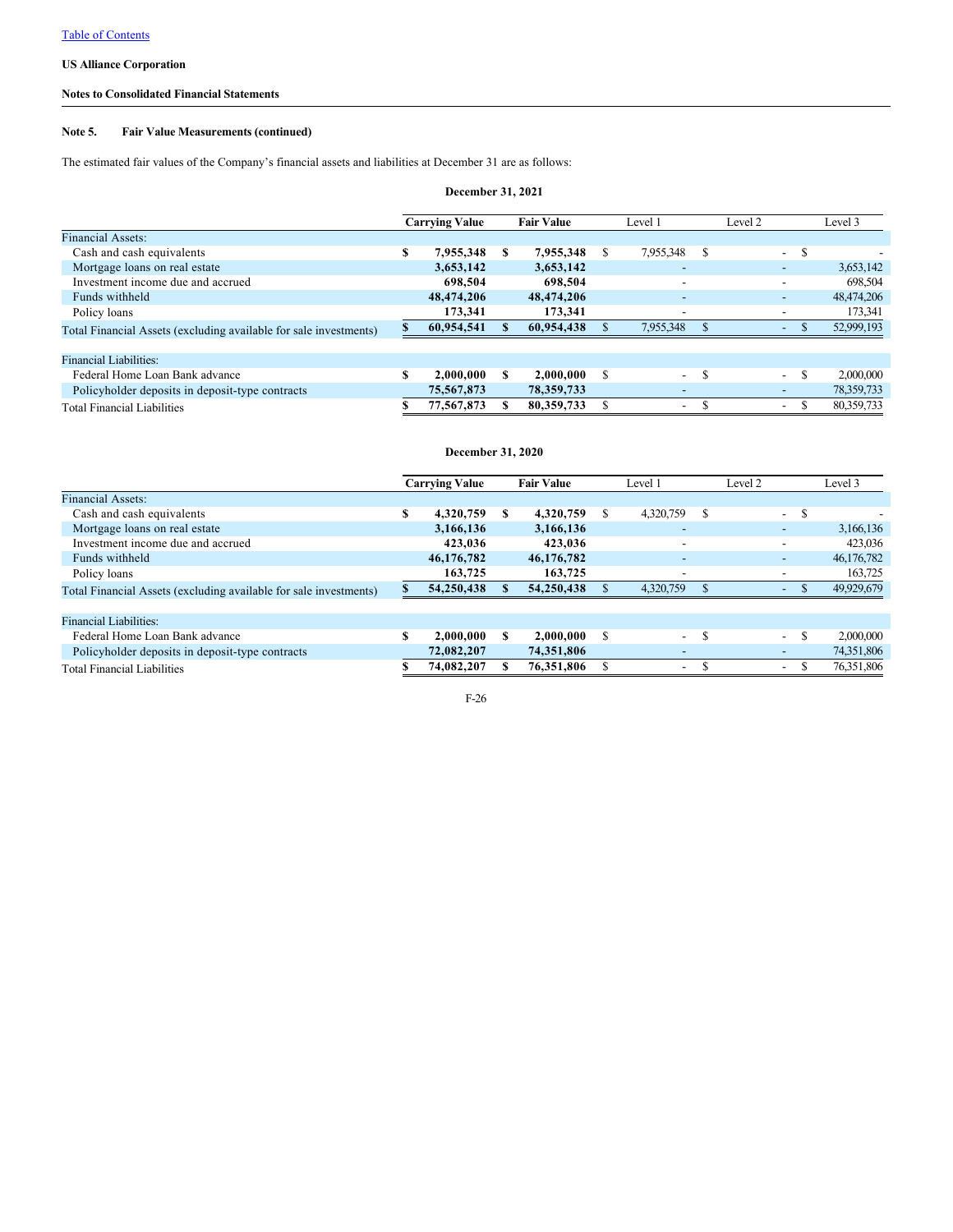### **Notes to Consolidated Financial Statements**

### **Note 6. Income Tax Provision**

USAC files federal income tax returns based on the type of return. USAC files a consolidated corporate federal income tax return with USAMC and USAIC. USASLC, DCLIC, and USALSC-MT file a consolidated life insurance federal income tax return. Certain items included in income reported for financial statement purposes are not included in taxable income for the current period, resulting in deferred income taxes.

A reconciliation of federal income tax expense computed by applying the federal income tax rate of 21% to income before federal income tax expense for the years ended December 31, 2021 and 2020, respectively, is summarized as follows:

|                                                                          | 2021          | <u>2020</u> |
|--------------------------------------------------------------------------|---------------|-------------|
| Income before total federal income tax                                   | $$$ (346,187) | \$299,175   |
| Tax rate                                                                 | 21%           | 21%         |
| Expected income tax expense (benefit)                                    | (72,700)      | 62,827      |
| Effect of tax-exempt income                                              | (19,588)      | (32,318)    |
| Disallowed deductions                                                    | 1.181         | 1,012       |
| Change in unrealized - valuation allowance and unrealized gains (losses) | 56,601        | 148,778     |
| Other GAAP to tax differences                                            |               | 4.043       |
| Return-to-Provision adjustments                                          | 20,471        |             |
| Prior period estimate adjustments                                        | 107,906       |             |
| Change in valuation allowance                                            | (774,413)     | (324,616)   |
| Total                                                                    | \$ (680, 542) | (140,274)   |

For the year ended December 31, 2021, the Company recognized total tax benefit of \$(680,542). This benefit is comprised of current tax expense of \$473,730 and a deferred tax benefit of \$(1,154,272). The Company recognized a deferred tax benefit of \$774,413 related to the decrease of its deferred tax asset valuation allowance associated with net operating losses. For the year ended December 31, 2020, the Company recognized a total tax benefit of \$140,274.

Deferred taxes reflect the net tax effects of temporary differences between the carrying amounts of assets and liabilities for financial reporting purposes and the amount used for income tax purposes. Significant components of the Company's deferred tax liabilities and assets as of December 31, 2021 and 2020 are summarized as follows:

| Deferred Tax Assets                          | 2021            | 2020            |
|----------------------------------------------|-----------------|-----------------|
| Net operating and capital loss carryforwards | \$<br>2,271,246 | \$<br>2,111,431 |
| Unamortized start-up costs                   | 126,603         | 147,703         |
| Policyowner benefit reserves                 | 2,806,586       | 2,389,259       |
| Goodwill                                     |                 | 194,670         |
| <b>Tax DAC</b>                               | 753,983         | 775,734         |
| Deferred tax asset valuation allowance       | (1,324,409)     | (2,098,822)     |
|                                              | 4,634,009       | 3,519,975       |
| Deferred Tax Liabilities                     |                 |                 |
| <b>GAAP DAC</b>                              | 1,334,524       | 1,488,265       |
| Fixed assets                                 | 21,703          | 8,821           |
| 8 Year Spread                                | 155,620         | 194,524         |
| Value of business acquired                   | 548,271         | 567,679         |
| Other GAAP to Tax Differences                | 233,953         |                 |
| Unrealized gains                             | 779,171         | 1,017,429       |
|                                              | 3,073,242       | 3,276,718       |
|                                              |                 |                 |
| Net Deferred Tax                             | 1,560,767       | 243,257         |

The Company has federal net operating loss ("NOL") and capital loss carryforwards of \$9,198,976 and \$10,054,432 as of December 31, 2021 and 2020, respectively. The federal NOLs generated in the years ended December 31, 2009 through 2017 will begin to expire in 2027 for federal income tax purposes. NOLs originating before January 1, 2018 are eligible to offset taxable income, if not otherwise limited under Internal Revenue Code ("IRC") section 382 limitations. NOLs generated after December 31, 2017, have an indefinite carryforward period and are subject to 80% deduction limitations based upon pre-NOL taxable income.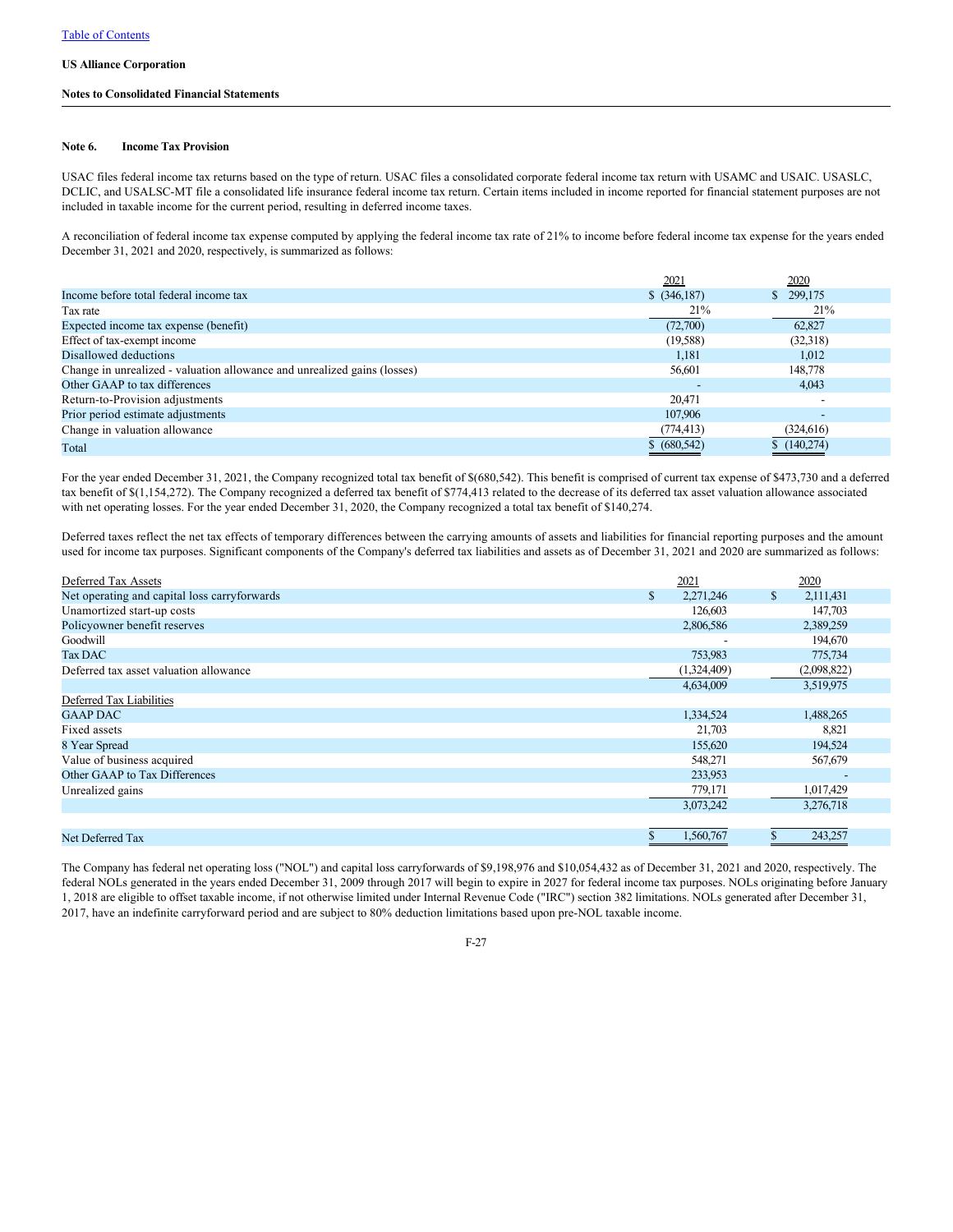### **Notes to Consolidated Financial Statements**

### **Note 7. Reinsurance**

A summary of significant reinsurance amounts affecting the accompanying consolidated financial statements as of December 31, 2021 and 2020 and for the years ended December 31, 2021 and 2020 is listed in the following table.

|                                                     |   | December 31, 2021  |      | December 31, 2020 |
|-----------------------------------------------------|---|--------------------|------|-------------------|
| <b>Balance Sheet</b>                                |   |                    |      |                   |
| Benefits and claim reserves ceded                   | S | 86,777             | -S   | 105,621           |
| Amounts due (to) from ceding company                |   | (235,629)          |      | 59,462            |
| Benefits and claim reserves assumed                 |   | 53,774,832         |      | 53,069,522        |
|                                                     |   |                    |      |                   |
|                                                     |   | <b>Years ended</b> |      |                   |
| Statements of Comprehensive Income (Loss)           |   | December 31, 2021  |      | December 31, 2020 |
|                                                     |   |                    |      |                   |
| Ceded premium                                       | S | 1,075,837          | - \$ | 923,527           |
| Assumed premium                                     |   | 4,301,496          |      | 4,682,634         |
| Allowances on ceded premium                         |   | 23,649             |      | 24,077            |
| Allowances paid on assumed premium                  |   | 554,388            |      | 6,765,030         |
| Assumed benefits and policyholder reserve increases |   | 5,291,774          |      | 5,243,836         |
|                                                     |   |                    |      |                   |

The company currently reinsures business in excess of its retention with General Re Life Corporation, Reliance Standard Life Insurance Company, Unified Life Insurance Company, Hartford Life and Accident Company, and Optimum Re Insurance Company. The Company also currently assumes business under agreements with Unified Life Insurance Company and American Life and Security Corporation.

### **Note 8. Lease Commitments**

Total rent expense was \$7,546 and \$48,146 for the years ended December 31, 2021 and 2020, respectively. The Company terminated its lease on its former Topeka headquarters effective December 31, 2020 and has no future rent obligations for this location. The Company maintained an office in Bismarck, ND with a lease that expired on September 30, 2021.

## **Note 9. Related Party Transactions**

Brier Development Company, Inc. is owned solely by Jack Brier, President and CEO of the Company. Brier Development Company, Inc. owns 20,000 shares of stock in USAC which are in escrow until 5 years after the termination of the public offering. The Company makes reimbursements to Brier Development Company, Inc. on behalf of Jack H. Brier for single coverage for long-term care, Medicare coverage, and an allowance for vehicle expenses. Reimbursements for these items were \$25,813 and \$21,019 for years ended December 31, 2021 and 2020, respectively.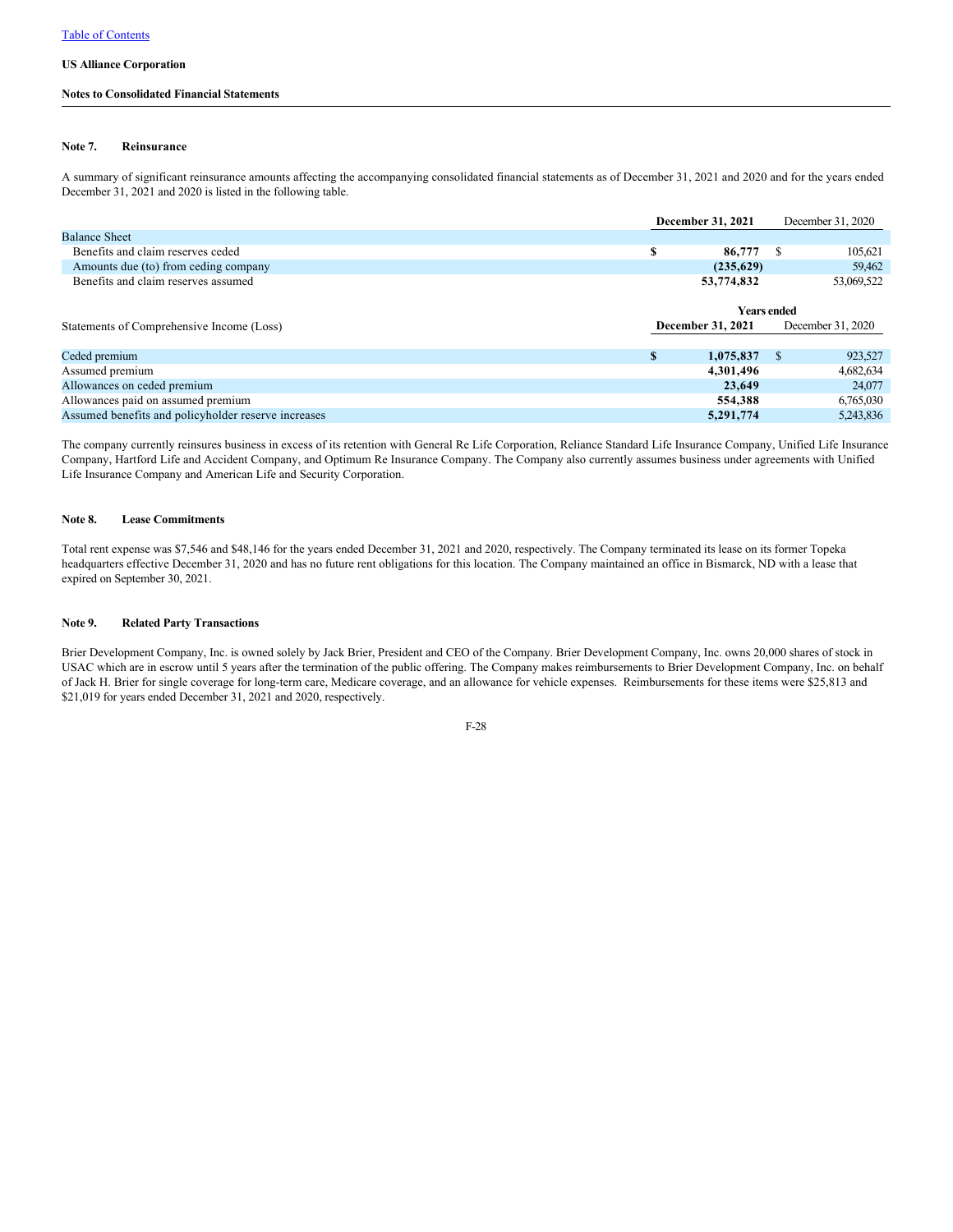## **Notes to Consolidated Financial Statements**

## **Note 10. Federal Home Loan Bank Advances**

One of the Company's subsidiaries, USALSC, is a member of the Federal Home Loan Bank of Topeka (FHLB), which provides access to collateralized borrowings. Any borrowings from FHLB requires the purchase of FHLB common stock in an amount equal to 4.5% of the borrowing. On October 31, 2019, USALSC received an advance of \$ 1,000,000 based on USALSC purchasing \$ 45,000 of FHLB common stock. This regular fixed convertible advance has a 10 year term with an FHLB option to convert to an adjustable rate on the 5th anniversary. The interest rate at issue was 1.66%. On April 23, 2020 and June 22, 2020 the company took two additional advances with two year terms. The interest rate at issue was 0.37% and 0.28% respectively. As of December 31, 2021 and 2020, the Company had outstanding advances of \$2,000,000.

As of December 31, 2021, USALSC had pledged \$2,554,993 of mortgage backed securities, US treasuries and overnight deposits to FHLB in support of its outstanding advance.

## **Note 11. Restricted Funds**

As required by Kansas law, US Alliance Life and Security Company maintains a trust account at Capitol Federal Savings Bank which is jointly owned by the Kansas Insurance Department. The life insurance company is required by the State of Kansas to hold \$400,000 of asset book value in this account. The Company placed additional assets into this trust account in 2015 to meet the minimum deposit requirement for the State of Missouri. These assets were held in bonds and other invested assets with a statement value of \$625,000 as of December 31, 2021 and 2020. Additionally, the Company has a special deposit with the State of Missouri with asset book value of \$300,000. Dakota Capital Life Insurance Company has \$1,030,000 of funds on deposit jointly owned with the North Dakota Insurance Department at the Bank of North Dakota. US Alliance Life and Security Company – Montana has \$550,000 of funds on deposit jointly owned by the Montana Department of Insurance at Capitol Federal Savings Bank.

## **Note 12. Statutory Net Income and Surplus**

US Alliance Life and Security Company is required to prepare statutory financial statements in accordance with statutory accounting practices prescribed or permitted by the Kansas Insurance Department. Dakota Capital Life Insurance Company is required to prepare statutory financial statements in accordance with statutory accounting practices prescribed or permitted by the North Dakota Insurance Department. US Alliance Life and Security Company - Montana is required to prepare statutory financial statements in accordance with statutory accounting practices prescribed or permitted by the Montana Insurance Department. Statutory practices primarily differ from GAAP by charging policy acquisition costs to expense as incurred, establishing future policy benefit liabilities using different actuarial assumptions as well as valuing investments and certain assets and accounting for deferred taxes on a different basis.

The following table summarizes the statutory net income (loss) and statutory capital and surplus of US Alliance Life and Security Company, Dakota Capital Life Insurance Company, and US Alliance Life and Security Company - Montana for the years ended December 31, 2021 and 2020.

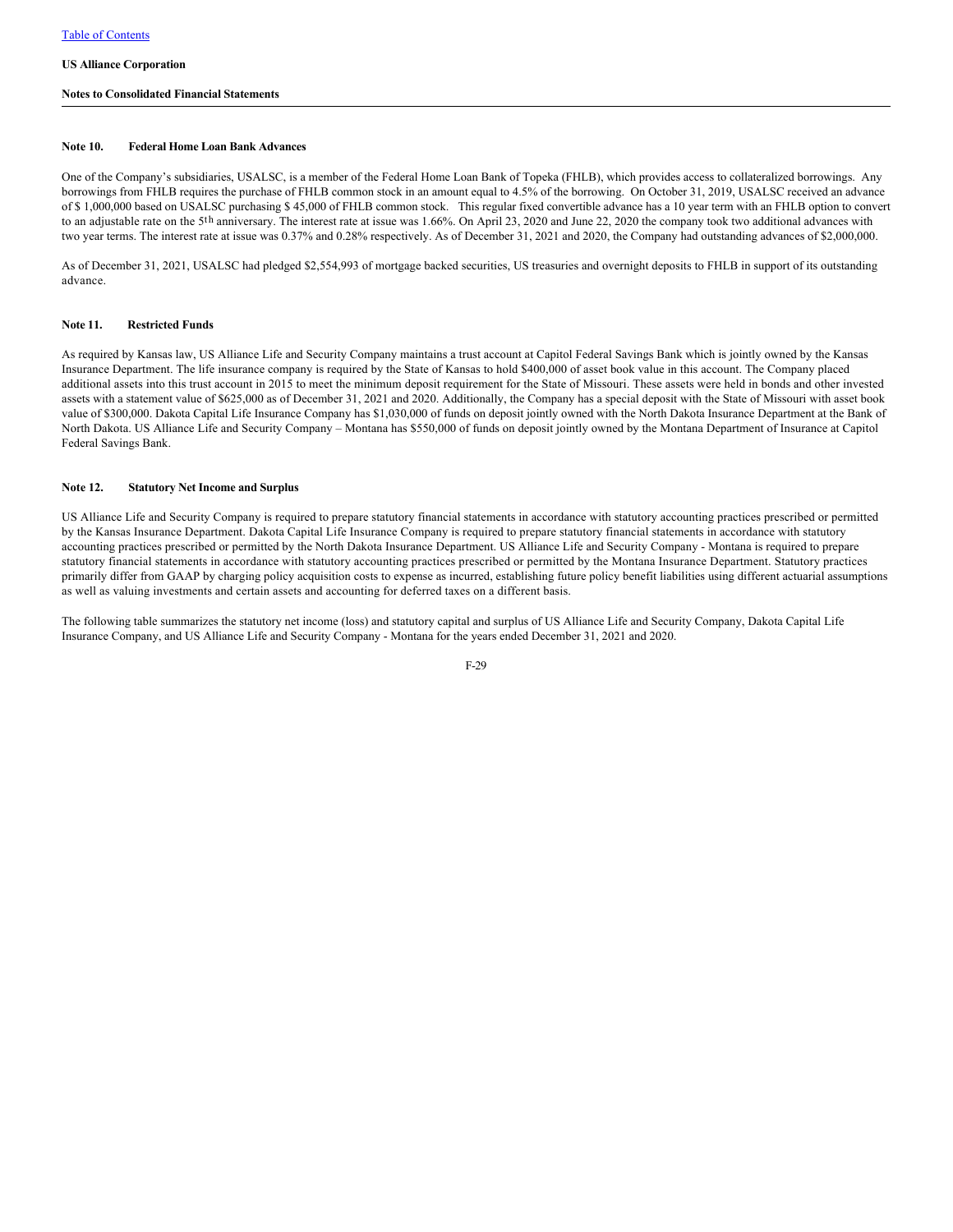### **Notes to Consolidated Financial Statements**

#### **Note 12. Statutory Net Income and Surplus (continued)**

|                                                 | Statutory Capital and Surplus as of                             |  |                      |  |
|-------------------------------------------------|-----------------------------------------------------------------|--|----------------------|--|
|                                                 | December 31,<br>2021                                            |  | December 31,<br>2020 |  |
| US Alliance Life and Security Company           | 7,293,547                                                       |  | 6,242,080            |  |
| Dakota Capital Life Insurance Company           | 3,862,372                                                       |  | 3,700,272            |  |
| US Alliance Life and Security Company - Montana | 1,709,322                                                       |  | 1,709,032            |  |
|                                                 | Statutory Net Income (loss) for the years<br>ended December 31. |  |                      |  |

|                                                 | 2021    |  | 2020         |
|-------------------------------------------------|---------|--|--------------|
|                                                 |         |  |              |
| US Alliance Life and Security Company           | 792,738 |  | (1.960, 666) |
| Dakota Capital Life Insurance Company           | 73.955  |  | (31,734)     |
| US Alliance Life and Security Company - Montana | (1,179) |  | 39.410       |

The payment of dividends to US Alliance Corporation by US Alliance Life and Security Company is subject to limitations imposed by applicable insurance laws. For example, "extraordinary" dividends may not be paid without permission of the Kansas Insurance Department. An "extraordinary" dividend is defined, in general, as any dividend or distribution of cash or other property whose fair market value, compared with that of other dividends or distributions made within the preceding 12 months, exceeds the greater of (i) 10% of the policyholders' surplus (total statutory capital stock and surplus) as of December 31 of the preceding year or (ii) the statutory net gain from operations excluding realized gains on investments) of the insurer for the 12 month period ending December 31 of the preceding year.

The payment of dividends to US Alliance Life and Security Company by Dakota Capital Life Insurance Company and US Alliance Life and Security Company – Montana is subject to similar limitations.

### **Note 13. Subsequent Events**

All of the effects of subsequent events that provide additional evidence about conditions that existed at the balance sheet date, including the estimates inherent in the process of preparing the consolidated financial statements, are recognized in the consolidated financial statements. The Company does not recognize subsequent events that provide evidence about conditions that did not exist at the balance sheet date but arose after, but before the consolidated financial statements are issued. In some cases, unrecognized subsequent events are disclosed to keep the consolidated financial statements from being misleading.

The Company has evaluated subsequent events through February 22, 2022, the date on which the consolidated financial statements were issued.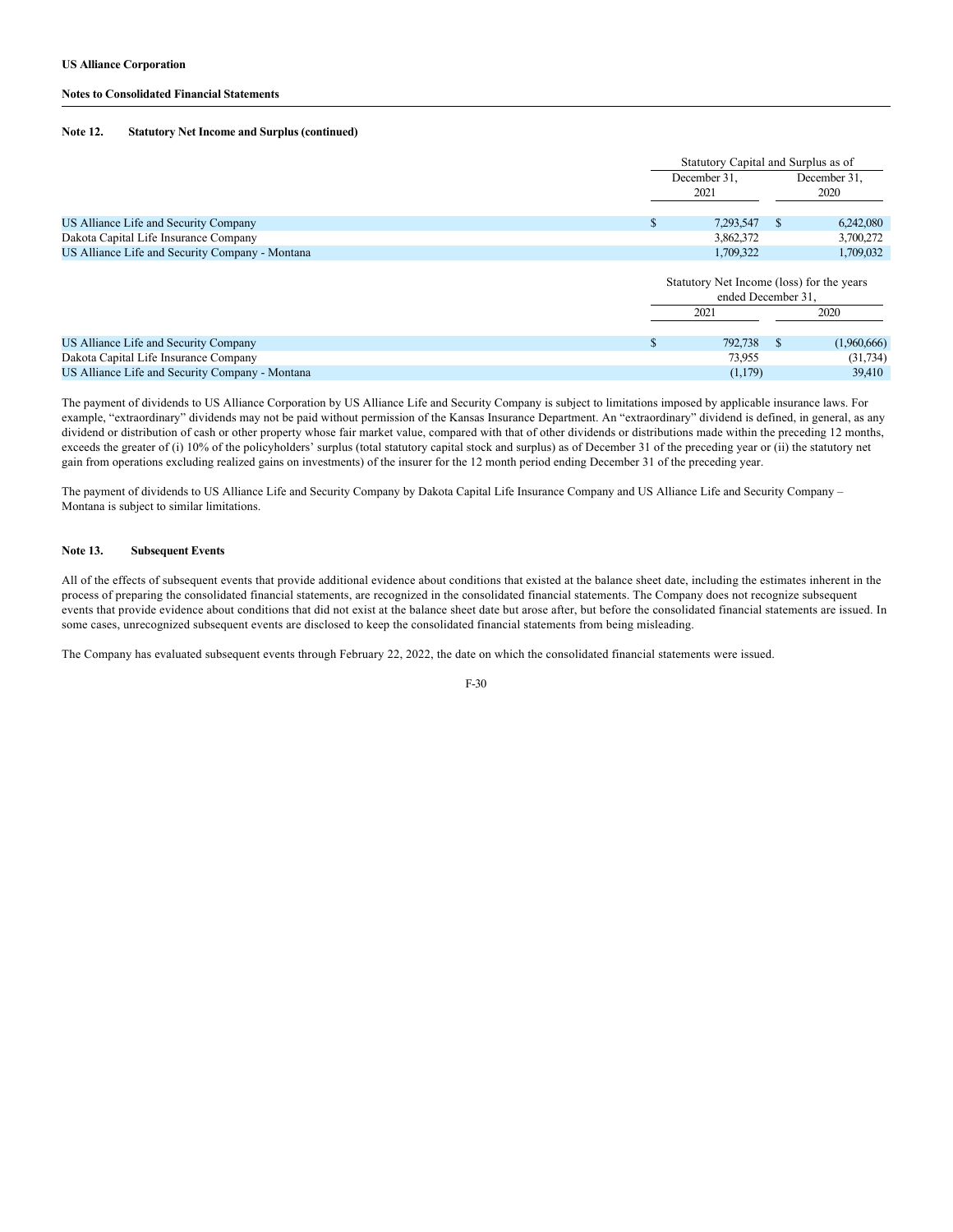| Subsidiary                                      | Jurisdiction | Percentage Ownership |
|-------------------------------------------------|--------------|----------------------|
| US Alliance Life and Security Company           | Kansas       | 100%                 |
| US Alliance Marketing Corporation               | Kansas       | 100%                 |
| US Alliance Investment Corporation              | Kansas       | 100%                 |
| Dakota Capital Life Insurance Corporation       | North Dakota | $100\%$              |
| US Alliance Life and Security Company - Montana | Montana      | 100%                 |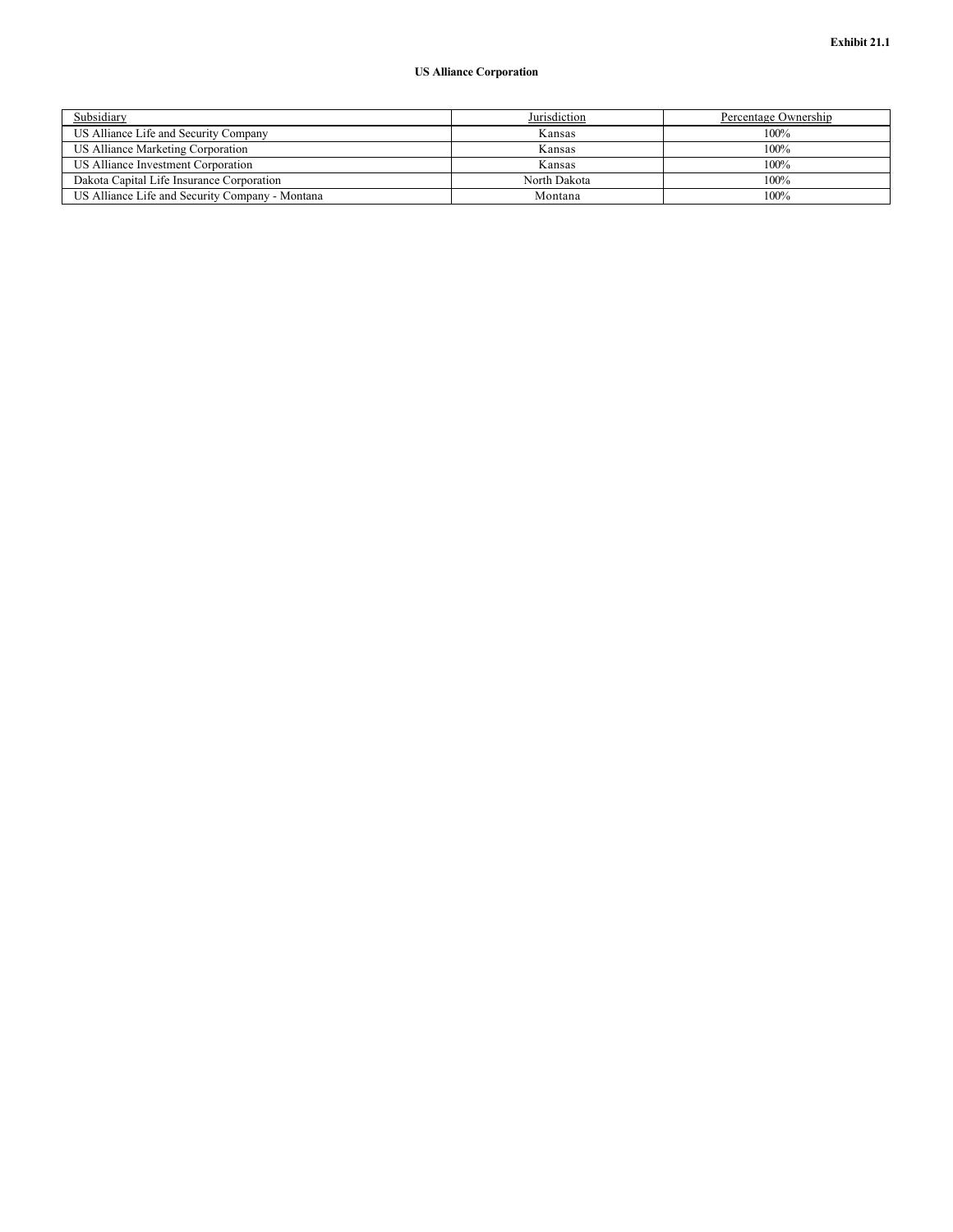## **PRINCIPAL EXECUTIVE OFFICER'S CERTIFICATION PURSUANT TO SECTION 302 OF THE SARBANES-OXLEY ACT OF 2002**

I, Jack H. Brier, certify that:

1. I have reviewed this annual report on Form 10-K of US Alliance Corporation (the "registrant");

2. Based on my knowledge, this report does not contain any untrue statement of a material fact or omit to state a material fact necessary to make the statements made, in light of the circumstances under which such statements were made, not misleading with respect to the period covered by this report;

3. Based on my knowledge, the financial statements, and other financial information included in this report, fairly present in all material respects the financial condition, results of operations and cash flows of the registrant as of, and for, the periods presented in this report;

4. The registrant's other certifying officer(s) and I are responsible for establishing and maintaining disclosure controls and procedures (as defined in Exchange Act Rules 13a-15(e) and 15d-15(e)) and internal control over financial reporting (as defined in Exchange Act Rules 13a-15(f) and 15d-15(f)) for the registrant and have:

(a) Designed such disclosure controls and procedures, or caused such disclosure controls and procedures to be designed under our supervision, to ensure that material information relating to the registrant, including its consolidated subsidiaries, is made known to us by others within those entities, particularly during the period in which this report is being prepared;

(b) Designed such internal control over financial reporting, or caused such internal control over financial reporting to be designed under our supervision, to provide reasonable assurance regarding the reliability of financial reporting and the preparation of financial statements for external purposes in accordance with generally accepted accounting principles;

(c) Evaluated the effectiveness of the registrant's disclosure controls and procedures and presented in this report our conclusions about the effectiveness of the disclosure controls and procedures, as of the end of the period covered by this report based on such evaluation; and

(d) Disclosed in this report any change in the registrant's internal control over financial reporting that occurred during the registrant's most recent fiscal quarter (the registrant's fourth fiscal quarter in the case of an annual report) that has materially affected, or is reasonably likely to materially affect, the registrant's internal control over financial reporting; and

5. The registrant's other certifying officer(s) and I have disclosed, based on our most recent evaluation of internal control over financial reporting, to the registrant's auditors and the audit committee of the registrant's board of directors (or persons performing the equivalent functions):

(a) All significant deficiencies and material weaknesses in the design or operation of internal control over financial reporting which are reasonably likely to adversely affect the registrant's ability to record, process, summarize and report financial information; and

(b) Any fraud, whether or not material, that involves management or other employees who have a significant role in the registrant's internal control over financial reporting.

/s/ Jack H. Brier

Jack H. Brier President and Chief Executive Officer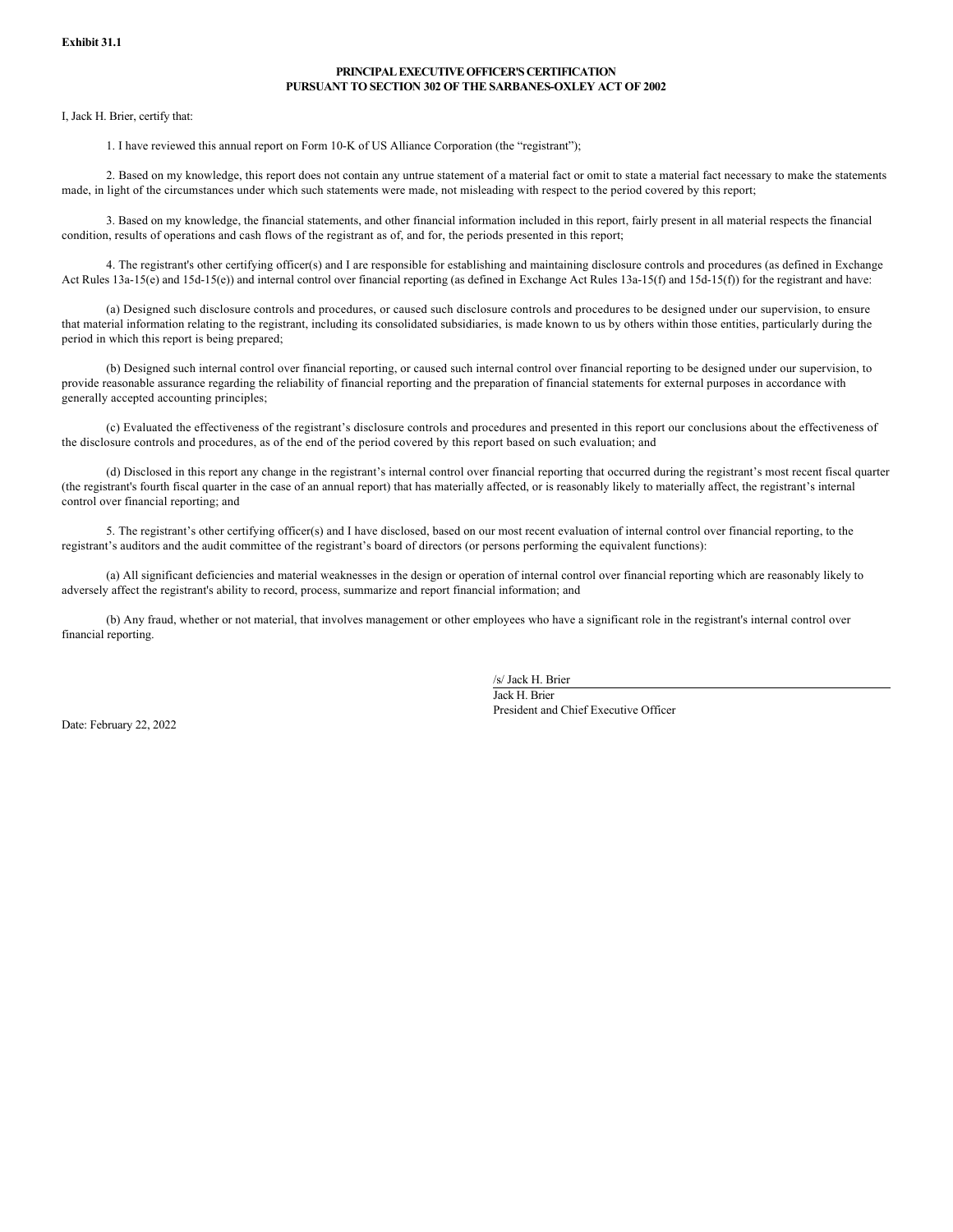### **PRINCIPAL FINANCIAL OFFICER**'**S CERTIFICATION**

### **PURSUANT TO SECTION 302 OF THE SARBANES-OXLEY ACT OF 2002**

I, Jeff Brown, certify that:

1. I have reviewed this annual report on Form 10-K of US Alliance Corporation (the "registrant");

2. Based on my knowledge, this report does not contain any untrue statement of a material fact or omit to state a material fact necessary to make the statements made, in light of the circumstances under which such statements were made, not misleading with respect to the period covered by this report;

3. Based on my knowledge, the financial statements, and other financial information included in this report, fairly present in all material respects the financial condition, results of operations and cash flows of the registrant as of, and for, the periods presented in this report;

4. The registrant's other certifying officer(s) and I are responsible for establishing and maintaining disclosure controls and procedures (as defined in Exchange Act Rules 13a-15(e) and 15d-15(e)) and internal control over financial reporting (as defined in Exchange Act Rules 13a-15(f) and 15d-15(f)) for the registrant and have:

(a) Designed such disclosure controls and procedures, or caused such disclosure controls and procedures to be designed under our supervision, to ensure that material information relating to the registrant, including its consolidated subsidiaries, is made known to us by others within those entities, particularly during the period in which this report is being prepared;

(b) Designed such internal control over financial reporting, or caused such internal control over financial reporting to be designed under our supervision, to provide reasonable assurance regarding the reliability of financial reporting and the preparation of financial statements for external purposes in accordance with generally accepted accounting principles;

(c) Evaluated the effectiveness of the registrant's disclosure controls and procedures and presented in this report our conclusions about the effectiveness of the disclosure controls and procedures, as of the end of the period covered by this report based on such evaluation; and

(d) Disclosed in this report any change in the registrant's internal control over financial reporting that occurred during the registrant's most recent fiscal quarter (the registrant's fourth fiscal quarter in the case of an annual report) that has materially affected, or is reasonably likely to materially affect, the registrant's internal control over financial reporting; and

5. The registrant's other certifying officer(s) and I have disclosed, based on our most recent evaluation of internal control over financial reporting, to the registrant's auditors and the audit committee of the registrant's board of directors (or persons performing the equivalent functions):

(a) All significant deficiencies and material weaknesses in the design or operation of internal control over financial reporting which are reasonably likely to adversely affect the registrant's ability to record, process, summarize and report financial information; and

(b) Any fraud, whether or not material, that involves management or other employees who have a significant role in the registrant's internal control over financial reporting.

/s/ Jeff Brown

Jeff Brown Vice-President and Principal Financial Officer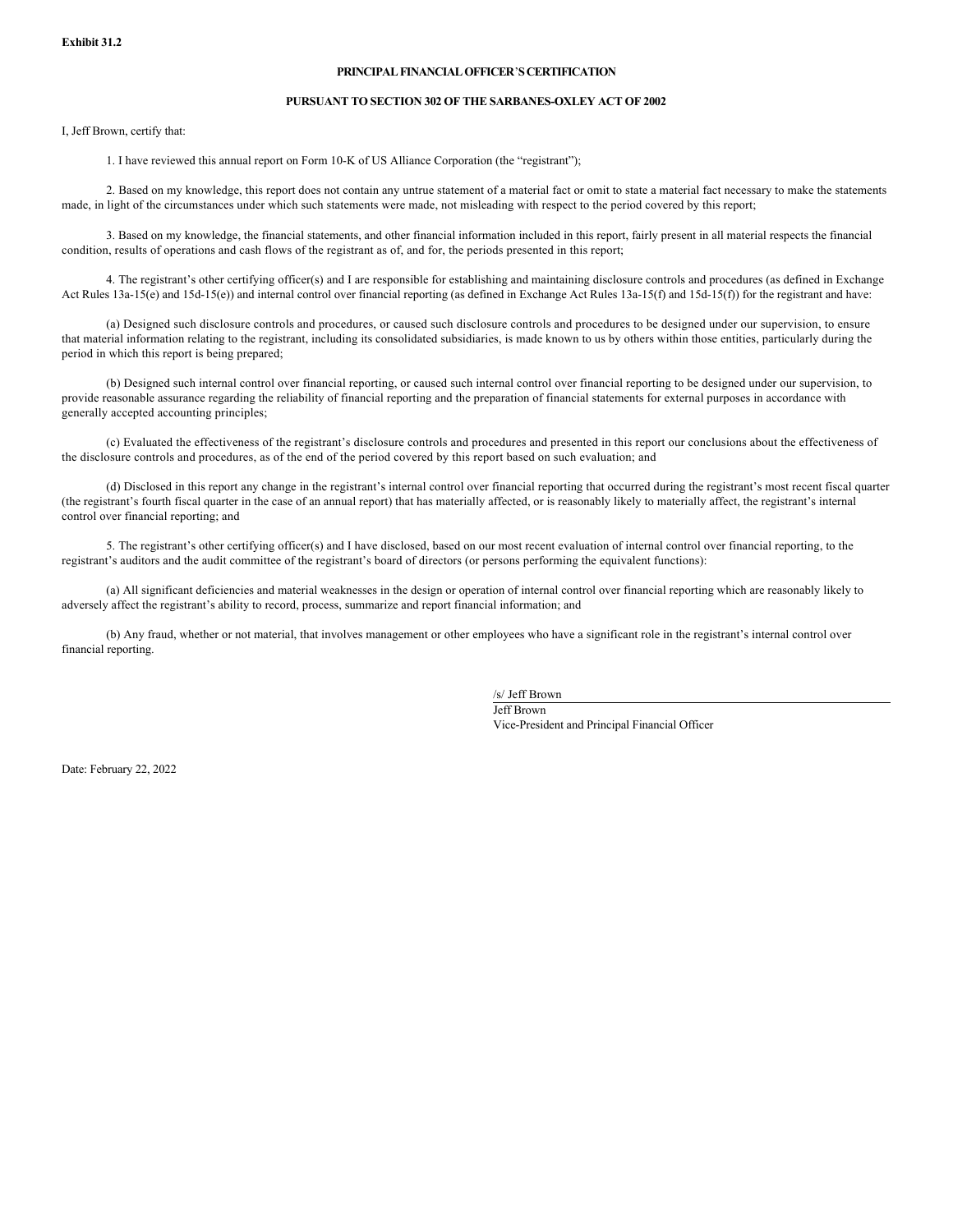## **PRINCIPAL EXECUTIVE OFFICER**'**S CERTIFICATION**

## **PURSUANT TO SECTION 906 OF THE SARBANES-OXLEY ACT OF 2002**

In connection with the Annual Report of US Alliance Corporation (the "Company") on Form 10-K for the year ended December 31, 2021, as filed with the Securities and Exchange Commission on the date hereof (the "Report"), I, Jack H. Brier, Chief Executive Officer of the Company, certify, pursuant to 18 U.S.C. § 1350, as adopted pursuant to § 906 of the Sarbanes-Oxley Act of 2002, that to my knowledge:

(1) The Report fully complies with the requirements of section 13(a) or 15(d) of the Securities Exchange Act of 1934; and

(2) The information contained in the Report fairly presents, in all material respects, the financial condition and results of operations of the Company.

/s/ Jack H. Brier

Jack H. Brier President and Chief Executive Officer